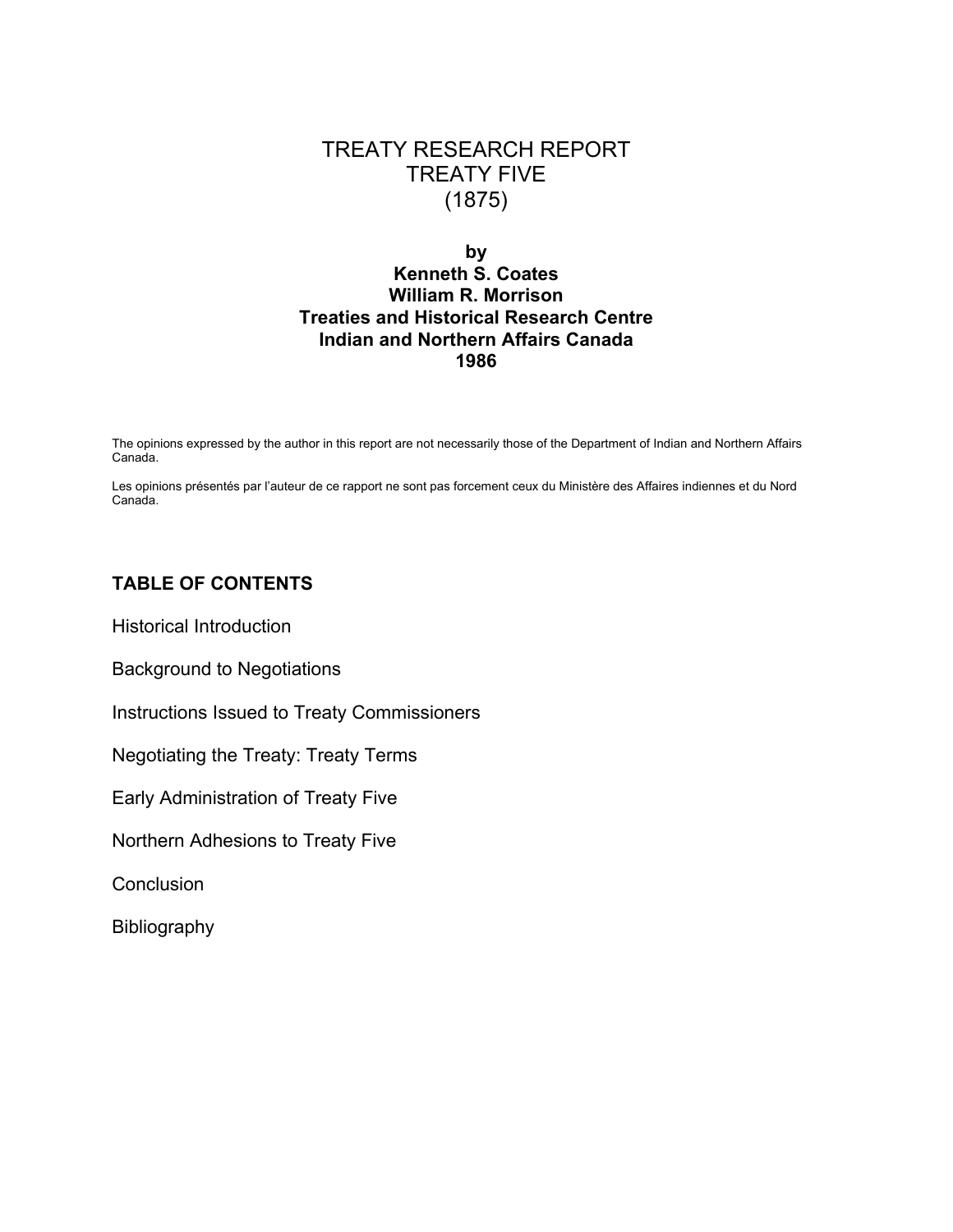## HISTORICAL INTRODUCTION

Treaty Five originated in two different historical contexts, separated widely in time and intent. Though the Native people in northern Manitoba are covered under the same treaty as those in the southern districts of the treaty, they signed at a much later time and for very different reasons. It is important, therefore, to remember that there were two treaty processes involved with settling the question of aboriginal title in western Canada, one reflecting the interests of both Native people and the federal government, the other arising out of the priorities of the government. Both rested on a wellestablished British-Canadian legal foundation. The first process began with the Royal Proclamation of 1763 when the British government and the British Office accepted an unspecified aboriginal title in the occupied lands of British North America. The acceptance of the principle made it incumbent upon subsequent administrations to arrange for the legal transfer of land title from the Native residents to the government before organized settlements could be permitted.<sup>1</sup>

Formal treaties had been signed with Native peoples in most agricultural districts of central Canada before Confederation in 1867. Immediately after Confederation, the purchase of Rupert's Land from the Hudson's Bay Company in 1870 raised the question of aboriginal land title in the agricultural districts of the newly acquired territories. The matter was clearly of some importance, for the Order in Council formally establishing federal control over Manitoba and the unorganized territories specifically stated that "any claims of Indians to compensation for lands required for purposes of settlement shall be disposed of by the Canadian Government in communication with the Imperial Government<sup>"2</sup>

Though the federal government had made a formal commitment to treaty negotiations, few resources and little political energy was immediately devoted to the matter. The initial push came instead from the Native people themselves. Before and during the Red River Resistance of 1869-1870, Louis Riel, the Métis and the Provincial Government spoke repeatedly of the need to settle outstanding Métis and Native land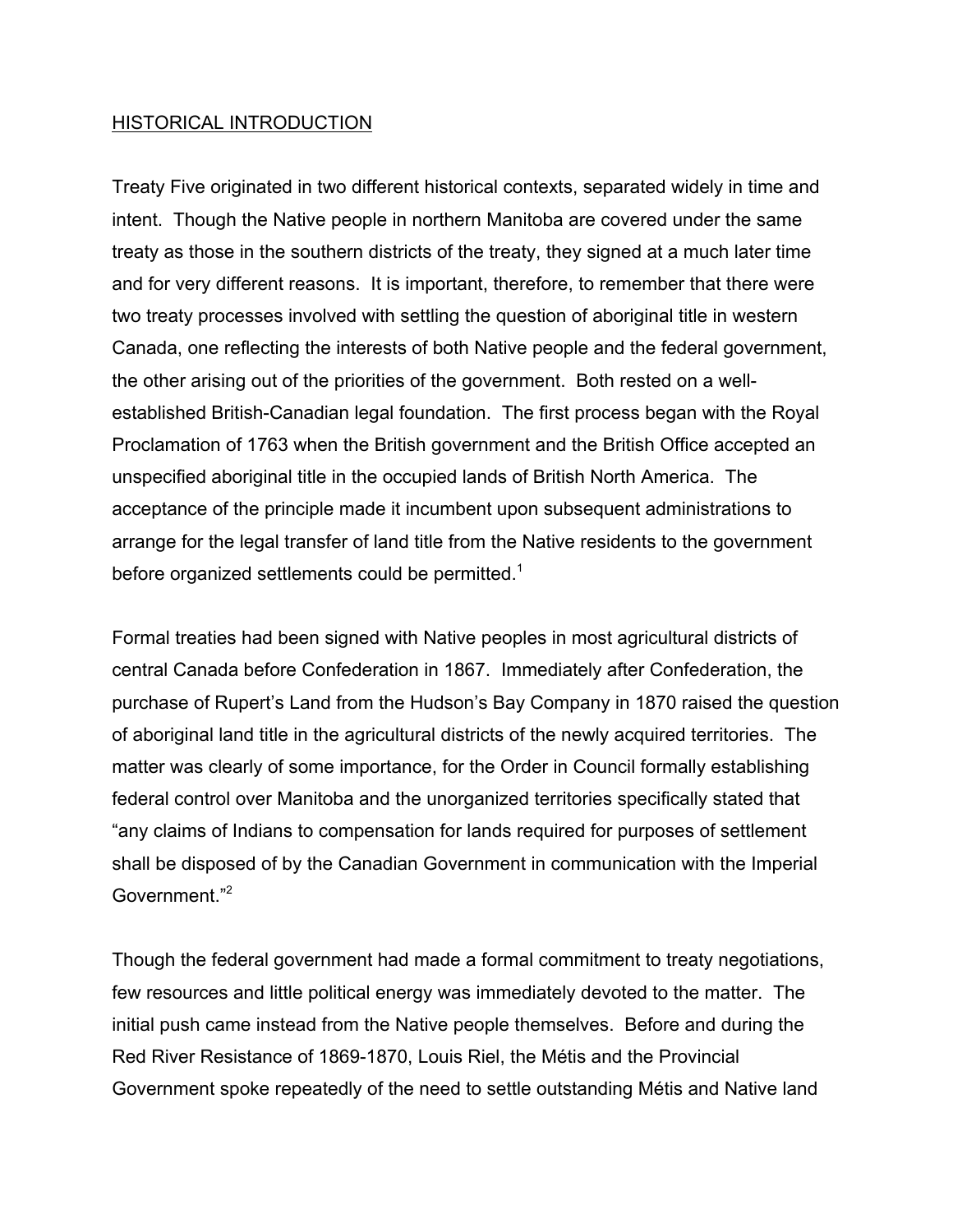entitlements. The military and political power of the Métis made these demands impossible to ignore. It was for this reason that the *Manitoba Act* contained specific assurances that the mixed bloods of Red River would receive adequate land assignments. $3$  The mixed bloods' claims appeared, at least on paper, to have been settled. The Indians' request for treaty negotiations, however, had yet to be addressed.

Until recently, most historians assumed that the federal government had a clear plan for dealing with aboriginal title in the agricultural districts of the Prairie west. The government's obvious interest in quick settlement, and the hoped-for transformation of the district from a fur trading region to an agricultural empire, led many to conclude that the signing for treaties with the plains Natives, a process which began in 1871 and continued to 1877, was a logical and coherent part of federal settlement policy. The analysis appeared to make sense, for the treaties removed outstanding aboriginal title to the land, led to the assignment of Natives to reserves, and provided for significant measures to assist their adaptation to the new economic order. The government seemed to have been fair-minded and humanitarian in its approach to the Natives in the west, though it also looked as though the Native people had been largely passive objects of the process.

Recently, however, historians re-examining the treaty negotiations have begun to alter that view, arguing that the Native people played a crucial, if not a determining, role in setting both the timing and the terms for the early plains treaties, and in so doing established priorities and conditions for subsequent agreements that went much beyond what the government had initially offered.

A proponent of this new interpretation is John Tobias, an historian of Native-government relations in western Canada, who has challenged the standard notions of federal intent and Native reaction:

Those who propagate the myth would have us believe that Canada began to negotiate treaties with the Indians of the West in 1871 as part of an overall plan to develop the agricultural potential of the West, open the land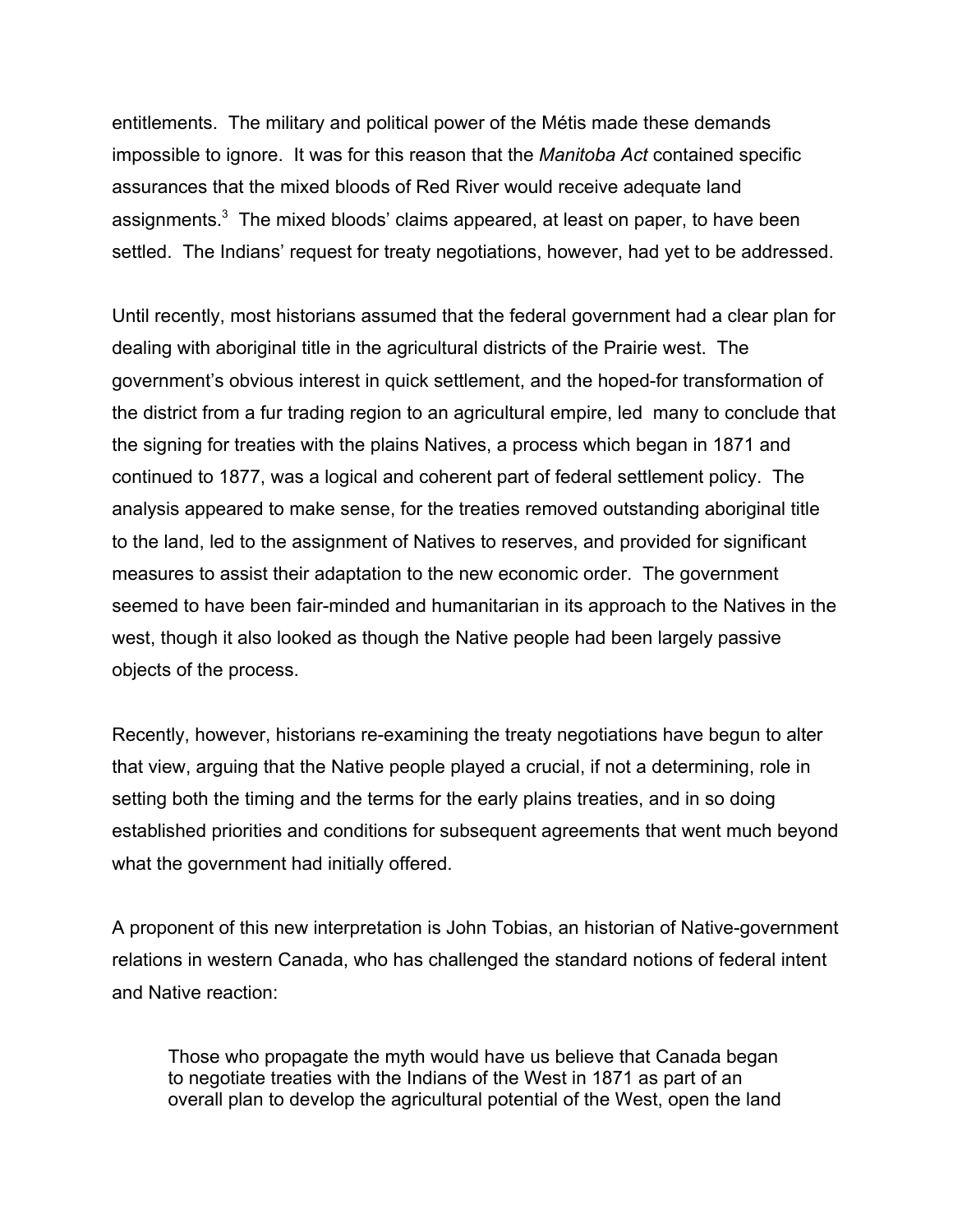for railway construction, and bind the prairies to Canada in a network of economic and commercial ties. Although there is an element of truth to those statements, the fact remains that in 1871 Canada had no plan on how to deal with the Indians, and the negotiations of treaties was not at the initiative of the Canadian government, but at the insistence of the Ojibway Indians of the North-West Angle and the Saulteaux of the tiny province of Manitoba.4

By interfering with the settlement, the Native people forced the government to move more rapidly than intended. The Ojibwa in the area between Lake Superior and Manitoba wanted their land rights recognized, threatening to stop prospective settlers from crossing their territory if suitable discussions were not started. Similarly Yellow Quill's band of Saulteaux posted announcements warning farmers not to move west of Portage la Prairie until their demand for entitlement had been accepted. The government had earlier indicated its intention to negotiate treaties; the Native people's actions did, however, speed the process considerably.

Moreover, the Native people approached the government with much higher demands for land, payments, and supplies than federal negotiators had anticipated. Once the treaty process began, the government expected that the Native people would be content with reserves and a small cash grant. Instead, they demanded agricultural equipment and training, education, medical supplies and other treaty rights--requests the government reluctantly accepted. After the first treaty negotiations, the federal government learned its lesson and quickly changed its approach to the negotiation of the plains treaties. Provisions not initially considered for the first treaties were automatically incorporated into subsequent agreements. Also, the government quickly recognized the Native people's insistence on both an acknowledgement of the aboriginal title and a suitable settlement which offered them the means to adapt to the new economic and social conditions.<sup>5</sup>

Treaty Five emerged out of this initial process, though the Northern half of the area now included in Treaty Five was not part of the original agreement. That section, added to the original treaty as an adhesion in 1909-10, had been deliberately omitted from the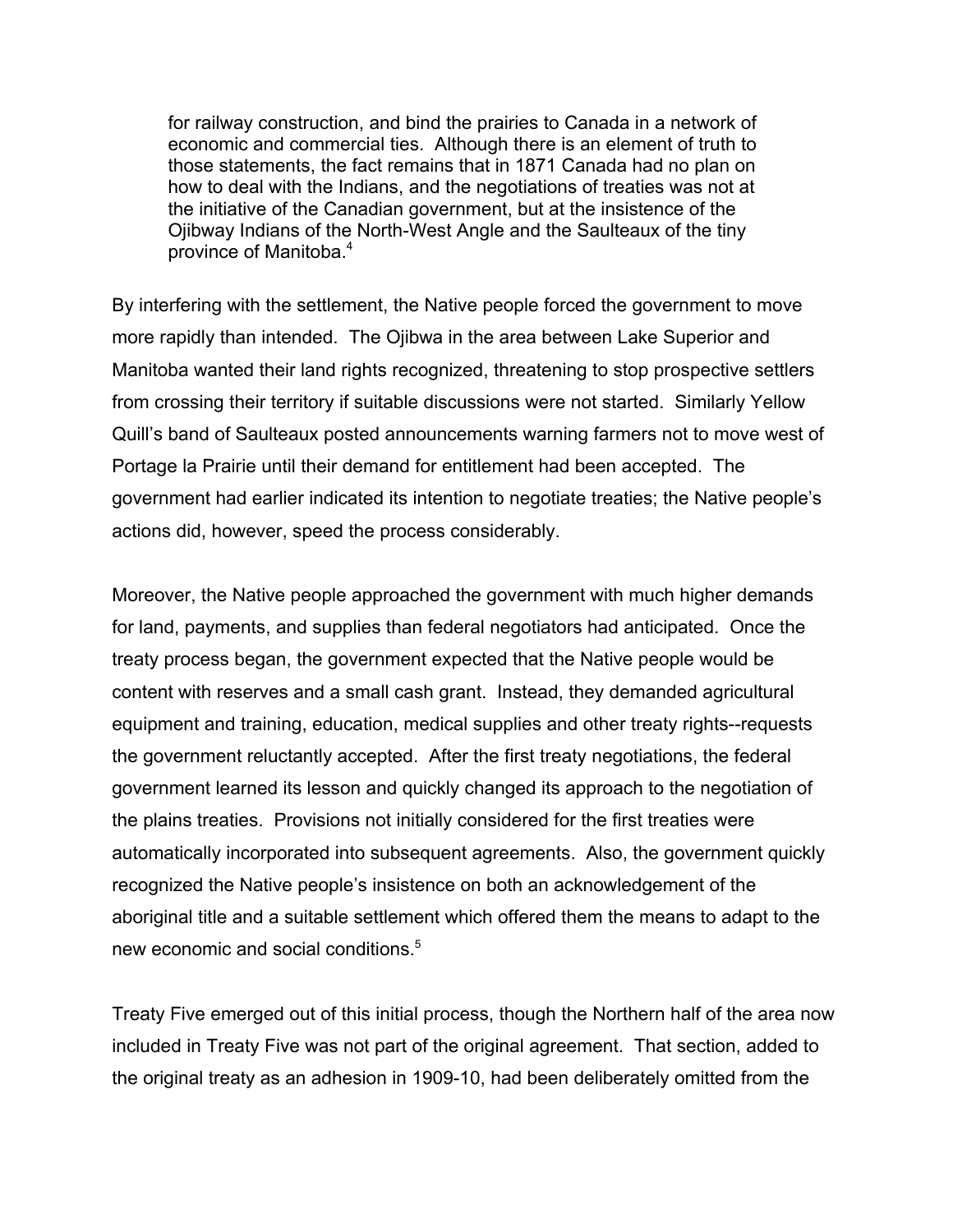first phase of western treaty negotiations. It was not until the turn of the century, when federal priorities changed, that the non-agricultural sections of the region were brought under treaty. Though Native motivation remained similar to that encountered on the southern plains, the federal government approached Native land entitlement in the northern districts with a vastly different attitude and a more muted sense of urgency.

Though the Native people in northern Manitoba and throughout the unceded portions of the Northwest Territories regularly proposed an opening of treaty negotiations, the government held back from committing further funds to Natives in non-agricultural districts. Quite simply, the federal government did not believe treaties were necessary in the north. Only when new developmental priorities turned commercial attentions northward or when southern political questions extended into the north did the government consider addressing the matter of aboriginal land title. The issues and priorities which convinced the federal government to offer treaties to the Natives on the Prairies, primarily to prepare the way for agricultural settlement, simply did not apply to northern regions.

The Department of Indian Affairs provided a ready justification for its reluctance to respond to Native requests for northern treaties. For the most part, Native people in the north remained hunters and trappers, continuing pursuits no longer economically viable in southern districts. In non-agricultural regions, there were few options to the harvesting lifestyle, and the government felt there was little likelihood of that situation changing in the immediate future. So long as economic conditions remained unaltered, the government continued to ignore Native requests for assistance. Only when non-Native developments threatened to upset the harvesting economy in the north would the government seek to sign a treaty with the Natives affected.

It was at this time that the second treaty process began -- a process in which the impetus for treaty negotiation came not from the Native people but as a result of government imperatives. Since the north had been assigned a low priority in the government's national development plans, this policy ensured that the requests of the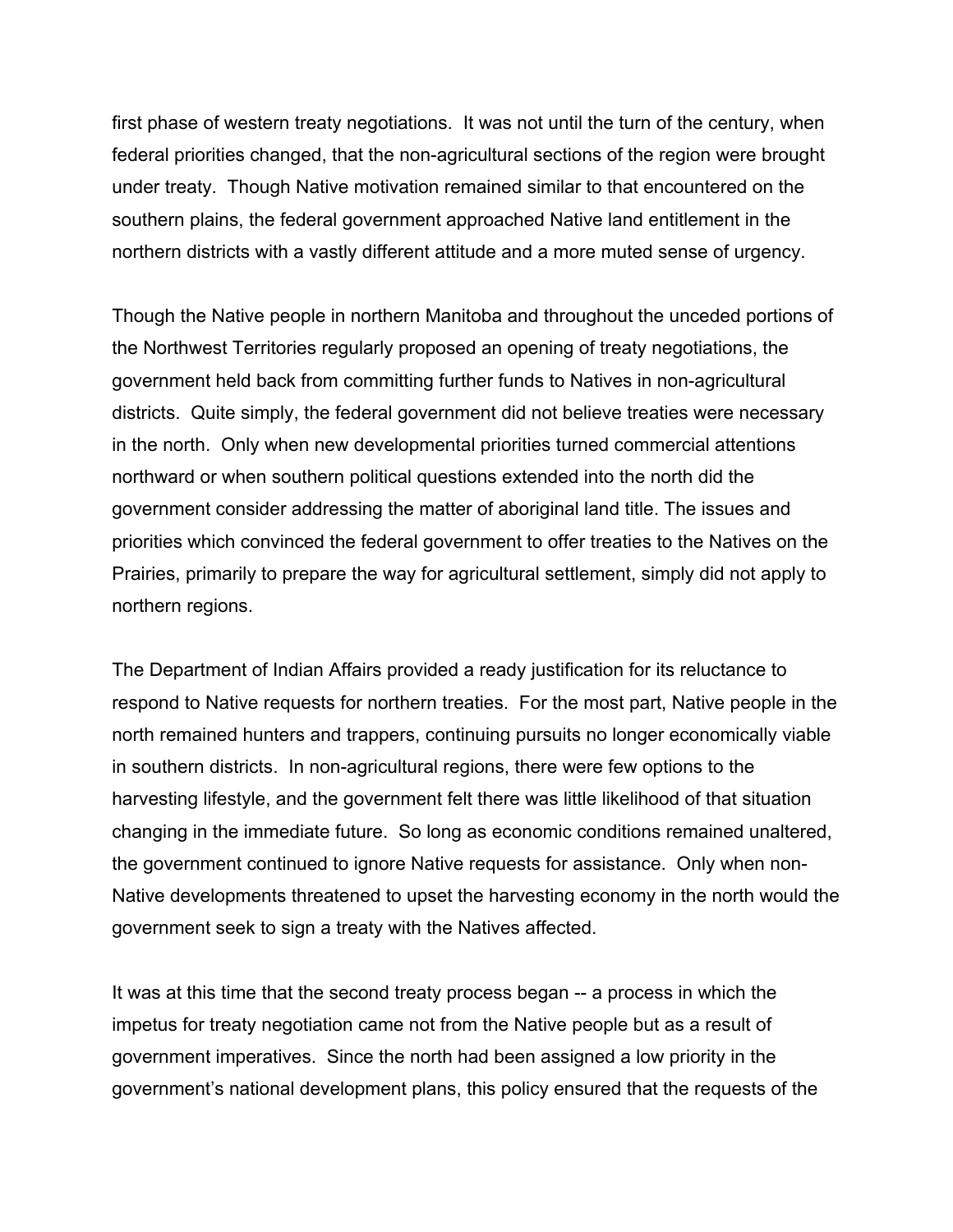Native people for treaty negotiations would be regularly ignored. It meant, more specifically, that the federal government would set the agenda for the northern treaty process. This was the single major difference between the southern and northern treaty processes.

The federal government's reluctance to become involved in the formal arrangements with the Natives in the more northerly parts of Canada was based on a parsimonious approach to spending on Native matters and an assignment of low priority to the development of remote non-agricultural areas. These policies ensured that the treaty process would not be expanded northward until the turn of the century. The northward expansion of the process started in 1899 with the negotiation of Treaty Eight with the Native people in southern Mackenzie River valley, and continued through Treaties Nine (northern Ontario) in 1905, Ten (northern Saskatchewan) in 1906, and Eleven (northern Mackenzie River Valley) in 1921. In 1908, after a treaty had been signed with the Native people of the adjacent part of northern Saskatchewan, the government logically decided to extend treaty coverage to northern Manitoba, the only part of the Prairie provinces not yet covered by treaty.

Treaty Five, therefore, had its roots in two separate treaty processes, one influenced significantly by the Native people, the other implemented by and serving the interests of the federal government. The description of this treaty must take into account the different forces which influenced its genesis; it must also explain how the timing of the original treaty and the subsequent adhesion to it reflected the changing relations between the Native people and the federal government. This particular treaty is unique in the western treaty process, for it straddles the two separate periods in treaty negotiations in the region and combines very clearly the different influences, attitudes and expectations of the Native people and the government.

Notes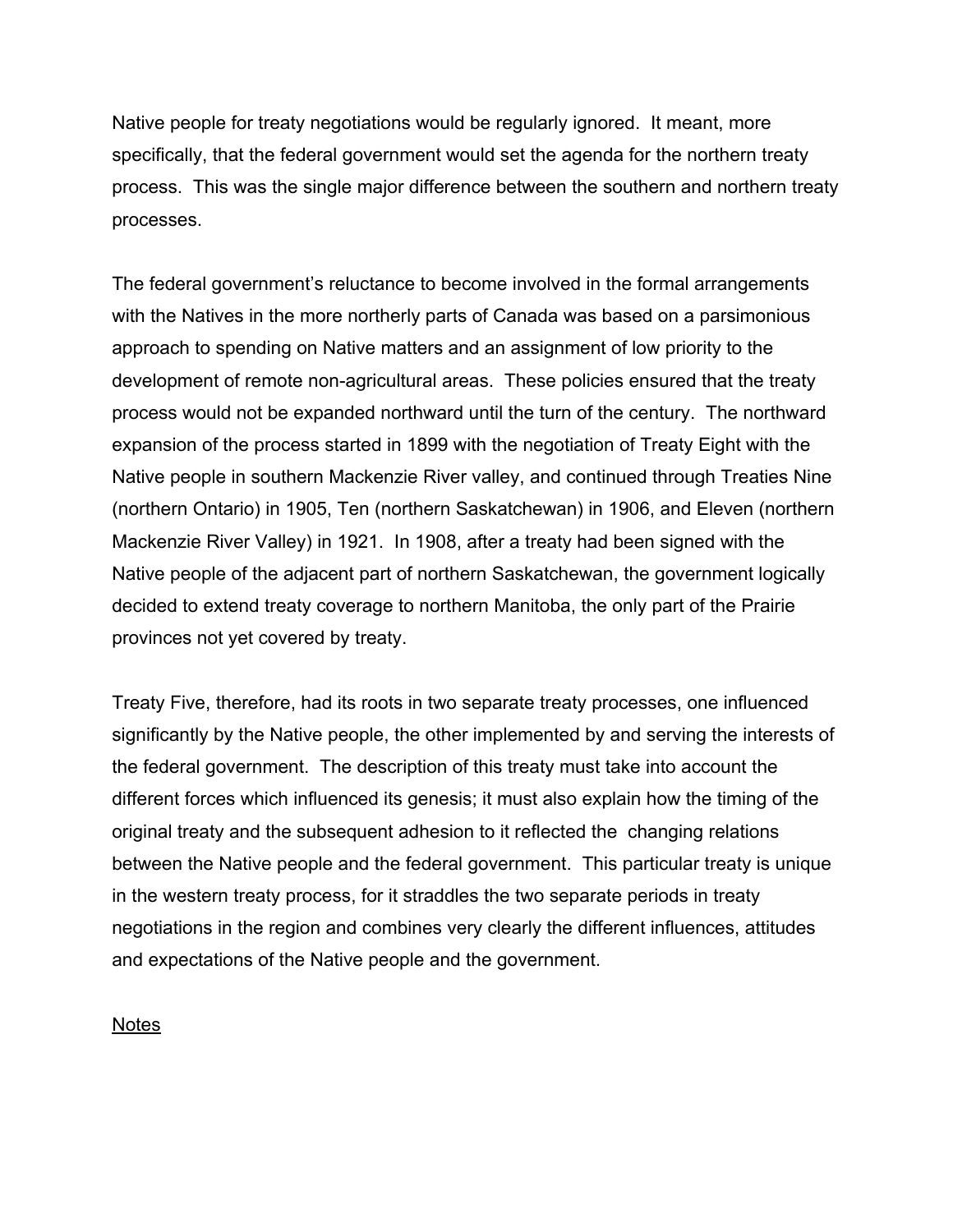1. On the Proclamation of 1763 see Jack Stagg, *Anglo-Indian Relations in North America to 1763 and an Analysis of the Royal Proclamation of 7 October 1763* (Ottawa: Research Branch, Indian and Northern Affairs Canada, 1981). For a discussion of the history of aboriginal land title in Canada, see W.R. Morrison, *A Survey of the History and Claims of the Native People of Northern Canada* (Ottawa: Treaties and Historical Research Centre, 1984).

<sup>2.</sup> Quoted in Thomas Flanagan, *Riel and the Rebellion: 1885 Reconsidered* (Saskatoon: Western Producer Prairie Books, 1984), p. 78.

3. D. N. Sprague, "The Manitoba Land Question, 1869-1892," *Journal of Canadian Studies* (Fall 1980).

4. John Tobias, "Canada's subjugation of the Plains Cree, 1879-1885," *Canadian Historical Review,* 1983, p. 521.

5. Ibid.; for a description of the early treaty negotiations, see W. Dougherty, *Treaty Research Report: Treaty One and Treaty Two* (Ottawa: Treaties and Historical Research Centre, 1983).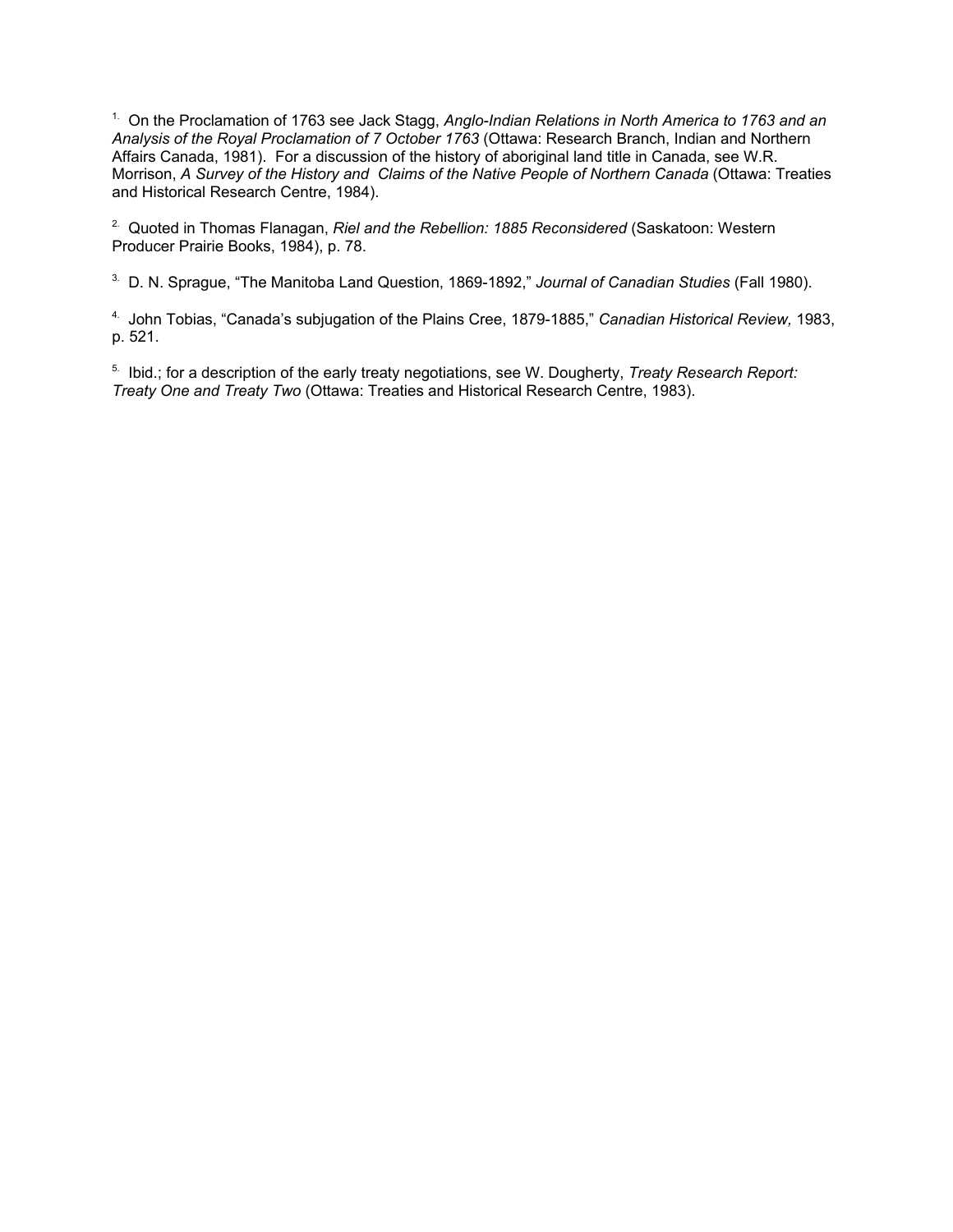# BACKGROUND TO NEGOTIATIONS

The impetus for Treaty Five was twofold: it lay with the Native people's desire to be covered by the agreement offered to other aboriginal peoples, and with the government's desire to open up a new area for future development. Initial plans called for the inhabitants of the Lake Winnipeg area to be included under either Treaty One or Treaty Two, but the extensive travels required to reach either the Stone Fort or Manitoba House made such an arrangement impractical. It did not, however, mean that the Native people of the Berens River and other districts were uninterested in the treaties.

Through their missionary, the Reverend E.R. Young of the Wesleyan Methodist Church, they informed the government that they had waited in 1873 for the treaty commissioner to come as promised, facing considerable hardship as local food resources quickly dwindled. Although Young noted they "were somewhat soured in the minds and think they have not been dealt with in that straightforward manner which they expect from the Great Men who carry out the wishes of their Great Mother across the waters," they were still acutely interested in being brought under treaty.<sup>1</sup> The Native people living at Berens River later indicated their desire to receive "the same amount of Treaty money as had been given to the other Indians around us" and submitted a lengthy list of construction tools they wanted the government to supply.<sup>2</sup>

Alexander Morris, Lieutenant-Governor of Manitoba, the North-West Territories and Kee-wa-tin, agreed with the Native people's requests, believing that such an accord could serve the interests of the government. He felt that Lake Winnipeg would continue as an important transportation route to the west, particularly as steamers were replacing York boats. He believed that a treaty would accomplish two laudable goals: it would free the lake for navigation and would also open the shore of Lake Winnipeg to settlement.<sup>3</sup> He recommended that treaty negotiations be scheduled for the following season.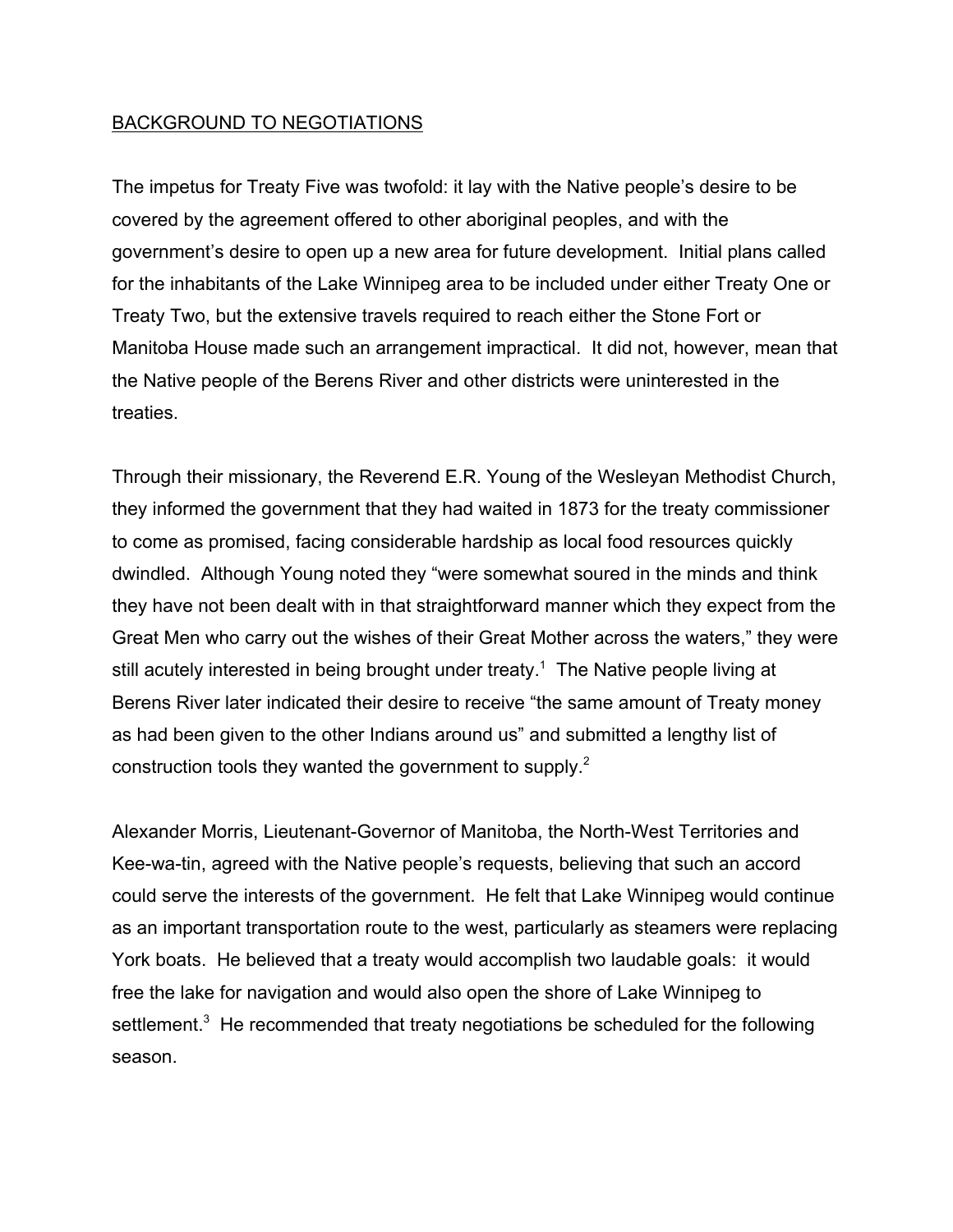Before the official party could be dispatched, the Indians of Norway House injected a further element into the discussion. The Norway House band, some eight hundred people, petitioned the government for special and immediate attention to their plight. They were a Christian community that wished, as their spokesman put it, "to escape from starvation and cannibalism and to adopt the means employed by the white man to preserve life, by disturbing the soil and raising food out of the ground." The problem was that the land at Norway House was unsuitable for agriculture, and thus the Indians requested help in relocating to a better place, preferably Grassy Narrows on the shores of Lake Winnipeg, or to the Saskatchewan District.<sup>4</sup>

Directed initially to the editor of the Manitoba *Free Press*, the petition was forwarded by Chief Henry Prince (Mis-Koo-Ke-New), formerly of Norway House, to the Council of the North-west Territories<sup>5</sup> for further consideration. The Native people at Norway House had previously found seasonal work on the Hudson's Bay Company vessels, but changes to the Company's supply system had undermined their position. The introduction of steam service along the Red River had allowed the company to all but abandon the York Factory-Norway House route for supplying the interior trade. Now supplies were gathered at the central Winnipeg depot and then shipped north and west, across Lake Winnipeg, by steamer. The change threw almost 200 men at Norway House out of work and thoroughly disrupted the local economy. Now unemployed, and living in an area where neither the fur trade nor agriculture was viable, the Native people were truly facing hardship.

Their professed willingness to relocate, rather unusual for northern Natives, and their support for the missionaries provided the government with a welcome solution. Morris had requested only a few months earlier permission to bring the inhabitants of Berens River under treaty; he now amended that request to include the people of Norway House.<sup>6</sup> Other government officials concurred, though one noted that "[t]he occasion might also be turned to valuable account in obtaining a surrender of the remaining country, East of Lake Winnipeg to the Height of the Land and Northerly, say, to a line due East from foot of Play Green Lake."<sup>7</sup> Such opportunities were not to be missed,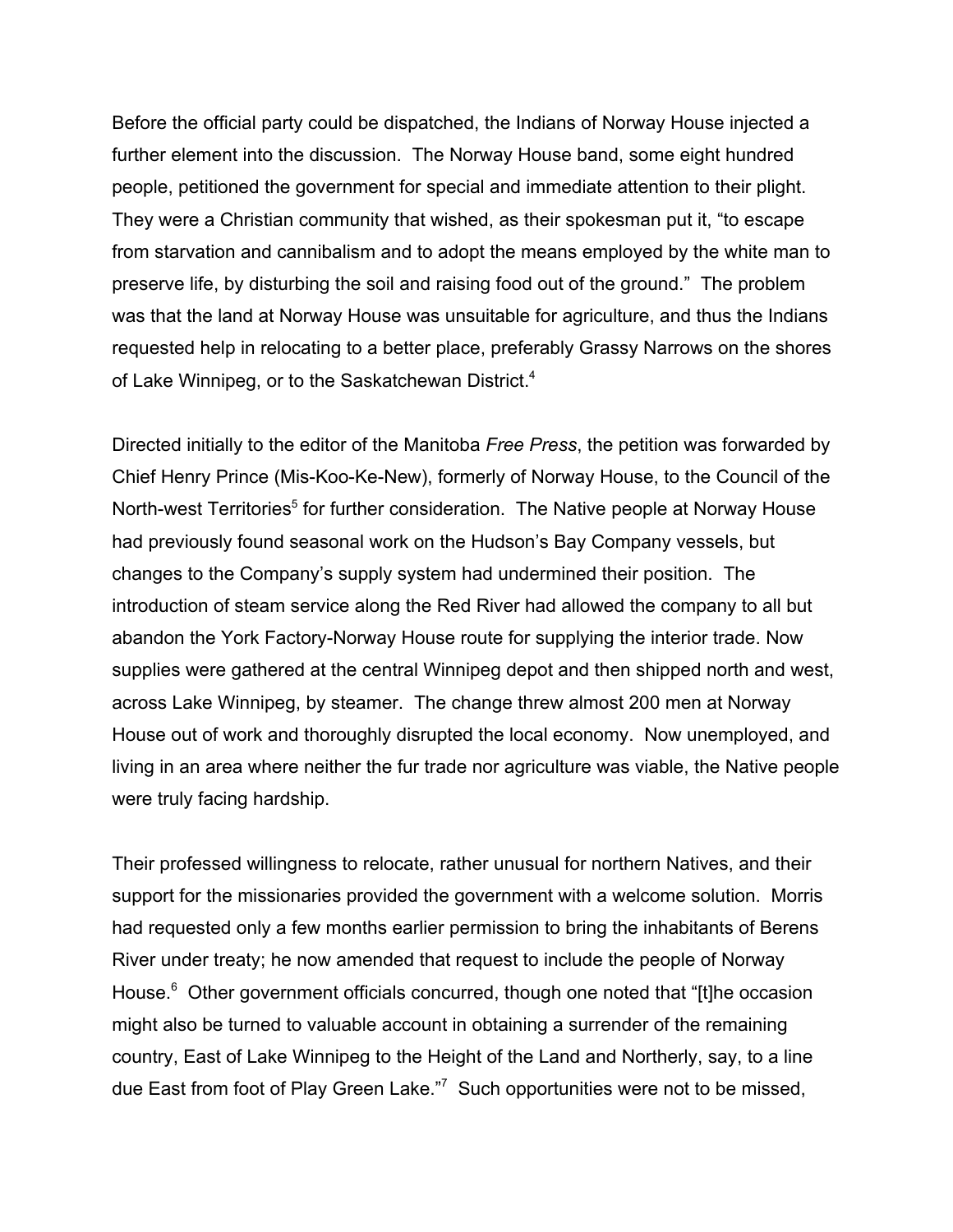particularly by a government suddenly anxious to put the question of aboriginal title in the settlement belt quickly to rest.

The initial plans called for only a modest undertaking. In accepting Morris' general point, David Laird, the Minister of the Interior, suggested the Berens River band sign an adhesion to Treaty One.<sup>8</sup> Morris disagreed with this more modest proposal. The expansion of steam travel, signs of mineral discovery, the advent of lumbering, and the proposed migration of the Norway House band demanded a larger agreement. It was crucial, he wrote, "that arrangements should be affected with the Indians on Lake Winnipeg for the surrender of the Territory uncovered by previous Treaties."<sup>9</sup> He expected that fewer than 200 families would be included in this new accord. Laird accepted the revised proposal and asked for formal permission to send Lieutenant Governor Morris and James McKay, a member of the Executive Council of Manitoba and advisor to Governor Archibald on the negotiation of Treaties One and Two, to meet with the Native bands involved.<sup>10</sup>

### **Notes**

<sup>1.</sup> Public Archives of Canada (PAC), Record Group (RG) 10, vol. 3609, file 3230, E.R. Young to Lieutenant Governor of Manitoba, 18 March 1874.

- <sup>2.</sup> Sow-Na-Nas (South Wind) to Lieutenant Governor, 7 April 1875, Indian and Northern Affairs Canada (INAC), file 1/1-11-2.
- 3. *Ibid*., Morris to Minister of the Interior, 6 April 1874.
- 4. PAC, RG10, vol. 3613, file 4060, David Randal to Editor of the Manitoba *Free Press*, 22 February 1875.
- <sup>5.</sup> The spelling "Northwest" was adopted in 1905.

<sup>6.</sup> PAC, RG 10, Vol. 3613, file 4060, Morris to Secretary of State, 25 March 1875. For further elaboration on the plight of the Norway House natives, see *Ibid*., Ruttan to Morris, 6 April 1875.

- 7. *Ibid*., Memo to Dennis, 12 May 1875.
- $8.$  IAND, file 1/1-11-2, Laird to Morris, 11 May 1875.
- 9. *Ibid*., Morris to Minister of the Interior, 31 May 1875.
- 10. *Ibid*., Laird Memorandum, 2 July 1875.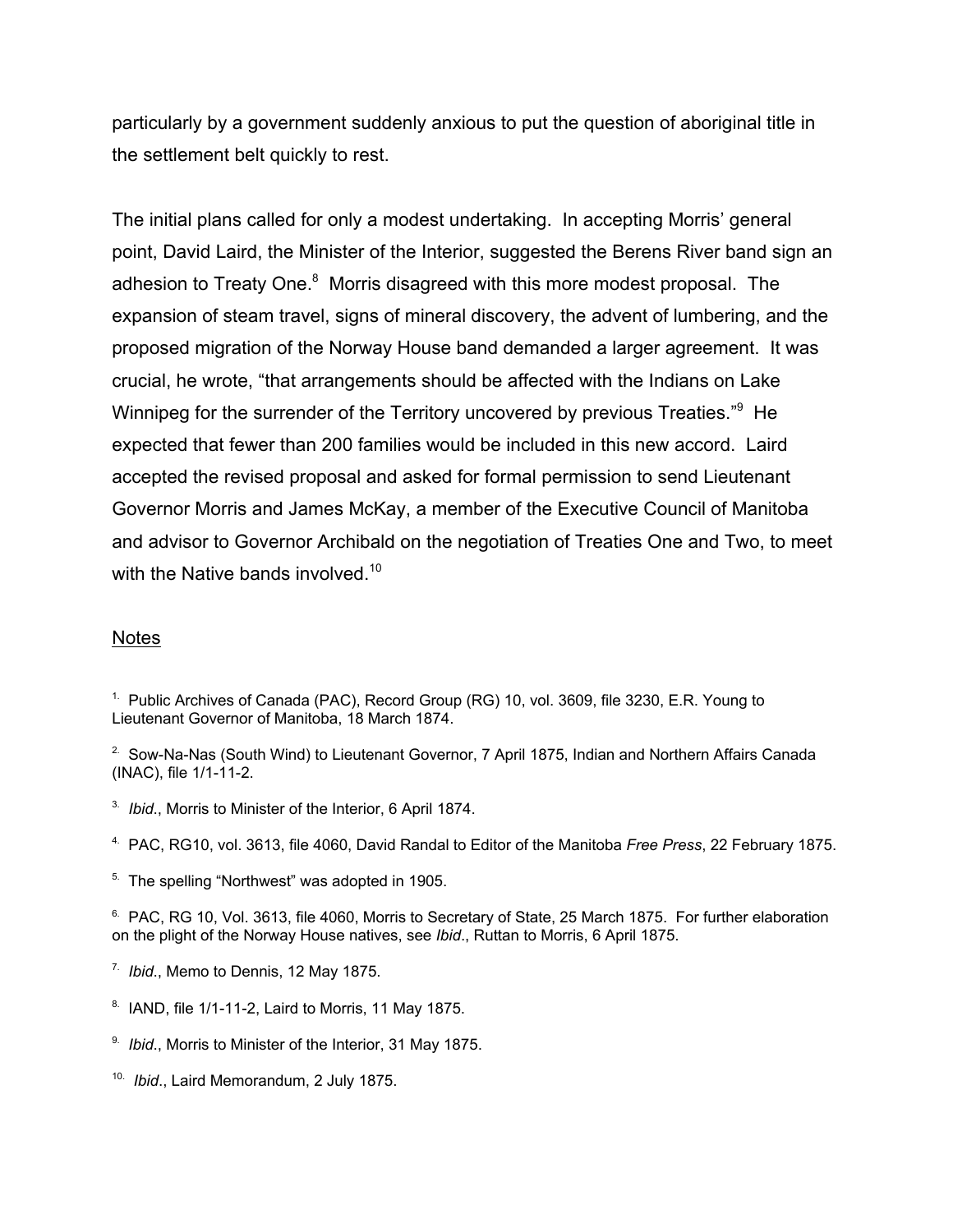# INSTRUCTIONS ISSUED TO TREATY COMMISSIONERS

Formal acceptance of the Morris-Laird proposal came quickly. The federal cabinet agreed on 2 July 1875 that a treaty be signed with Native people in the area

lying North of the Territories included in Treaties nos. 3, 2 and 4 and South of a line running from the North West point of Treaty No. 3 North Easterly to Jack Lake, then following the Jack River and including the Play Green Lake, thence, Westerly, to Moose Lake; thence Southerly to Red Deer Lake, it being understood that in all cases where Lakes form the Treaty limits, ten Miles from the shore of the Lake should be included in the Treaty and that the Treaty shall expressly cover all Islands either in Lake Winnipeg or in any other Lake included in the Territory.<sup>1</sup>

Under Treaty Five, each family of five received 160 acres, subject to the government's right to sell or lease reserve lands (with the Indians' consent) and to appropriate reserve lands for government purposes (subject to compensation). The government undertook to maintain schools on reserves as it found necessary. The Native people retained the right to hunt, fish and trap on lands covered by the treaty, subject to unspecified regulations, except on lands needed for mining, lumbering, or settlement. The government promised to control the liquor traffic. Annuities were to be paid: five dollars per person, fifteen dollars per headman, and twenty-five dollars per chief. Five hundred dollars was to be given annually for ammunition and twine. Chiefs and headmen were to be provided with clothing every three years. A one-time presentation of five hundred dollars per head and farm stock, tools, equipment, flags and medals was to be made.

But this treaty would not be like the ones negotiated over the previous four years. The earlier treaties had secured title to land in the agricultural belt, and thus were central to the government's plans for western settlement. Although the government accepted Morris's argument that the Lake Winnipeg region would, in the short term at least, play an important role, they knew the area had only limited agricultural potential. The Native people living in what would become Treaty Five were not to be dealt with as generously as those on the plains. Laird told Morris that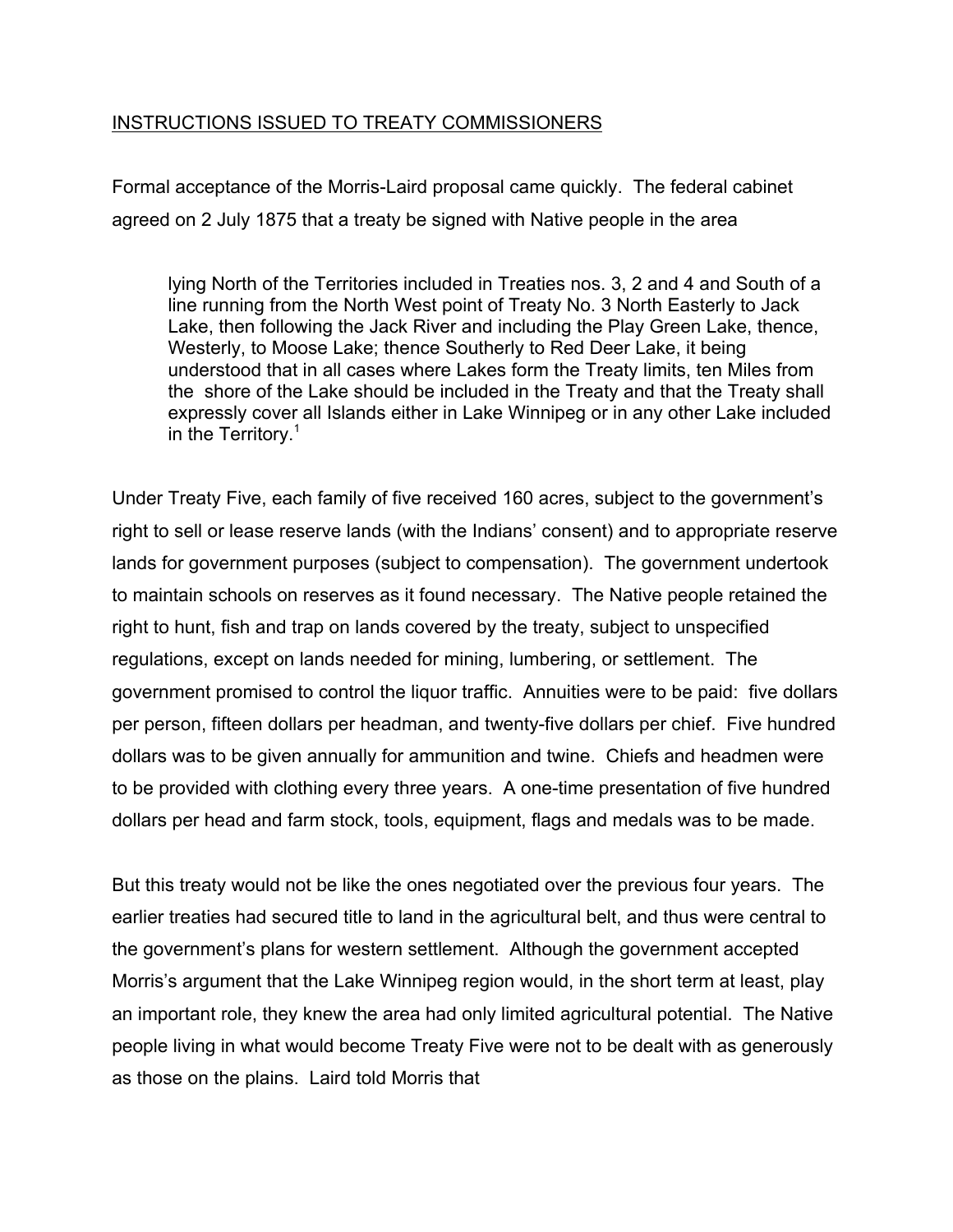in view of the comparatively small area of the Territory proposed to be ceded and of the fact that it is not required by the Dominion Government for immediate use either for railroad or other public purposes, it is hoped that it will not be found necessary to give the Indians either as present or as annuity a larger amount than five dollars, the amount secured to the Indians of Treaties Nos. 1 and 2 under the recent arrangements. $2$ 

He did not mention that the treaty-signing gratuities for the people of Treaties Three and Four were twelve dollars each. More importantly, Morris was directed to offer only 160 acres of land to each family, one quarter the allotment granted to the members of Treaties Three and Four, but equal to the grants given under Treaties One and Two. There was one additional provision of note. In the interest of speed, and to satisfy Native requests that reserves be assigned quickly, Laird instructed Morris that "it is very important that the reserves should if possible be selected this year, after the treaty is concluded, and not postponed, as had been practice heretofore to the following year." Speed was obviously the top priority.

Morris and McKay had received their official appointments. The federal government had forwarded \$5,000 for the use of the treaty party, and plans were underway to visit the Lake Winnipeg bands that year to secure their acceptance of the treaty. It is clear that the Native people in the Berens River and Norway House regions, and possibly others in the area as well, wanted to be included under treaty and wanted benefits and payments similar to those received by their neighbours. It is also evident that the government took this initial expression of interest (or, in the case of the Norway House band, desperation) and adapted Native requests to suit government's needs.

Rather than a simple and limited adhesion which would have satisfied the Native groups involved, Laird and Morris decided to proceed with a broader treaty, securing for the government title to all the land surrounding Lake Winnipeg. The northern reaches of the territory were ignored, as the government could see little immediate or even long-term benefit to itself in assuming any obligation in that district.

# NEGOTIATING THE TREATY: TREATY TERMS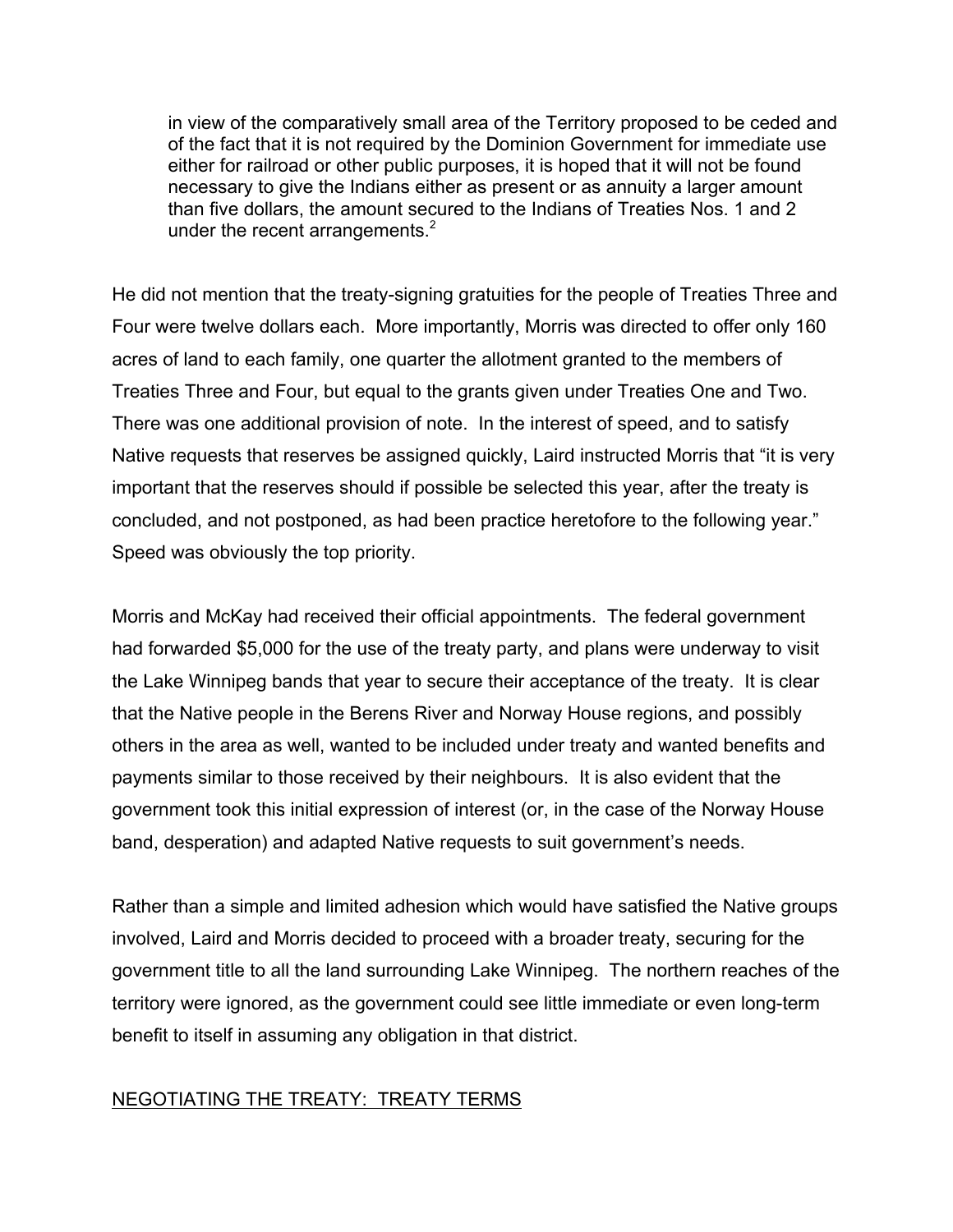Because the general conditions for Treaty Five had been set by Laird and Morris before actual negotiations began, it was evident that the Native people would have little actual input into the treaty itself. Nonetheless, the treaty commissioners would go through an elaborate procedure of explaining the terms, asking for Native suggestions, and securing their acceptance of the package. But there were, in fact, few substantive negotiations; such matters as the election of the chief and the selection of the reserve sites were the only ones about which the Native people had much choice.

Treaty Commissioners Morris and McKay left Fort Garry aboard the Hudson's Bay Company steamer *Colville* on 17 September 1875. They proceeded to Berens River where, in short order, they secured that band's acceptance of the treaty terms. From there, they quickly pushed on to Norway House where many people had earlier expressed a desire to move south and establish an agricultural colony. When the treaty was signed there, the commissioners agreed that any who left the original settlement would receive a reserve at their new location. A number of them subsequently moved to Fisher River.

The treaty party when pushed on to Grand Rapids on the Saskatchewan River. Morris and McKay recognized that a strict adherence to the treaty boundaries would leave the band at The Pas, or Wahpahpuha, outside Treaty Five, where logic demanded they be included. The boundaries of the treaty were accordingly stretched to include this group. Although the treaty was signed at Grand Rapids, some business was left unfinished. The Native people there lived at the bottom of the Grand Rapids tramway, a site important to the future transportation developments in the area. The commissioners invited the inhabitants to accept a new reserve across the river. The people agreed, subject to the payment of \$500, a codicil the commissioners tentatively accepted, with the money to be paid the following year. This done, the treaty party returned to Winnipeg.<sup>3</sup>

Morris immediately recognized that the work was incomplete. A number of bands had not yet signed the treaty and further negotiation remained regarding the selection of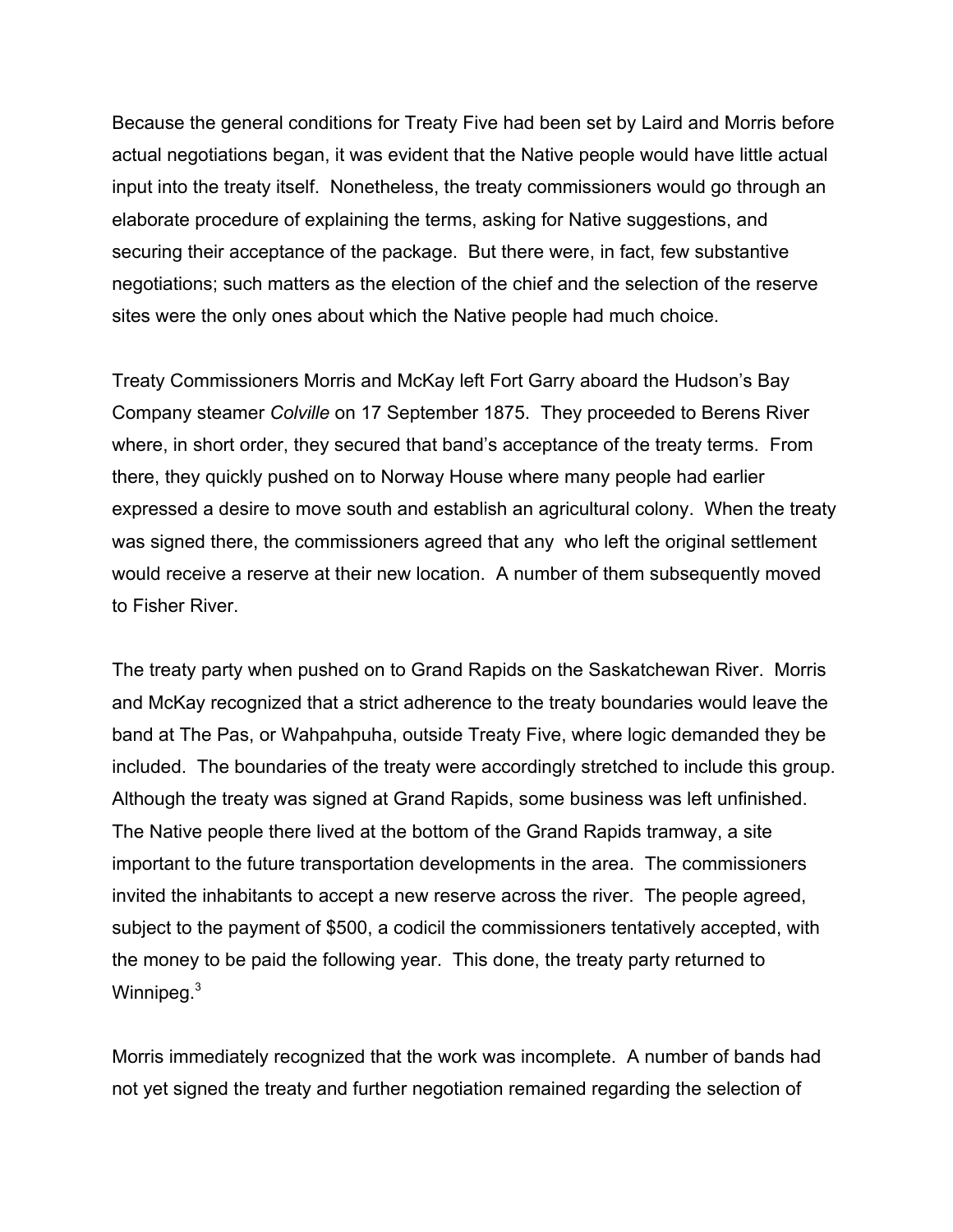several reserve sites. Morris was accordingly directed in 1876 to continue the work started the previous year. He assigned the task to Thomas Howard and J. Lestock Reid. In the summer of 1876, they were to pay annuities to bands already treated with and to meet with the Native people at Dog Head Point, on the islands of Lake Winnipeg, at the rapids on Berens River, and at The Pas. They were instructed to ensure that reserve allotments at The Pas did not interfere with any possible transportation developments. They were also directed to pay the outstanding debt of \$500 to the band at Grand Rapids. The matter of the Norway House band remained unresolved, and the treaty commissioners were requested to ascertain their plans.

Because the Howard and Reid party was the second Treaty Five negotiating team, it was expected they would come across a number of Native people who, though eligible for annuities the previous year, had not received them. Morris told them that "in the case of new adhesions to the Treaty, which are in fact new Treaties, only \$5.00 is to be paid, but persons belonging to Bands treated with last year are to receive last year's payments if then absent if necessary."4

The two men travelled together to Dog Head Point where they met members of the Dog Head, Blood Vein River, Big Island, Jack-Fish Head, and Sandy Bar bands. After protracted but ultimately successful negotiations, the commissioners continued to Berens River where they paid annuities to the Berens River band and explained the treaty to the people from the Grand Rapids of Berens Rivers. At this point, Howard and Reid headed off in different directions. Howard continued to Grand Rapids where he concluded negotiations with the Grand Rapids band. He then travelled to The Pas, where The Pas, Moose Lake and Cumberland bands all accepted the treaty. Lestock Reid left Berens River for Norway House, where he provided annuities for that band and the one at Cross Lake. While there, he was visited by a delegation from Oxford House, which asked to be included in the treaty as "the country in which they were living was totally unfit for cultivation, and that they had the greatest difficulty in procuring a livelihood." Having completed his work, Reid returned to Winnipeg.<sup>5</sup>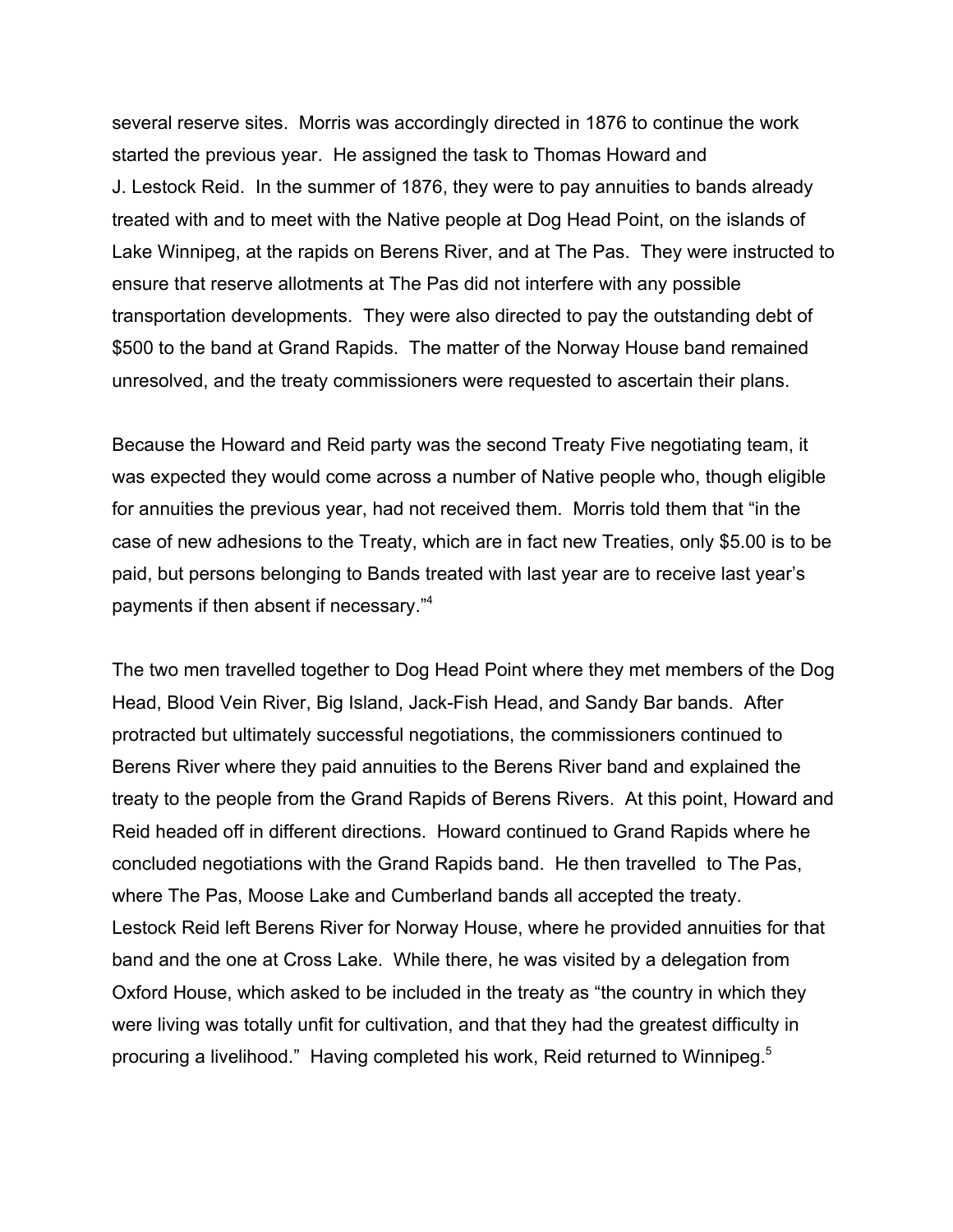The combined efforts of Morris, McKay, Howard and Reid had resulted in the acceptance of Treaty Five by most of the Native bands inhabiting the initial boundaries of the treaty. In 1878, for example, the Black River band from the east shore of Lake Winnipeg formally accepted the treaty. $6$  Many individuals had not been party to the negotiations, having been away fishing, hunting or working for the Hudson's Bay Company when the treaty commissioners passed through. They were bound, however, by the agreement of their band.

The apparent ease of the 1875 and 1876 treaty negotiations masked the internal disruptions and difficulties the treaty had caused. The discussions themselves created an immediate problem, for the treaty commissioners would deal only with a properly elected chief. Where there were large, isolated and stable communities, this condition did not impose much difficulty, as quick election ratified the authority of one or other of the band's leading men. In other instances, several bands were thrown together for the purposes of negotiations. At Berens River in 1876, Howard and Reid convinced the Grand Rapids band to accept the leadership of the Berens River chief. Their leader was appointed as one of the chief's councillors. The benefit to the government was obvious; it did not have to pay the extra annuities owing to an additional chief and set of councillors. For the Indians, what appeared to be a short-term arrangement challenged the structure of local leadership.

The Native people usually recognized the negative implications of the government's plan. In 1875, a man named Thickfoot, after discussions with Alexander Morris, had accepted the terms of Treaty Five on behalf of some of the Island people. The treaty commissioner asked him to notify other Native peoples that the treaty party would return the following year. Trouble appeared when the five bands assembled at Dog Head Point. Thickfoot, who believed that his acceptance of the treaty the previous year had made him chief, now reported that the other bands "threatened him with violence for saying he was to be Chief." Lengthy negotiations continued over two days. Thickfoot refused to participate unless he was assured of being chief. Another leading man, Katuk-e-pin-ois of the Island Band, made a similar demand.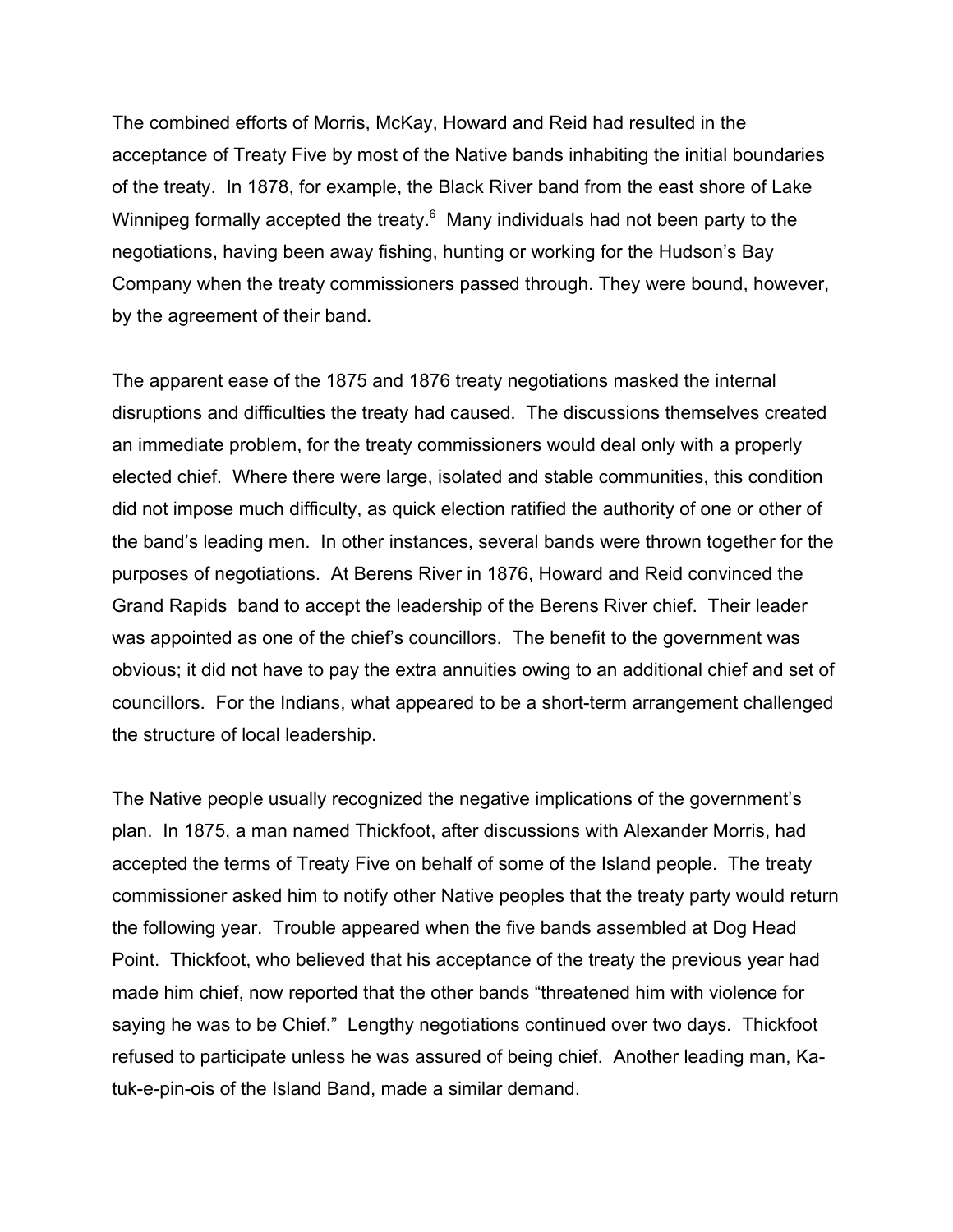The deadlock was broken when the treaty commissioners proposed, through the Reverend Henry Cockrane, "that from each band other than the one from which the chief was chosen, a Councillor would have to be taken." This apparently satisfied Thickfoot, who seemed assured of his place as the principal man of his band, but a raucous debate soon demonstrated that no easy consensus was possible. Cockrane again visited the Native forum, suggesting that a ballot be used to settle the affair. Several ballots were still required before Sa-ha-cha-way-ass of the Blood Vein River band was selected chief. It was an artificial designation, fittingly bestowed through an equally artificial "democratic" process. However, the extra income and prestige that accompanied the post, symbolized in the medal which was held only by the chief, soon gave it greater authority. The net result of this episode, and others like it, was that the treaty process had imposed a new and alien form of leadership upon the bands of Treaty Five, one eminently satisfactory to the federal government but of questionable validity by Native standards.<sup>7</sup>

There were other problems as well. It was difficult to get the Norway House band to identify a reserve site. A number of the band members, including the chief, were planning to move on to an agricultural settlement further south and were, therefore, indifferent to the location of the northern reserve. Selecting a suitable site proved difficult. Duncan Sinclair, a Dominion Land Surveyor, wrote in 1877:

As to the reserve of this place I hardly know what will yet be done. There seems to be nothing but rocks and muskeg around this place. Altho I had an interview with the Chiefs on Thursday, in reference to the location of their reserve they have not yet come to a decision on it yet. The friends of the Indians think that there is no use for them to take a reserve here. $8<sup>8</sup>$ 

When Thomas Howard reached Grand Rapids, he found another imbroglio swirling about him. The Chief informed Howard that he and his band believed that the previous year's negotiations with Lieutenant Governor Morris had been only preliminary to the signing of an accord. They fully expected to be treated with in 1876, and they placed on the table a number of demands described by Howard only as "most unreasonable."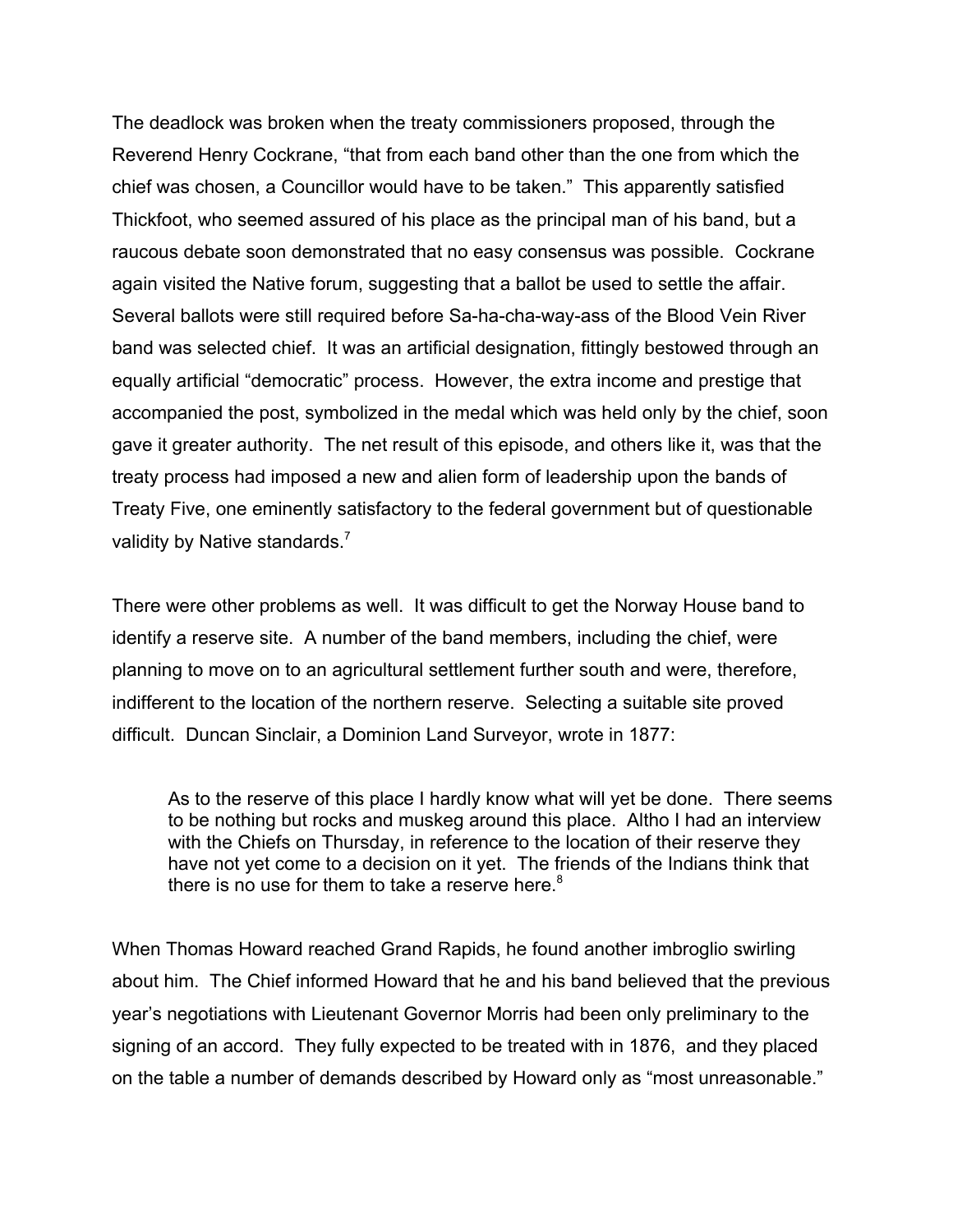The treaty commissioner was, of course, not empowered to re-open talks, and so informed the Native leaders. Only after considerable discussion could he get them to agree that a treaty already existed. That proved to be only the first of his troubles.

The previous year, Morris had convinced the Native people to surrender their settlement, believing that it made a natural town site which should be reserved for non-Native settlers. They had reluctantly agreed, but only after Morris promised \$500 by way of compensation. In 1876, Howard came with the money. They had left as requested, but now quarrelled over the division of the cash. Negotiations on this score proved troublesome and, to Howard, tiresome. As he reflected later on his experience with the Grand Rapids band, he wrote, "Care must be taken and strict watch kept over this band. Living as they do on the bank of a navigable river, where people are constantly passing, they can give great trouble and annoyance, and, I am sorry to say, are inclined to do so."<sup>9</sup>

The difficulties at Grand Rapids and at The Pas, where the Native leaders asked for a new treaty rather than an adhesion to Treaty Five, were likely due to the recent signing of Treaty Six at Fort Carleton. There the Native signatories received a more generous land allotment - 640 acres instead of the 160 acres per family granted under Treaty Five - and more generous provisions for agricultural implements. Familiar with the earlier accord to the west, the people gathered at The Pas were understandably perplexed as to why federal generosity did not extend in equal portions to their area. Howard "at last made them understand the difference between their position and the Plains Indians, by pointing out that the land they would surrender would be useless to the Queen, while what the Plains Indians would give up would be of value to her for homes for her white children."10 The government's priorities were again strikingly clear; the non-agricultural lands of the north were of little concern in the national plans. The Native people could, therefore, expect only meagre generosity at treaty time.

The first phase of Treaty Five was now complete. An early enumeration claimed that there were some 2500 Native people covered by the 1875 and 1876 negotiations,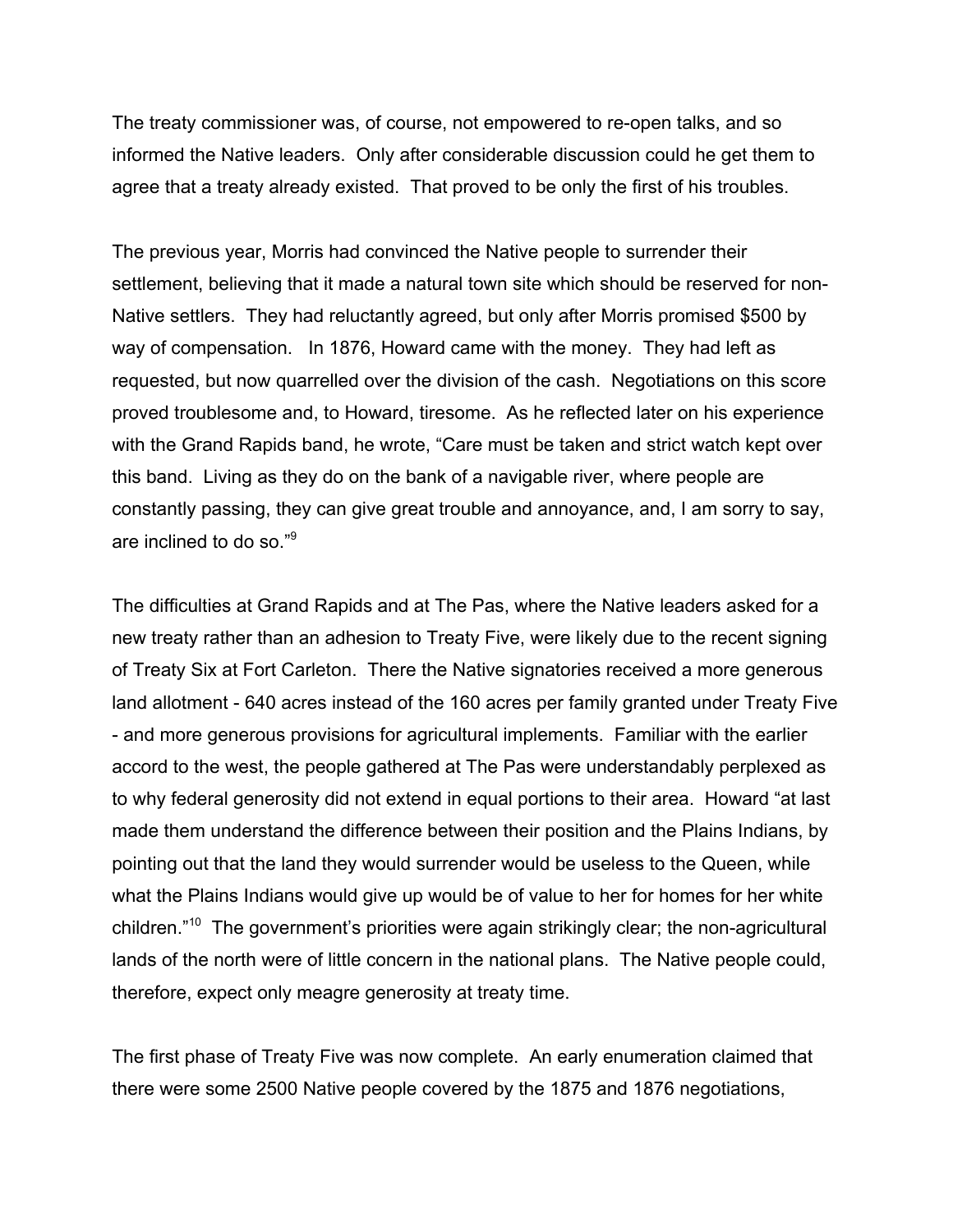although Native organizations later claimed that many people had been missed in the drafting of the early annuity lists. Considerable work, and no little controversy lay ahead as the Native leaders and government officials turned the paper trails of the treaty commissioners into a workable administrative system.

## **Notes**

1. *Ibid*., Laird Memorandum to the Privy Council, 2 July 1875.

2. *Ibid*., Laird to Morris, 10 August 1875.

3. Alexander Morris, *The Treaties of Canada With The Indians* (Toronto, 1880; reprinted Toronto: Coles Publishing Co., 1971), pp. 143-67.

4. PAC, RG 10, vol. 3635, file 6587, Morris to Howard and Reid, 14 July 1876.

5. Morris, *The Treaties of Canada*, pp. 152-67.

<sup>6.</sup> IAND, 1/1-11-2, James Graham to Minister of the Interior, 13 April 1878. For the formal agreement signed by James Bird, Joseph Sayer and John Sayer on behalf of the Black River band, see PAC, RG10, vol. 3657, file 9340, Agreement, 7 September 1878.

7. Morris, *The Treaties of Canada,* pp. 154-56.

<sup>8.</sup> PAC, RG 10, vol. 3650, file 8474, Sinclair to Lieut. Col. Dennis, 25 August 1877.

9. Morris, *The Treaties of Canada*, p. 160.

10. *Ibid*., p. 162.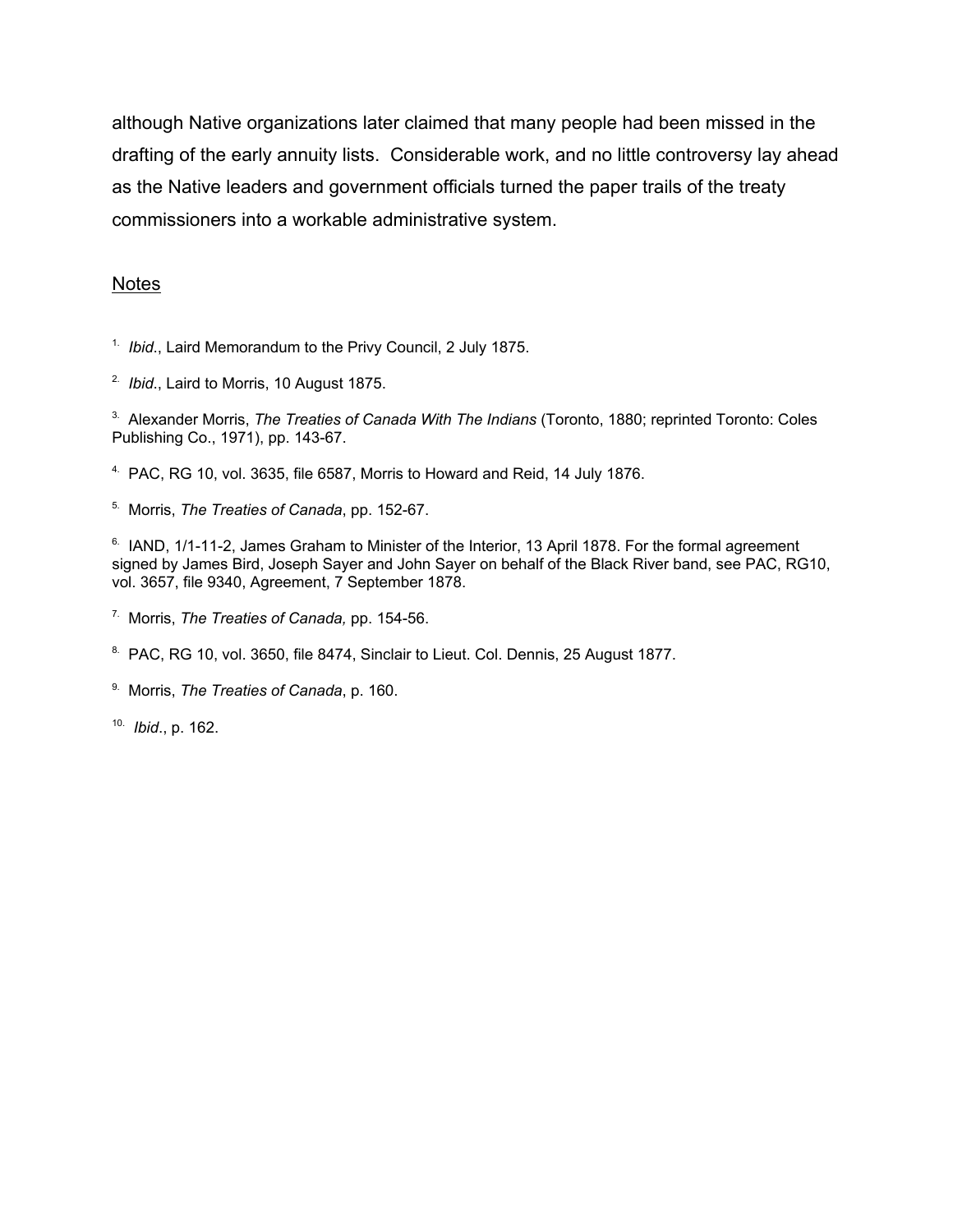### EARLY ADMINISTRATION OF TREATY FIVE

The haste and urgency with which the treaty commissioners negotiated Treaty Five left a great deal of room for misunderstanding. After 1876, there were numerous disputes over the location and size of reserves, the chiefs selected, and the payment of treaty promises. The problems also raised some serious questions as to how much the Native people understood the entire treaty process. The reaction of the Grand Rapids band when Howard visited in 1876 proved to be symptomatic of a much broader problem. The Native people repeatedly complained that the government was not honouring its commitments; the federal agents responded that the Natives simply did not understand the finer points of the legal accord. Duncan Sinclair, the Dominion Land Surveyor sent to survey a number of the Treaty Five reserves, provided an excellent commentary on the problem, albeit permeated with the paternalism of nineteenth century bureaucracy. "Great allowance is to be made," he wrote, "for the poor creatures because they have very dark ideas of our language and only slowly comprehend our bargains with them no matter how clearly we explain matters to them."<sup>1</sup>

The two central problems involved reserves and band divisions. Agreements had been reached on these matters during the negotiation process, but in the years following it became abundantly clear that revisions were necessary. The pressure for change did not come from the government, for the numerous demands for new reserves, the honouring of treaty promises, and formal division of bands meant greater expenditure of time and money on the government's part.

The assignment of reserves did not begin in earnest until 1877, when nine reserves were surveyed.<sup>2</sup> The Native people very quickly recognized that some of the divisions and band unions agreed to during the negotiations were not practical. A number of groups petitioned the government for smaller reserves that reflected more precisely band distribution and allegiance. The Deputy Minister of the Interior counselled caution: "It is not desirable of course that the Indians should be encouraged to break up into too many small bands but the extend to which this should be allowed must be determined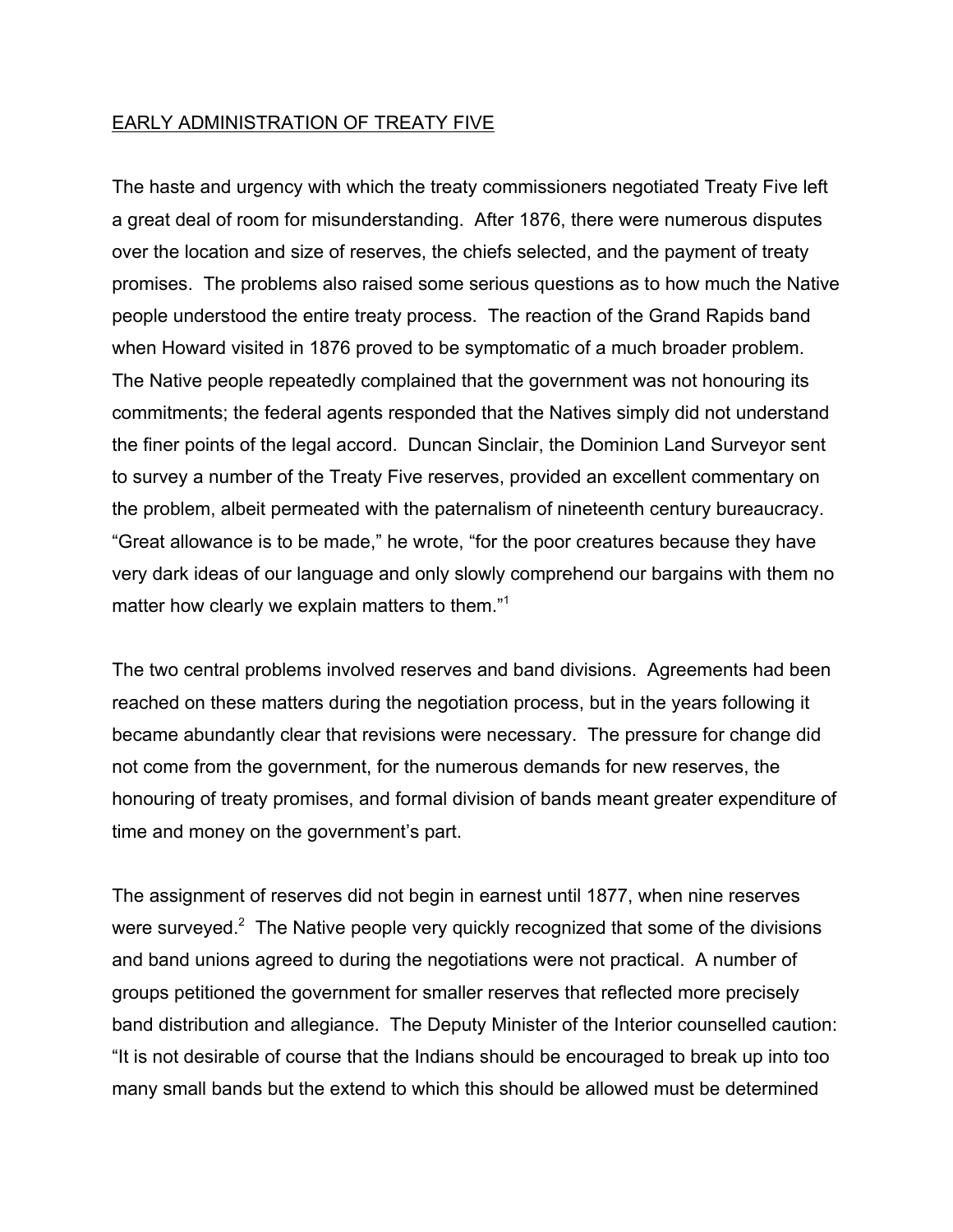by the circumstances of each case."<sup>3</sup>

The problem was particularly evident in the struggles of members of the Moose Lake band living at Che,mse,wo,wur for an independent reserve. The government had intended to place them under the Cumberland House band, but the Natives complained that they were being pressured to relocate. They asked for a reserve at a place they had inhabited for many years, claiming that "they are unwilling to leave these improvement and homes, for another point, where Captain Howard...had endeavoured to drive them to, and that the Indian Agent last year had gone past them & would not consent to pay them their Treaty money nor give them anything whatever, unless they would quit to the said place."<sup>4</sup> The government held a powerful bargaining tool with their annuities and treaty supplies, especially given the hardships being felt by the Native people, but the inhabitants refused to move. In this instance, the government partially conceded the point, establishing a separate reserve but not establishing the group as an independent band.<sup>5</sup>

The Norway House situation was even more confusing. The desire of many band members to move to the more promising farmlands at Fisher River was often cited as a major reason for the negotiation of Treaty Five. A number did leave after 1876, but several problems were left in the wake of the movement. The two branches of the original band were left together, leading the remaining Norway House residents to petition in 1880 for status as a separate bands.<sup>6</sup> The proposal would, of course, require the government to pay the higher annuities for a new chief and two councillors. The Deputy Superintendent General of Indian Affairs had an predictable response to the untenable situation:

But inasmuch as there was not provision made in the Treaty for paying an extra Chief and extra Councillors, it would not seem competent for the Department to authorize the payment of salaries to them as much, but there would , as far as I see, be no objection whatever to a recommendation... that the Indians at Norway House be allowed to elect a Chief an Councillors on the understanding, however, that they are not to receive salaries as such from the Government.<sup>7</sup>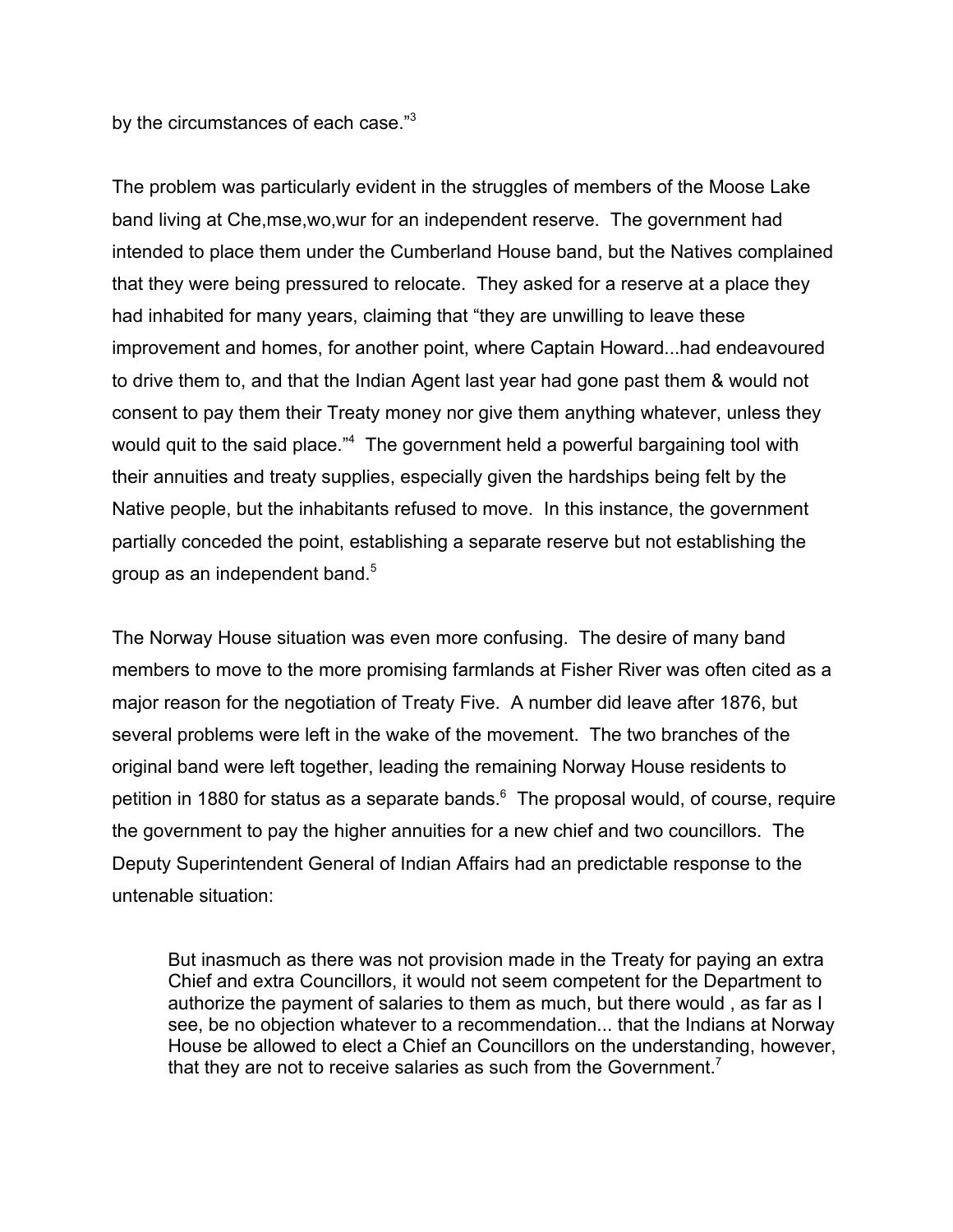The government's unwavering determination to limit its financial obligations was evident at almost every turn. The band at The Pas complained repeatedly about the failure of the Department of Indian Affairs to honour its treaty promises. They complained in 1879 that "they have been ill-treated and neglected and have received very little distribution in anything whatever."<sup>8</sup> An internal investigation confirmed the Native people's complaints and led, belatedly, to the provision of the implements, seed and cattle promised in the 1875-1876 negotiations.<sup>9</sup>

Reserves remained the major point of contention through the early years of Treaty Five. Band after band requested either an addition to an existing reserve or the allocation of a new parcel of land. The Norway House band, for example, appealed in 1901 for additional arable land. They reminded the government that "when this reserve was set apart our Fathers and Brethren were hunters and fishermen and did not at the time think or sufficiently forecast the future to secure for us their children and descendants a sufficiency of arable lands. We who are now living have learned that we must till the land and in this way secure to ourselves and people a living."<sup>10</sup> The local Indian agent concurred with the request, although the fact the Native people had not raised the point during a recent meeting made him wonder if it was "not an outside affair thrust upon them." The switch of the unusable land of the existing reserve for a better plot was encouraged because it presented "social, educational and religious advantages not at present enjoyed."<sup>11</sup>

A number of bands requested alterations in the boundaries or locations of their reserves. The rapidly changing economy of the Lake Winnipeg region brought many new forces to bear on the Native population. Expansion in the transportation industry, the start of commercial fishing on the lake, and a growing number of lumbering operations forced the Native people either to protect their existing reserves or to ask for different locations which promised better access to the new opportunities. When lumbermen began working near the homes of the Island band, the residents petitioned for an immediate survey of their reserve in order to protect their lands from encroachment.<sup>12</sup> The government generally responded to these appeals expeditiously,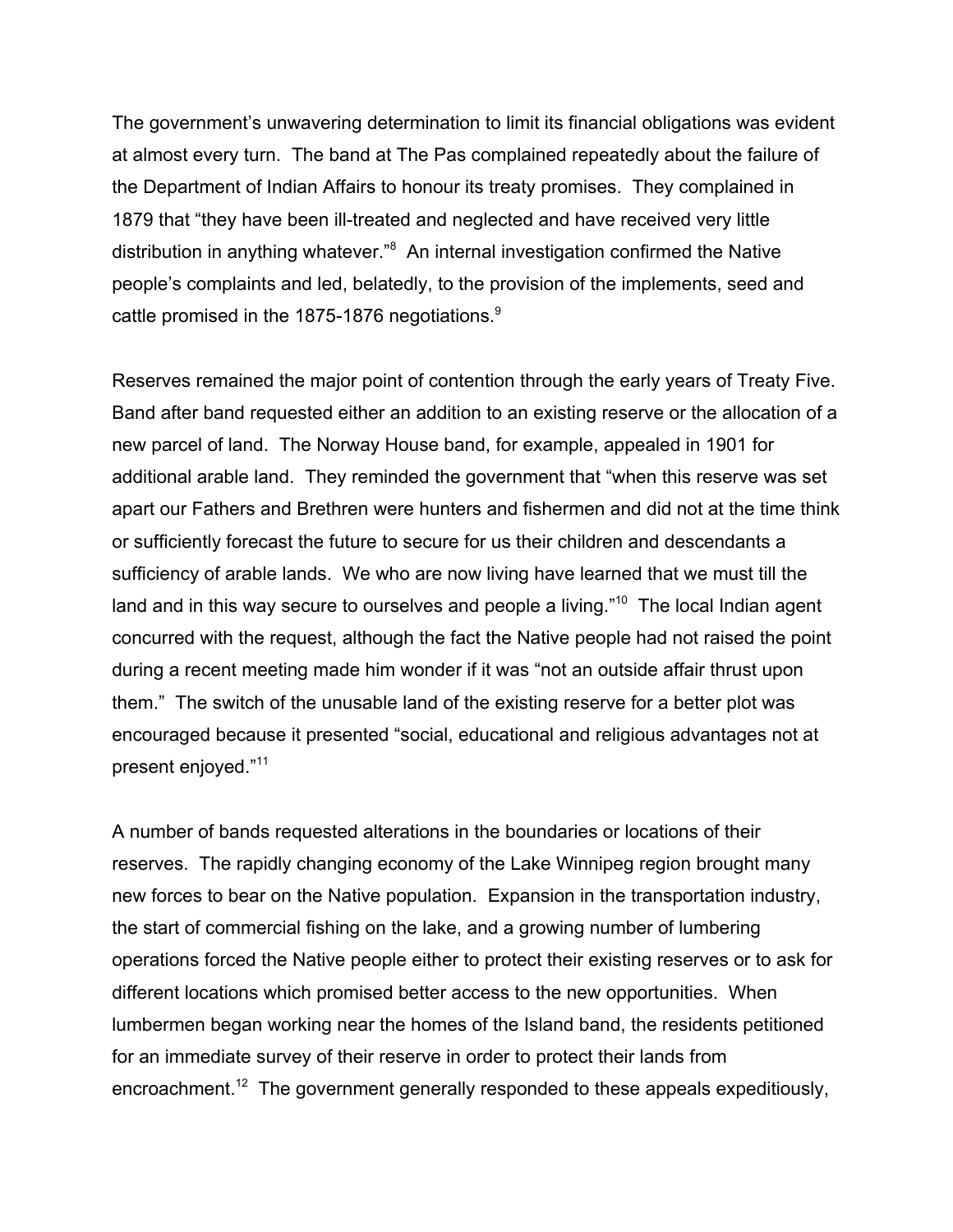hoping to forestall potential conflicts between the Native people and the growing number of non-Natives active in the area. Since the newcomers were threatening the harvesting resources usually exploited by the Native people, the concern was not unreasonable.<sup>13</sup>

By the turn of the century, a number of bands had secured improvements or changes to their reserves.<sup>14</sup> The Cumberland band went so far as to vacate their original grant. A. McKay, the Indian agent, reported in 1881 that:

The rapid failure of the fisheries and hunt in this part of the Treaty is alarming these Indians and compelling them to leave their old hunting grounds. They assert that unless the Department allow[s] them to go to better farming land, they will be obliged to look to the Government for food in the future, as it is impossible to make a living by farming where they are at present.<sup>15</sup>

The Cumberland band appealed annually for a change, asking for permission to relocate to Fort a la Corne, even though that post lay within the boundaries of Treaty Six. The Department of Indian Affairs resisted the attempt to shift across treaty boundaries, forgetting (as historian S. Raby pointed out) that the lands in the Pas district lay outside the territory originally set aside for Treaty Five.<sup>16</sup> The government finally concurred, and in 1887 a new reserve was surveyed for the band at the requested site $17$ 

The land reallocations until the turn of the century were almost always at the Native people's request. In a few instances, as at Grand Rapids in1876, lands the Native people preferred were withheld pending future non-Native development, but most of the changes came following band requests. The situation shifted dramatically after the turn of the century when plans emerged for a railway linking the southern plains with a proposed port on Hudson Bay.

The Pas band bore the brunt of the new priorities. The Canadian Northern Railway Company expressed concern that protracted negotiations over railway rights-of-way across reserves could slow construction.<sup>18</sup> There was a great deal at stake for the band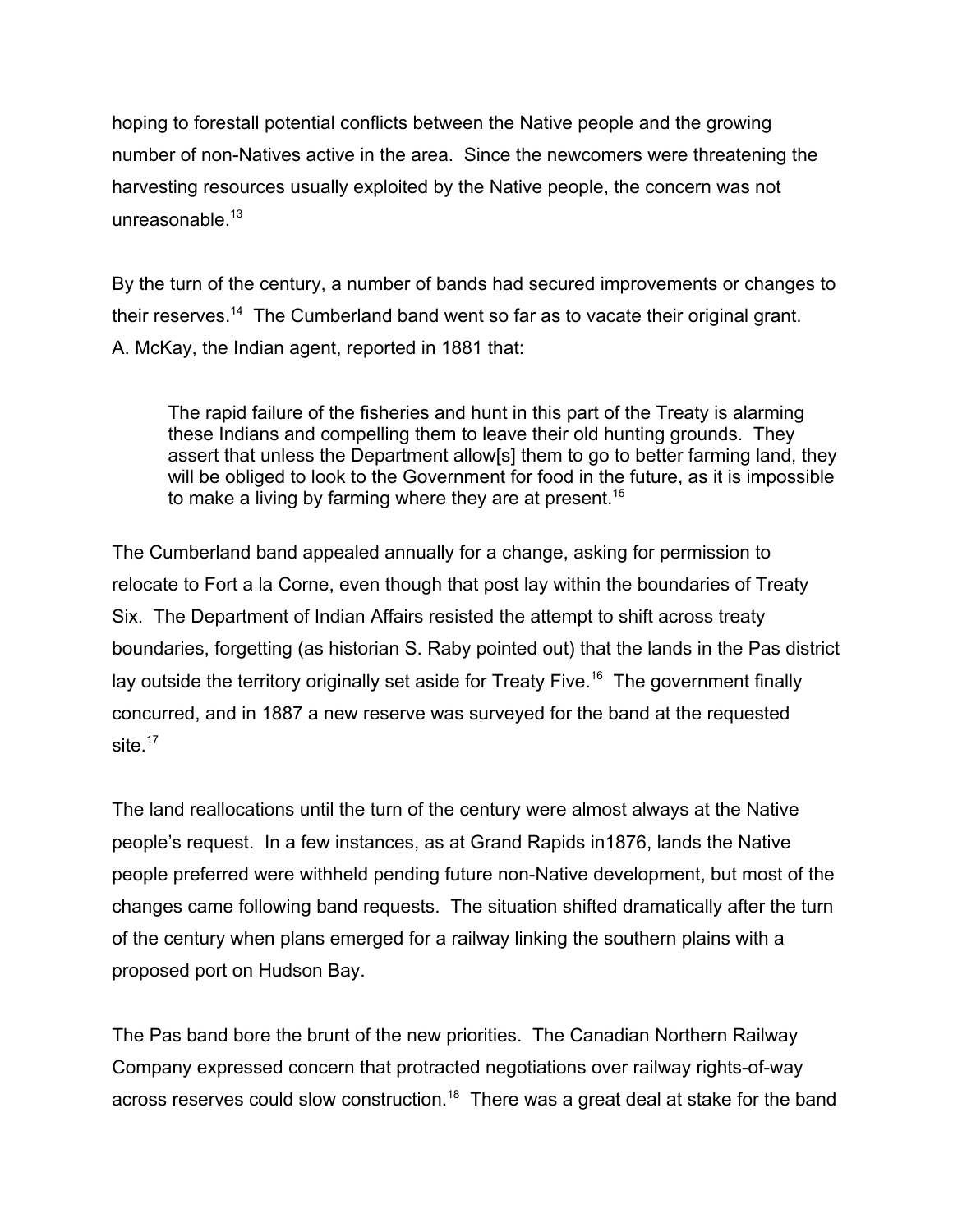at The Pas, for the reserve land was wanted for both a railway easement and a townsite. The plans were tentative at first, as it seemed that only minimal development would follow the railway. Arrangements were concluded in 1906 for the sale of a parcel of reserve land as a townsite, although questions of compensation were left hanging for quite some time.<sup>19</sup> Five hundred acres were removed from the reserve at that time, and the government set aside \$1,500 to pay the Native people for improvements they had made on it. $20$ 

When construction of the railway actually began, the situation changed very rapidly. By early 1912, the village of The Pas had some 2500 people and an additional five to six thousand construction workers were expected that summer. The Department of Indians Affairs was greatly concerned about the possible ramifications of this invasion. One official commented, "You can realize that that class of people do a great deal to demoralize the Indians, and I think it would be very much to the interest of the Indians to try and obtain a surrender from them, and move them further away from the temptations that are incidental to close proximity with a town of that kind." Action was recommended immediately, "before these poor people get debauched and demoralized."21 The proposal was in keeping with longstanding government policy of keeping Native people away from such centres. By moving quickly, it was hoped to avoid "a duplication of what has [happened] at St. Peters where those once fine people have gradually been debauched till now a majority of them are as bad as bad can be physically, morally and mentally."22

It was immediately proposed that the Indians be induced to sell their reserve and take up new land away from the railway. The official on site hoped that an offer of twentyfive percent of the estimated value of the land would induce the Native people to sell. The band had surrendered 500 acres earlier without much compensation and were understandably wary that they would be cheated in this instance. "Without a substantial cash payment it will be useless to talk to those Indians," an agent noted, "as they know the already inflated price of the lands they surrendered and are inclined to think that they were not fairly treated last time. Of course they will spend foolishly some of their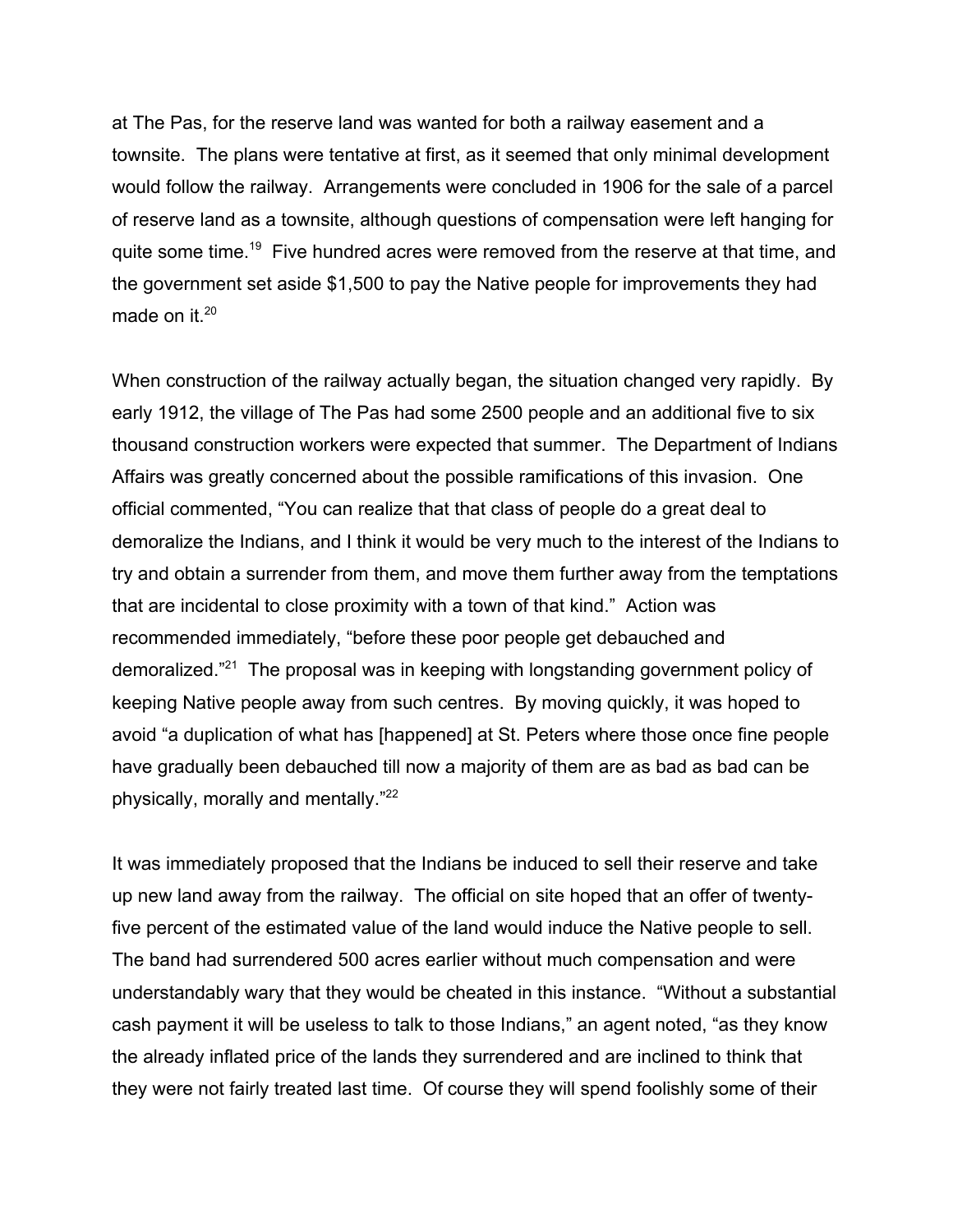money, but it is theirs to spend and will give them some pleasure anyway. They can be induced to buy some Galloway cattle and ponies to take back to the Reserve."<sup>23</sup> However, the plan did not proceed and the reserve near the town site remained intact. Government officials lamented the failure to proceed and over the next years commented on the increasing immorality of The Pas band.<sup>24</sup> From time to time government officials again raised the question of removing the Indians from the townsite, but action was never taken.

The episode involving the right-of-way through the reserve at The Pas demonstrated the much different approach to Native-held lands when they were coveted by non-Native developers. The government had the legal resources to impose its will on the Native people, since it had the right of guardianship, but it preferred to convince them to move without formal coercion. Five hundred acres had been lost to a government-owned townsite,<sup>25</sup> but the attempt to repeat the procedure in 1912 failed. That the matter was even raised shows the government's determination to keep the Native people away from non-Native settlements whenever possible and its willingness to relocate the Natives with minimal consultation if such a move conformed to some larger official purpose.

Most of the problem facing the chiefs, councillors and Indian agents of Treaty Five were far removed from the controversies at The Pas. Disputes generally concerned incomplete or incorrect band lists, the provision of schools, challenges to the leadership of several chiefs, battles over government promises, complaints involving transferred memberships, and problems encountered when husbands deserted wives and families. The economic turmoil around the turn of the century, especially the rapid rise and subsequent collapse of the commercial fishery and the gradual expansion of the timber industry, disrupted the Native people's way of life, although the changes also provided new opportunities that many Native people successfully exploited.

Thus, the increased activity seemed to justify the government's original decision to proceed with Treaty Five in 1875-1876, for the allocation of reserves and the alienation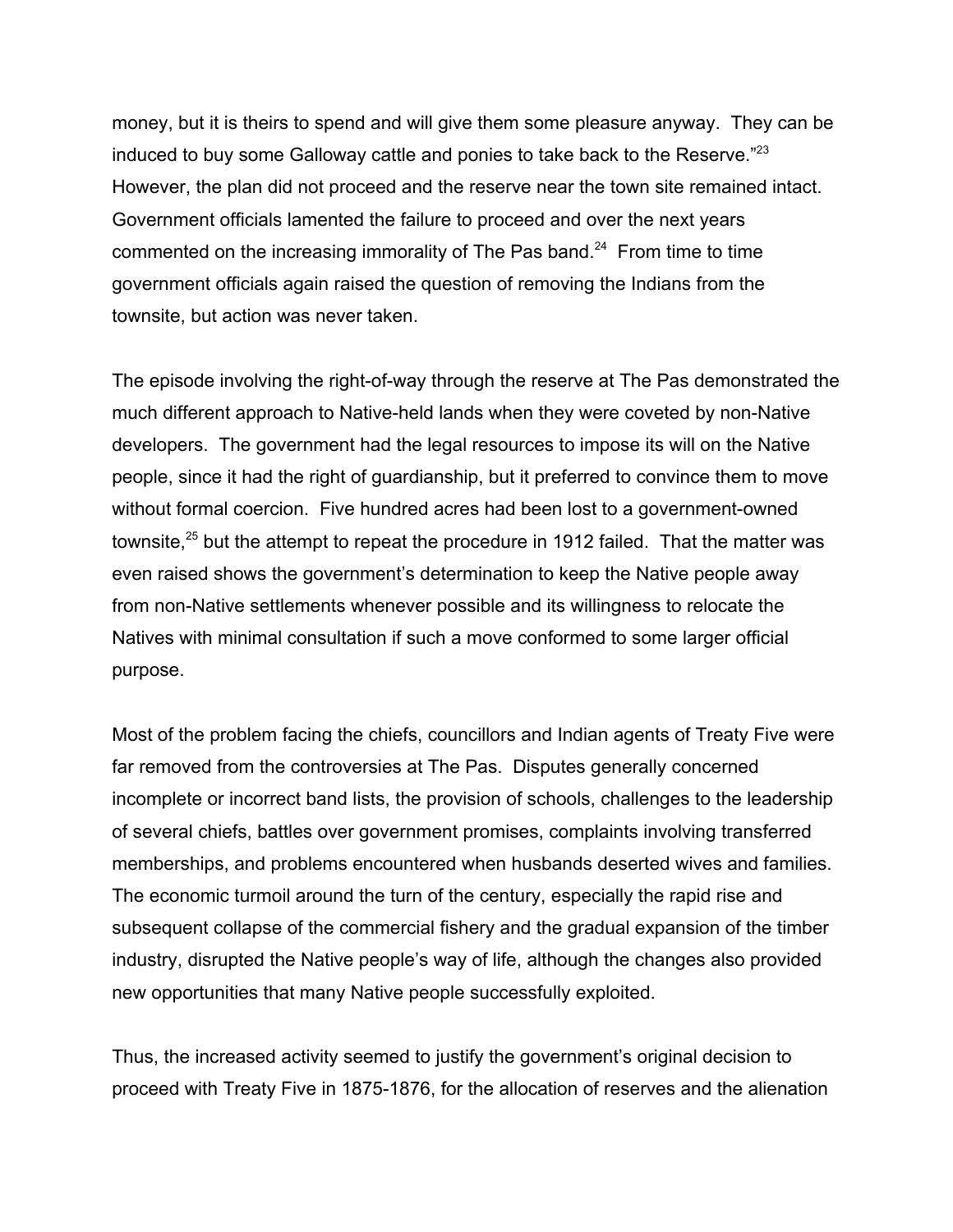of aboriginal title had freed some 260,000 square kilometres for development. The Native people got, in the main, what they had asked for in the months leading up to the treaty negotiations. The annuities were paid each year, and the tools, implements and other supplies promised under the treaty were provided, although often only after lengthy delays. The main thrust of western settlement had, as anticipated, passed the region by. The Treaty Five area would not see the massive influx of agricultural settlers that fell on the Prairies. The region would also not witness the stunning decline of harvestable resources, especially fish and game, which had so savagely disrupted Native life on the plains. These conditions ensured that the Native people would place few demands on the government's table. The government thus felt little compulsion to interfere significantly with the lifestyle of the people of Treaty Five.

Although this treaty had originated with the push to extinguish aboriginal title to the agricultural land of the Prairies, it had quickly taken on the administrative aspect of a northern treaty in which the government left the region and its inhabitants more or less alone and tried to limit its financial obligations until the prospect of non-Native development seemed to justify a greater level of activity. This approach to treaty policy seemed even more logical to the government when after the turn of the century large new tracts of land to the north were incorporated into Treaty Five.

#### Notes

<sup>1.</sup> PAC, RG10, vol. 3737, file 27846, Duncan Sinclair to E. McColl, Inspector of Indian Agencies, 14 April 1886.

2. Department of Indian Affairs, *Annual Report, 1877,* p. 16.

<sup>3.</sup> PAC, RG10, vol. 3677, file 11,528, E.A. Meredith, Deputy Minister of the Interior to J.A.N. Provencher, Acting Indian Superintendent, 6 July 1877.

4. PAC, RG 10, vol. 3693, file 14,421, Chief Henry Prince, *et al*., to John A. Macdonald, July 1879.

<sup>5.</sup> PAC, RG10, vol. 3677, file 11,528, Deputy Supt. General of Indian Affairs to James Graham, Acting Indian Supt., 18 August 1879, and letter from Angus McKay, Indian Agent, 16 March 1880.

 $6.$  PAC, RG10, vol. 3677, file 11,528, Henry Budd to A, McKay, 1 June 1880.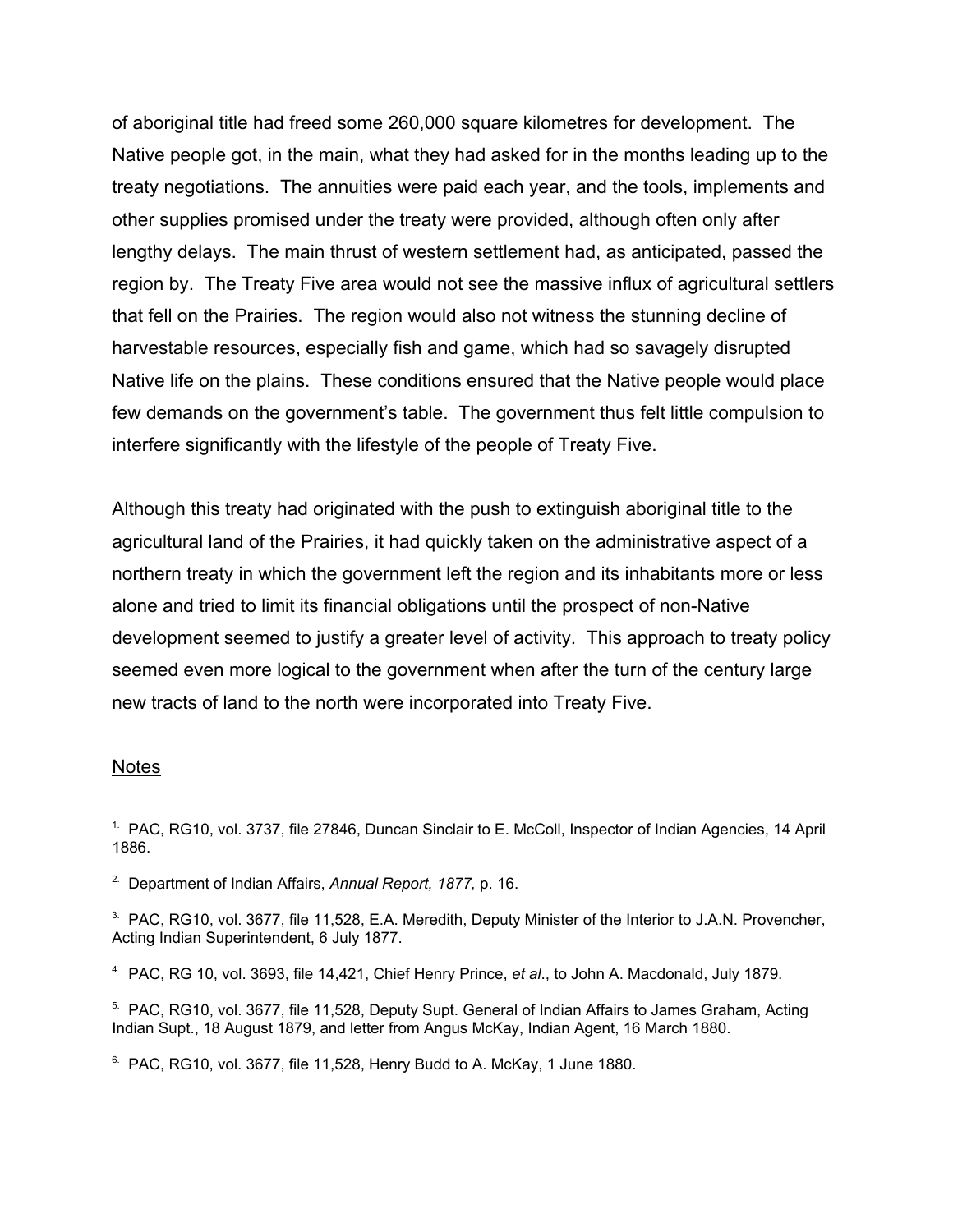$7.$  PAC, RG10, vol. 3677, file 11,528, Vankoughnet to James Graham, Indian Superintendent, 22 January 1881.

8. PAC, RG10, vol. 3693, file 14,421, Henry Prince *et al*. to John A. Macdonald, 6 June 1879.

9. PAC, RG10, vol. 3700, file 17027, Extract from a letter from E. McColl, Inspector of Indians Affairs, 6 August 1879.

<sup>10.</sup> PAC, RG10, vol. 3564, file 82, pt. 27, Chief Alberta Sinclair to Clifford Sifton, August 1901.

<sup>11.</sup> PAC, RG10, vol. 3564, file 82, pt. 27, John Semmens to Secretary, Department of Indian Affairs, 12 October 1901.

12. PAC, RG10, vol. 3677, file 11,528, John Sinclair *et al*. to James Graham, 9 March 1882; PAC, RG10, vol. 3729, file 26,114, Extract from Annual Report of E. McColl, 25 November 1880. A similar situation led to the survey of the Moose Lake reserve in 1881. See Department of Indian Affairs, *Annual Report, 1881,* p. 102.

<sup>13.</sup> For a description of evolving economic patterns in the Lake Winnipeg region, see Frank Tough, "Changes to the Native Economy of Northern Manitoba in the Post-Treaty Period: 1870-1900," *Native Studies Review,* 1984, No. 1.

 $14.$  For a detailed description of the difficulties concerning reserve site location in The Pas district, see S. Raby, "Indian Treaty No. 5 and The Pas Agency, Saskatchewan, N.W.T.," *Saskatchewan History,* August 1972, No. 3, pp. 92-114.

<sup>15.</sup> PAC, RG10, vol. 3767, file 333153, Extract from MacKay's Annual Report, 6 September 1881.

<sup>16.</sup> S. Raby, "Indian Treaty No. 5."

17. Department of Indian Affairs, *Annual Report, 1882*, p. 47; *AR, 1883*, p. 143; *AR 1884*, pp. xii, 127; *AR, 1885*, pp. xxxvii, 133; *AR 1887*, pp. 274-275, 281.

<sup>18.</sup> PAC, RG10, vol. 3561, file 81, pt. 31, Asst. Indian Commissioner to Secretary, Department of Indian Affairs, 4 July, 1905.

 $19.$  PAC, RG10, vol. 3561, file 81, pt. 31, Marlatt to Laird, 31 May 1906; Marlatt to Laird, 29 June 1906.

 $20.$  PAC, RG10, vol. 3561, file 81, pt. 31, Marlatt to Laird, 26 Sept. 1906.

 $21.$  PAC, RG10, vol. 4064, file 407,313, Campbell to Secretary, Department of Interior, 21 March 1912.

<sup>22.</sup> PAC, RG10, vol. 4064, file 407,313, Letter to Robert Rogers, Minister of the Interior, 22 May 1912.

23. *Ibid*.

 $24.$  PAC, RG10, vol. 4064, file 407,313, Glen Campbell to Secretary, Department of Indian Affairs, 19 July 1913 and Duncan Scott to W.R. Taylor, 22 July 1916. For a less negative view of the situation, see *ibid*., Taylor to Duncan Scott, 5 August 1916.

 $25.$  The government had trouble selling the land taken in 1906. In 1912, some two-thirds remained unsold. PAC, RG10, vol. 4063, file 406,698, David Clapp to J.D. McLean, 9 December.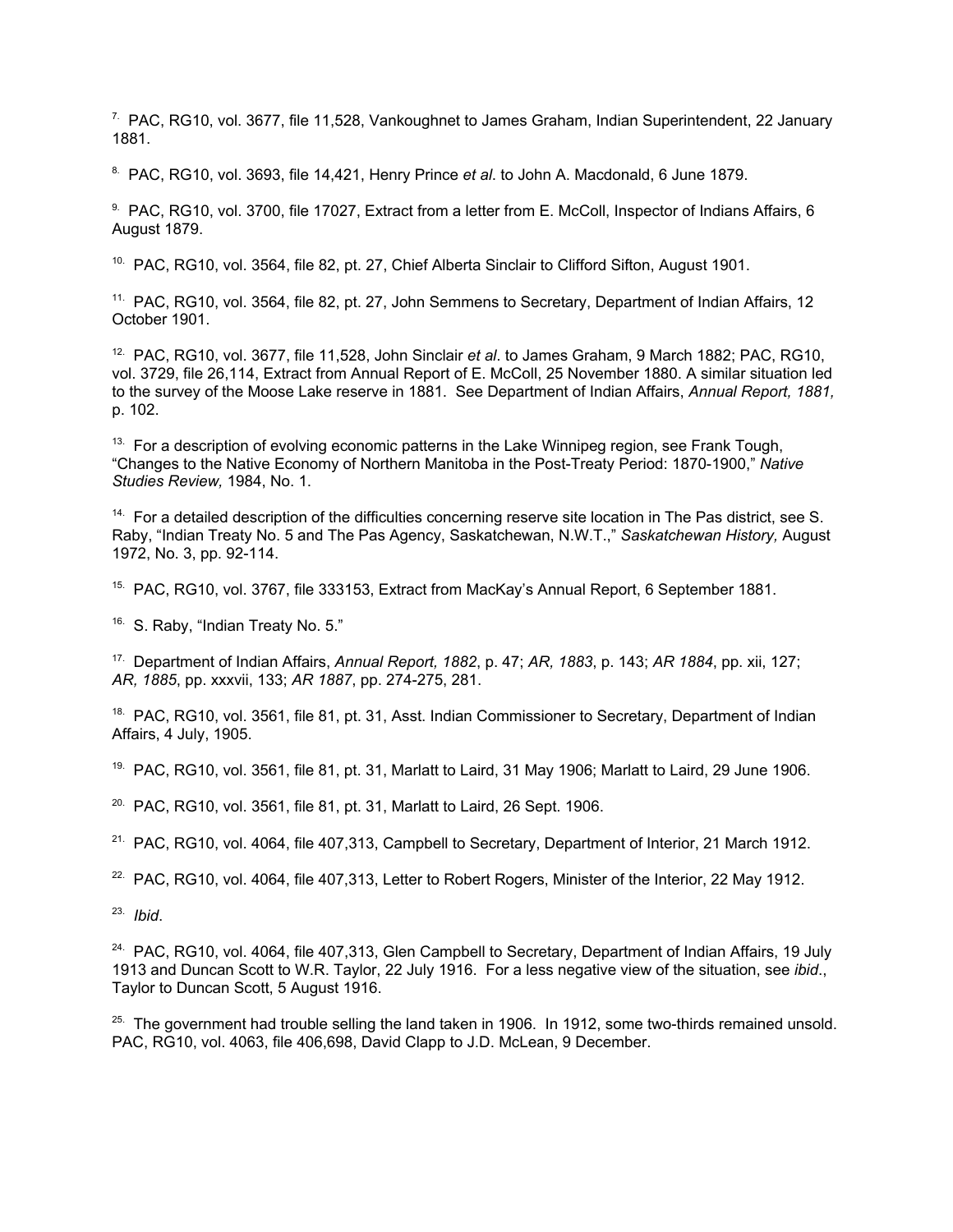## NORTHERN ADHESIONS TO TREATY FIVE

As early as 1876, the band at Oxford House petitioned the federal government, asking for inclusion in Treaty Five. Much like other Native people in the non-agricultural regions of the west, they knew the financial benefits of being taken under treaty and, although perhaps not always aware of the significance of the territorial surrenders involved, they approached the government in hopes of being offered a treaty or being included under an existing accord. At the time, however, the government was reluctant to assume any additional legal and financial obligations in the north. As Frank Pedley, Deputy Superintendent General of the Department of Indian Affairs, said in 1906, " I think we should have a definite policy that the (northern) aborigines . . . should not be brought into treaty but that Indian Affairs should be administered in that far northern country as the needs of the case suggest."<sup>1</sup> The fur trading districts of the northern Prairie provinces were well down on the government's priority list; the only region that was more neglected was the land north of 60 degrees where the department foresaw little likelihood of significant non-Native development.<sup>2</sup>

Native bands elsewhere in the north soon learned that this official resistance could, given the right circumstances, disappear with surprising speed. The establishment of the new province of Saskatchewan in 1905, for example, provided the long-awaited impetus necessary to compel the government to offer a treaty to the Native people in the unceded parts of that province. Even more dramatically, the discovery of oil near Norman Wells in the Mackenzie River Valley during 1920 led directly to the rapid negotiation (or, as some contemporary Native groups would suggest, the imposition) of Treaty Eleven. When non-Native development seemed imminent or when new political realities demanded action, the federal government could and did move with considerable dispatch. Until such time, as the Native people living north of Treaty Five discovered, the government would pay little attention to requests for treaty discussions.

The impetus for a northward extension of Treaty Five lay in impending rather than actual developments. Politicians and developers had for years debated the merits of a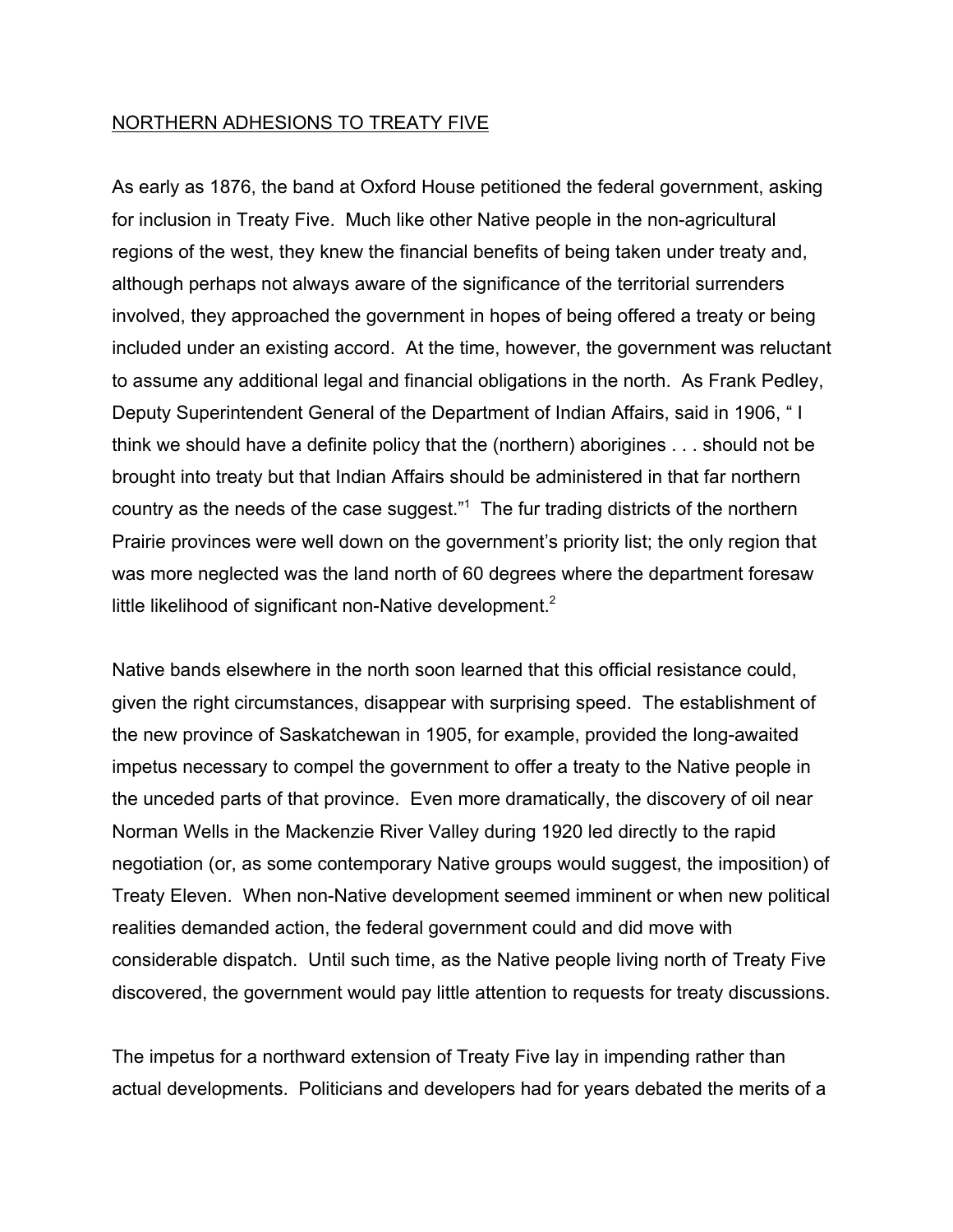railway from the plains to Hudson Bay; two generations of prairie farmers had accepted the need for such a route as an article of faith, the only means of circumventing the much-hated Canadian Pacific Railway. From 1886 onwards, the federal government sought a company to build the railroad and by 1906 had issued charters to eight companies to undertake the project. However, none of the private companies was able to find enough financial backing to begin work, so in 1908 the federal government undertook the task, laying out a townsite at the terminus of Churchill that year. Construction was begun at The Pas in 1910.<sup>3</sup>

There was a second similar cause for concern among the Native people of the region. Negotiations to extend the boundaries of Manitoba had also gone on for many years. By 1907, surveyors were busy in the region north of Treaty Five, causing considerable dissension among the Native bands, who wondered what impact the new developments would have on their lives. The creation of Alberta and Saskatchewan, with northern boundaries set at the  $60<sup>th</sup>$  parallel, provided a strong indication that Manitoba's borders would soon be recast in line with those of its neighbours. However, arguments with Ontario over the placement of the eastern border stalled a final decision and the matter was not finally resolved until 1912, when the federal Conservative government of Sir Robert Borden imposed the northern part of the present Manitoba-Ontario boundary.<sup>4</sup>

The treaties had not, of course, been constrained earlier by provincial boundaries. Since the first extension of Manitoba's boundaries in 1881, part of the Treaty Five territory had been in the province, while the rest remained as part of the North-west Territories. The federal government's priorities for treaty-making proceeded in two stages. The first, Treaties One to Seven, cleared the way for western settlement. The second, which started with Treaty Eight in 1899, saw the government abandon its longstanding determination not to offer treaties to the harvesting peoples of the northern forests. This was done in part to pave the way for anticipated non-Native development and in part because the government felt it could no longer ignore the Native people's often-repeated requests for a treaty.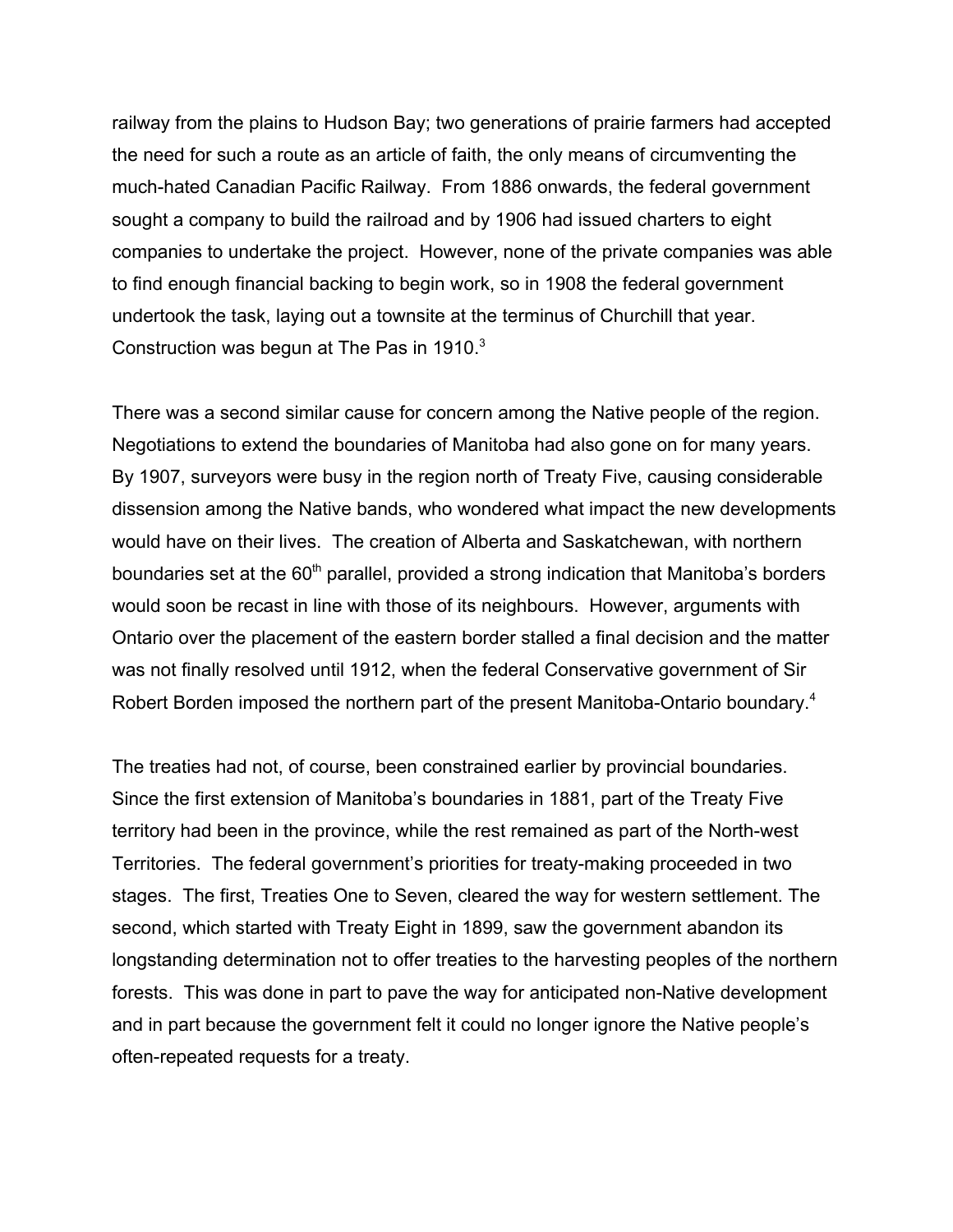By the turn of the century, the federal government had already extended numerous services to the non-treaty Natives of the middle north. Although its generosity was far from uniform, the Department of Indian Affairs was providing annual grants for schools, modest medical aid, and other supplies as the individual cases dictated.<sup>5</sup> Going the additional step of providing a treaty no longer seemed as symbolic or expensive to the government as it had in the past.

There is little question that many of the Native people living north of Treaty Five desired a treaty. The Split Lake band sent a representative to meet with Indian Commissioner David Laird in 1905, and followed that initial discussion with another request the next year.<sup>6</sup> The Split Lake request convinced the government to investigate the claims further. The band, it seemed, lived in the area formally covered by Treaty Five, but had never signed the treaty and hunted and trapped outside the treaty limits. It seemed logical simply to have them accept the terms of the initial agreement, but that suggestion carried certain problems. As the Secretary of the Department of Indian Affairs wrote, "When the time comes to admit these Indians to Treaty it would seem advisable to make a new Treaty with them; as an adhesion to Treaty No. 5 would entail a large expenditure for arrears of annuity unless it is specially stipulated in the adhesion that no arrears should be claimed or paid."<sup>7</sup> The Reverend J. Semmens, Inspector of Indian Agencies, suggested that a treaty be offered to the Split Lake band. The government concurred, although also indicating that "the Department does not feel disposed to hurry matters."8

Semmens visited the bands north of Treaty Seven between July and September of 1907. He found the Native people almost unanimous in their desire for a treaty and quite concerned about impeding developments in their area. At Nelson House, for example, the people expressed concern over the threat posed by the surveys for the Hudson Bay Railway. The chief, Semmens later wrote,

had looked over the matter in the light of his own interests and those of his band pretty carefully. He said that the coming of the road would interfere with the game upon which his people relied wholly. They were hunters and boatmen and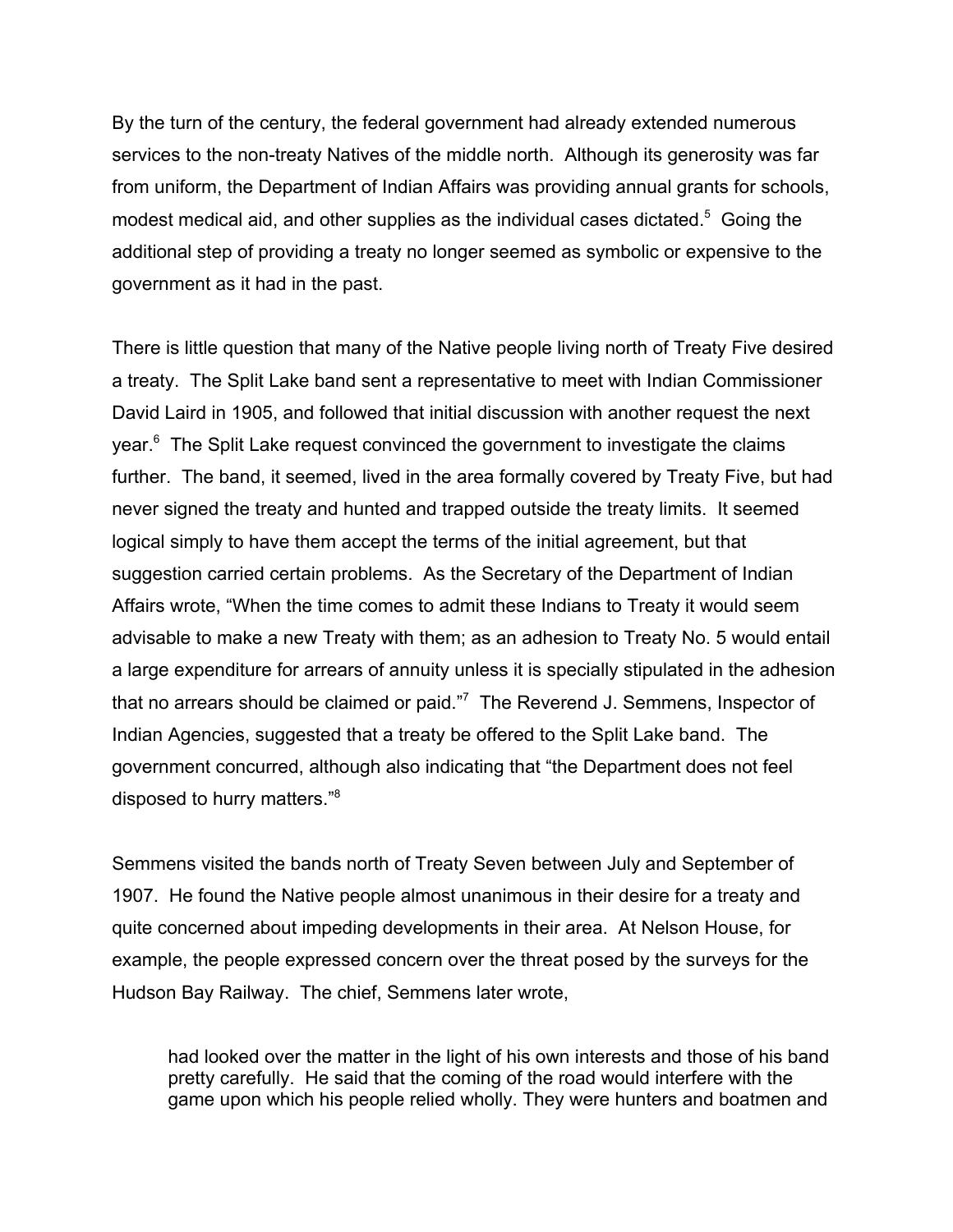knew no other employment and anything affecting seriously the fur catch would hit them hard. Surely he said the Government would consider his welfare and if his occupation were interfered with would be willing to treat with him so no misunderstanding should arise and no friction result.<sup>9</sup>

At Split Lake, he informed the people that a treaty would be offered them the next year and "they expressed a willingness to adhere to the terms of Treaty No. 5 so as to be on an equal footing with their friends of Norway House and Cross Lake." They went further, however, claiming that the government had promised to include them at the time of the initial treaty. Since they had not done so, the band felt they were owed full arrears in annuities back to 1876.10

Semmens continued to Norway House, Cross Lake and Fisher River where he was to enumerate the non-treaty Natives living on the reserves. He discovered more than 350 such people, mostly migrants from such northern centres as Oxford House, York Factory, Island Lake and Gods Lake. Almost without exception, they expressed their desire to be taken into treaty and to have a treaty extended to the people at their home settlements.

The final report of Semmens' inspection recommended that an adhesion be offered to the Split Lake band and that the non-treaty Natives living within the treaty limits be accepted into treaty. Indian Commissioner David Laird agreed, although with the caveat that "those at Cross lake, Norway House, and Fisher River, living for some two or three years within the limits of said Treaty, should sign not only an adhesion to the Treaty, but also surrender their claim to all other lands in the North West Territories or Canada."11 This limited proposal initiated by the Split Lake band soon stimulated further government action.

The proposed adhesion with Split Lake raised the possibility of a broader effort to bring the Native people in unceded territory under treaty. The Deputy Superintendent General of Indian Affairs believed that the impending railway development justified immediate attention to the treaty requests of the northern peoples. It seemed, as well,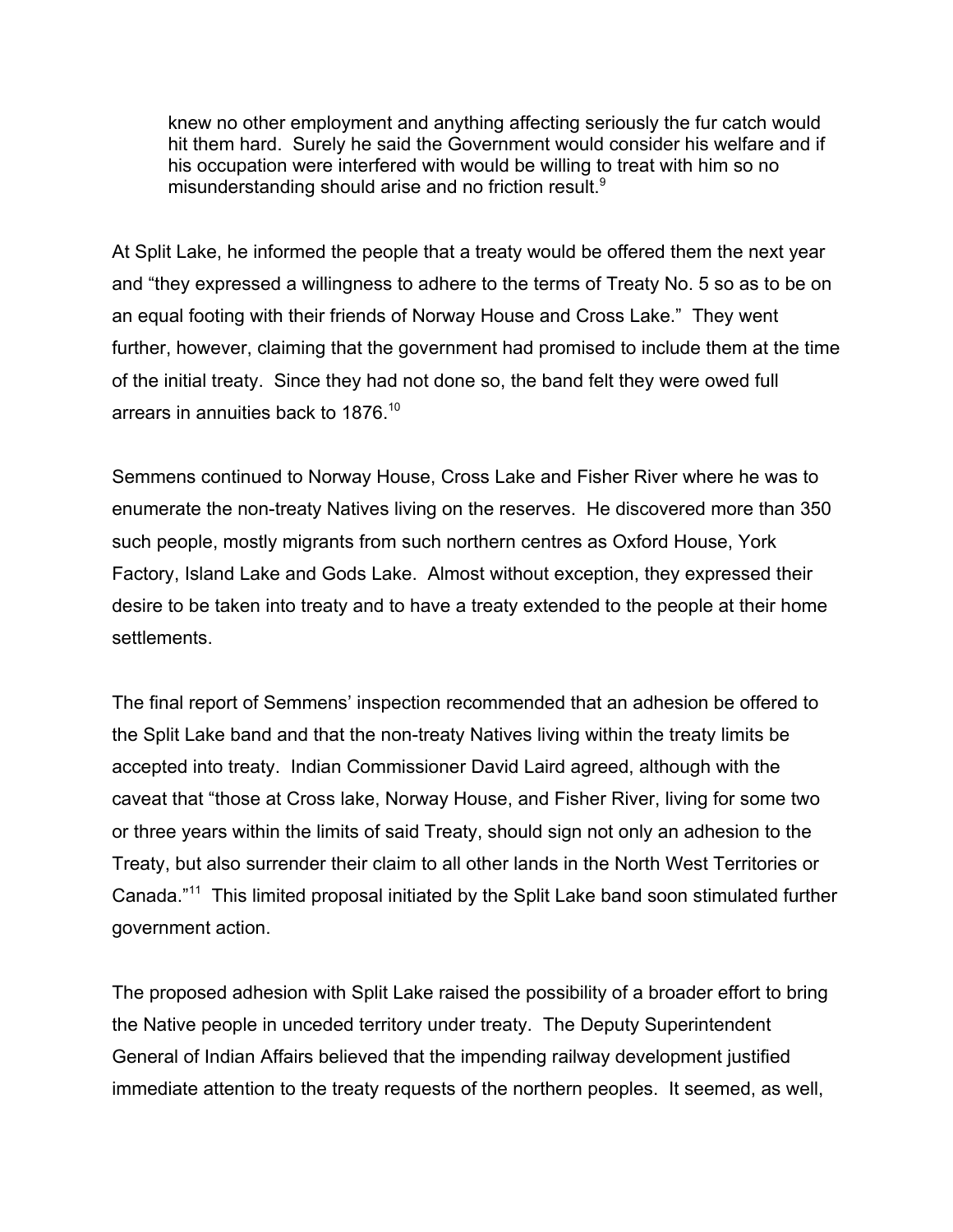that "the term of Treaty No. 10 which was negotiated in 1906 and 1907 by Commissioners specially appointed are applicable to the whole of this territory, and I would, therefore, propose to extend the limits of Treaty No. 10 over the vast district between the Eastern boundary of Treaty No. 5 and the Eastern boundary of Treaty No. 9." Since Treaty Ten had been specifically structured fo a non-agricultural district, it seemed particularly appropriate for the area immediately to the east. The proposal called for the adhesion of individual bands only as specific needs dictated and had the added attraction of completing much of the department's treaty work: "It may never be considered expedient to make treaties with the Indians of the Mackenzie River and the Arctic Circle, but pending a decision of that point, the territory proposed to be added to Treaty No. 10 would be the last in the Dominion to be included in a formal treaty."12

It appeared that the plan had been set in motion. Inspector Semmens was to gain the adhesion of the bands at Split Lake and Nelson House to Treaty Ten, while adding the non-treaty Natives at Cross Lake, Norway House and Fisher River to Treaty Five. The following year, a treaty commissioner was to visit Churchill and York to secure their acceptance of Treaty Ten. The proposal forwarded by the Department of Indian Affairs' accountant, D.C. Scott, was based on the idea that

the terms offered by this Treaty (10) are a little more liberal than those of Treaty Five. We are permitted to pay a gratuity of \$12.00 per capita. Under Treaty Five we can give no gratuity, and as the Split Lake Indians have been urging us for years to allow them to join treaty, it will require some additional inducement to get them to accept treaty without arrears of annuity.<sup>13</sup>

Extending treaty boundaries also raised questions about the eastern boundary. Department official D.C. Scott commented that

When the boundary for the addition to the Province of Ontario is settled all the Indians within that Province should be allocated to Treaty No. 9, and the Indians between the new boundary and Treaty No. 5 should be brought under the last mentioned treaty ... I am informed by officers of the Geological Survey that there is no well defined height of land between the waters of the Hayes and Severn Rivers, and as before long the whole of this territory will be taken into Treaty, the limits need not necessarily follow a well defined natural boundary.<sup>14</sup>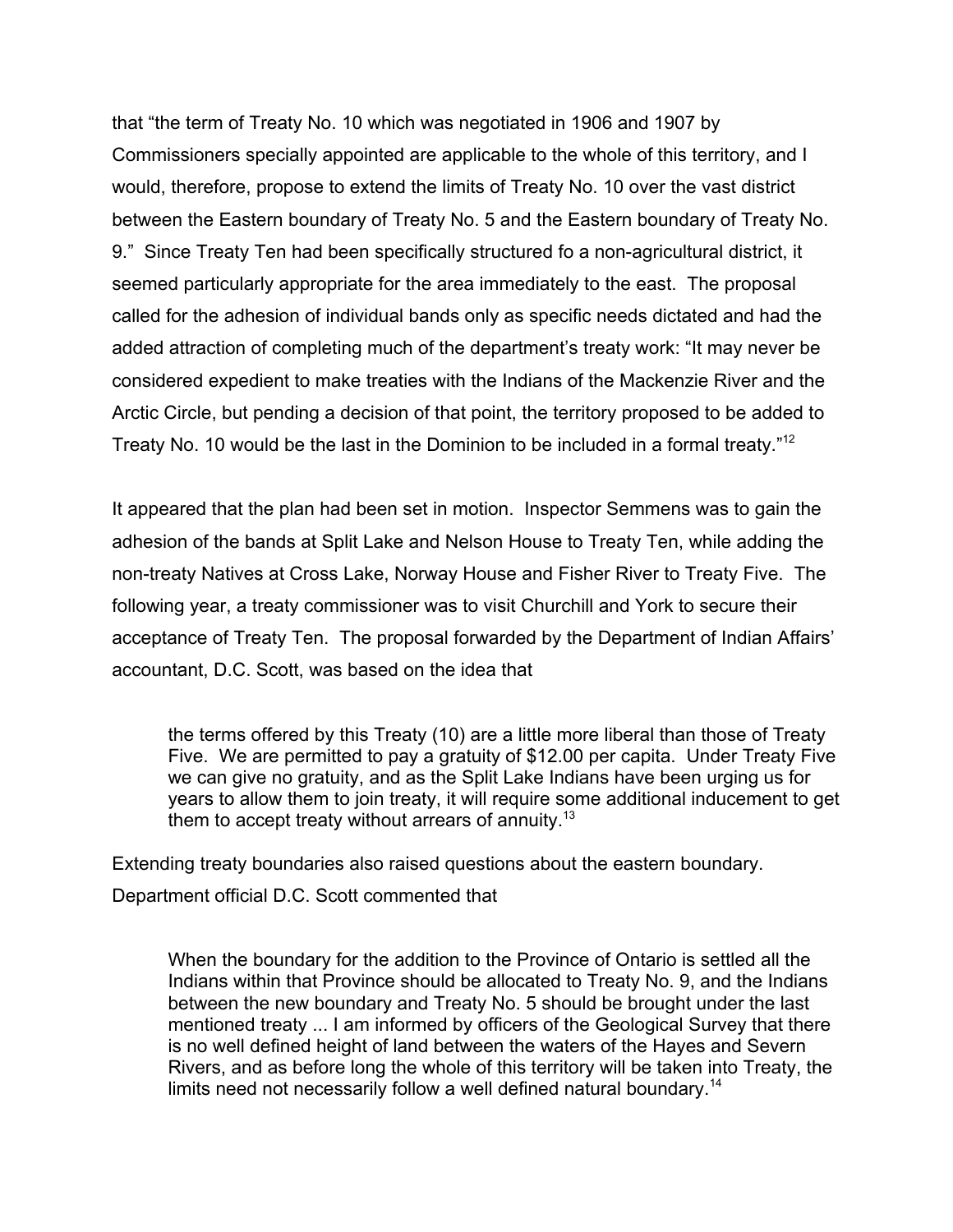The government seemed prepared to proceed with the extension of Treaty Ten into the region north of Treaty Five. There was some surprise, therefore, when Inspector Semmens was directed in 1908 to secure the adhesion of the Split Lake and Nelson House bands to Treaty Five. Scott's suggestion that Treaty 10 permitted a more generous settlement was met with a slight modification to the original treaty which allowed for the payment of a three dollar gratuity at the time of signing. It was expected that "the payment of this gratuity should extinguish all the past claims of these Indians, but if for any reason and after due consideration, you find it insufficient you may increase it by \$2.00 per head and pay the gratuity at the rate of \$5.00 but it is hoped and believed that you will be able to negotiate the adhesion for the gratuity mentioned in the Treaty. If you find it impossible to do so you should substitute the word "Five" for "Three" and initial the alteration." Semmens was also to travel to Cross Lake, Norway House and Fisher River to offer treaty to non-treaty people on the reserve.<sup>15</sup>

The first stage of the adhesion process was completed by Inspector Semmens between June and August of 1908. The help of local missionaries and Royal North-West Mounted Police officers in preparing the ground for negotiations plus Semmens' earlier work in explaining the government's intentions ensured that there were few stumbling blocks during the discussions.

As with the other northern treaties, there was in fact little to negotiate. In directing the treaty commissioner, the Department of Indian Affairs noted "[i]t is extremely important that no outside promises should be made during the negotiation of the Treaty."16 The chief at Split Lake did insist on the five dollar per person gratuity, which Semmens dutifully provided. At Norway House, the matter was not immediately raised and annuity payments commenced with a three dollar gratuity. The chief then interceded and requested the additional grant "to harmonize with the payment of Split Lake." Semmens refused, although he did promise to forward the band's appeal that "as a matter of grace ... the Department would grant the other two dollars in 1909." The treaty party stopped briefly at Norway House, Fisher River and Cross Lake, signing 319 people onto the treaty lists.<sup>17</sup>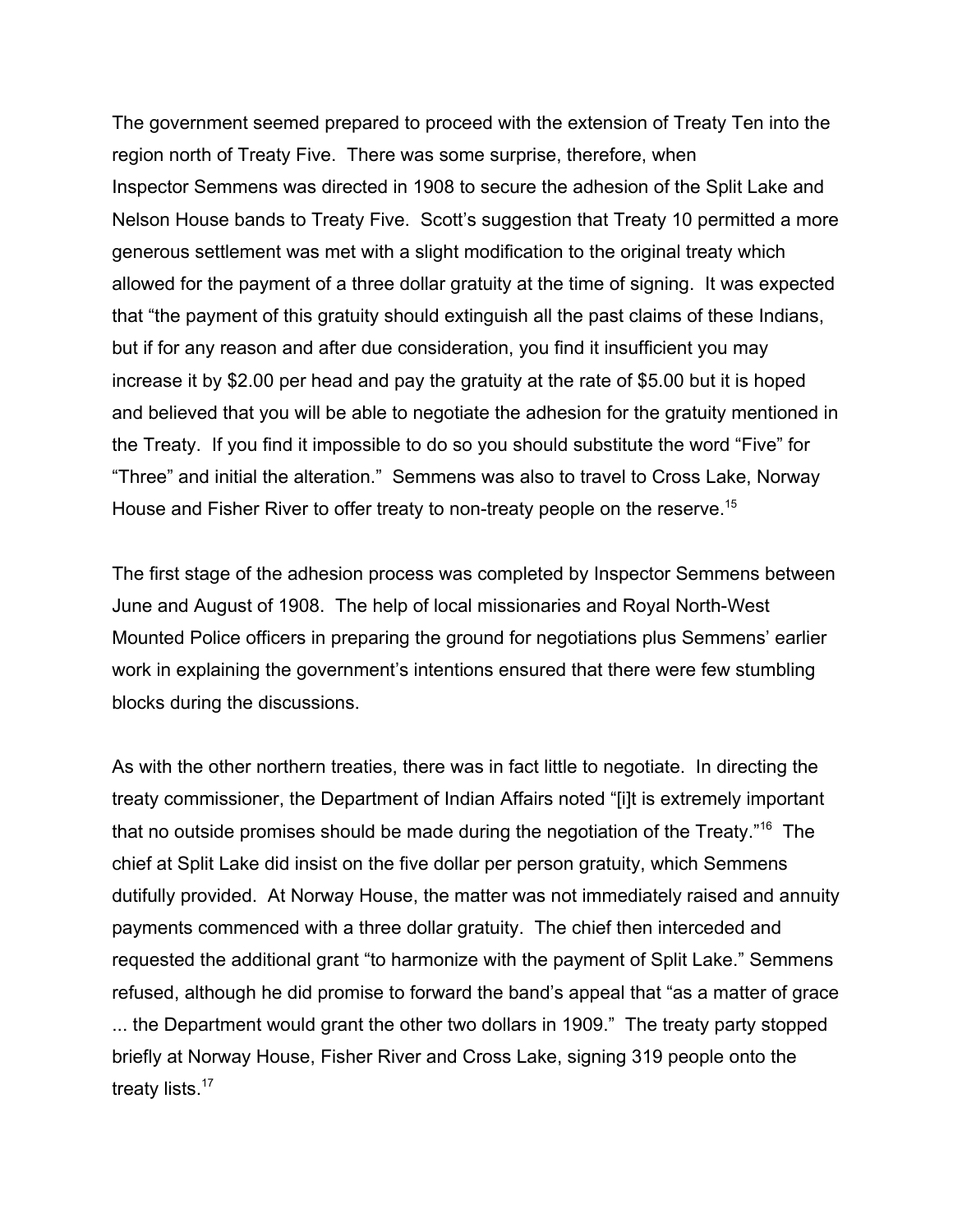Semmens was not finished for the year. A month after his return to his base at Stonewall, Manitoba, he received word that the department wanted him to travel to Gods Lake, Island Lake and Oxford House to tell the Native people that a treaty commissioner would visit with them the next year. Although the season was late and the trip extremely long and arduous, Semmens set out. He returned just over a month after he received his instructions. His hasty enumerations found more than 1250 people eligible for treaty in the three bands, which he promised would be visited the following summer.<sup>18</sup> After years of reticence, the federal government had suddenly decided to proceed with the utmost haste. Semmens was instructed early in 1909 to proceed with plans for treaty negotiations with the Oxford House, Gods Lake and Island Lake bands the forthcoming July and August.<sup>19</sup>

But all had not gone as smoothly as it appeared. It was discovered the following year that Semmens had had the Split Lake band sign the adhesion form prepared for the Native people at Fisher River, Norway House and Cross Lake. There was an important difference in the two accords. The document prepared for the Split Lake band called for the cession of large territories, while the adhesion for the other bands involved no such transfer, focusing instead on bringing individuals under treaty.

The department was aghast at the error and at Semmens' failure to make changes in the document providing for the five dollar gratuity. Semmens claimed that the error originated in the clerk passing him the wrong document, although he did not explain how the mistake had passed unnoticed until the treaty papers reached Ottawa. The treaty commissioner assured J.D. McLean, Secretary of the Department of Indian Affairs, that the mistake was merely an administrative gaffe. As he wrote, "I read the treaty first and translated it thoroughly. I then read the proper adhesion and all said they understood and declared their willingness to sign. At that juncture the wrong paper must have been submitted. The Indians signing understood perfectly what they were doing and what they were accepting. There can be no doubt about that for many witnesses were present." Semmens offered to travel to Ottawa at his own expense to correct the error, although his explanation apparently satisfied his superiors. Semmens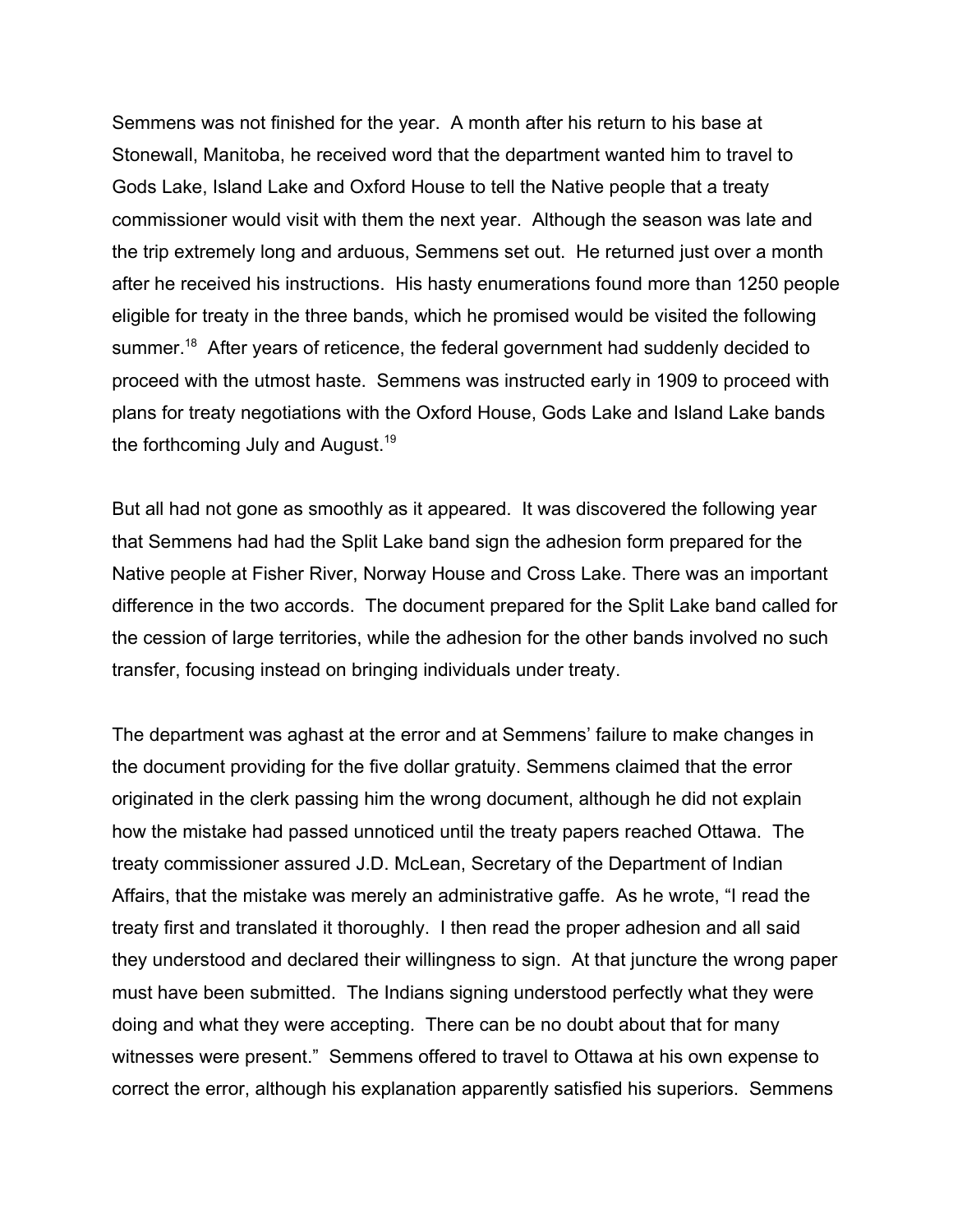returned to the north that summer, but his reports of the trip indicate that he did not even travel to Split Lake. It appears, therefore, that the matter was resolved internally.<sup>20</sup>

The Native people did not protest the sudden interest in negotiations; the opposite was closer to the case. They were only too aware that the proposed Hudson Bay Railway would disrupt their lands and sought the official protection of a federal treaty. Hearing to their dismay that the Split Lake band had said they were uninterested in a treaty, the York Factory band wrote that "[w]e have been quietly waiting for years to be taken in as Treaty people & now that the Hudson Bay Railroad is coming down our way we hope that the Government will take us under their care. Our hunting lands will be ruined by the shriek of the Iron horse & we will be at a loss to know how to feed & clothe our little ones."<sup>21</sup>

The Chipewyan Indians at Fort Churchill based their appeal for treaty on similar bases. When a government agent visited them in 1909 they told him that

they were making a fairly good living out of their country so far, but in view of the work that Government people were carrying on now in their country and what was likely to follow, they were afraid that changes would take place that would not be so good for them. They then asked what entering into Treaty meant for them. I told [them that] in the event of the Government taking them into Treaty, they would have due regard to their welfare and that they would receive a certain amount of help every year which would be a benefit to them. $^{22}$ 

These positions reflected the general attitude of the non-treaty Native people, who saw some hope and help in the treaty process, particularly given the disruption forecast to follow the construction of the railway to Hudson Bay.

Semmens travelled north in the summer of 1909 to secure the adhesions of the Oxford House, Gods Lake and Island Lake bands. The Treaty terms, including the option of accepting half-breed scrip, were carefully explained and, by all accounts, enthusiastically accepted. Band elections followed the treaty discussions, after which the treaty was formally signed. Semmens then distributed the five dollar gratuity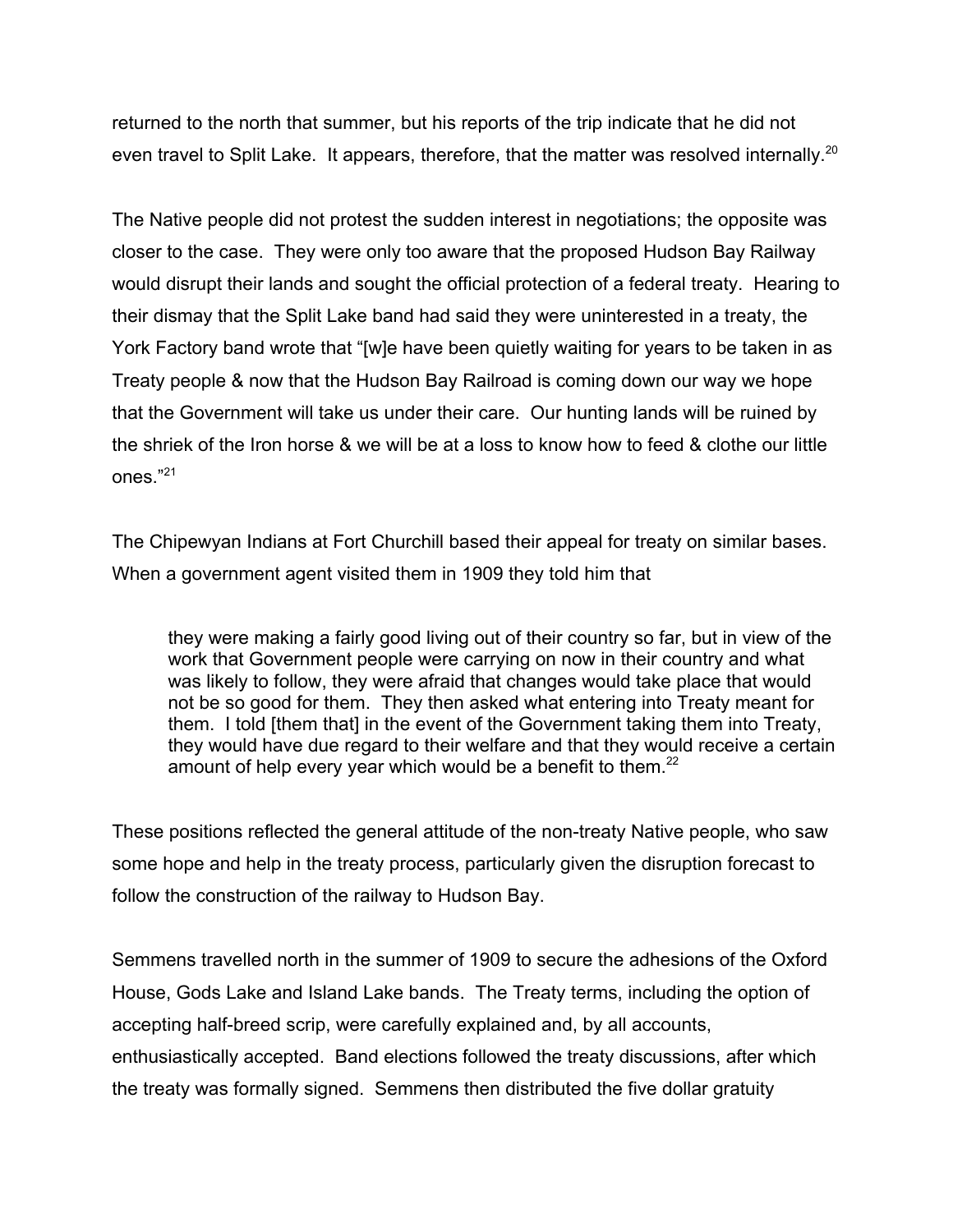allocated under the adhesion and parcelled out the supplies he brought north. This time there seems to have been no attempt to get the Native people to accept a three dollar payment. Before Semmens left the south, it was suggested that he take 58 sacks of flour, 2800 pounds of bacon, 150 pounds of tea and 3 "caddies" of tobacco, which he was to distribute at the treaty signing ceremonies. $^{23}$ 

The only hitch in Semmens' schedule occurred during the trip to Island Lake. The Sucker Lake band had earlier informed the federal government that they did not wish to be amalgamated for treaty purposes with the Island Lake band, but preferred a separate adhesion, accepted by their own chief and councillors, to be signed at Little Grand Rapids. They also requested a separate reserve at Reindeer Lake.<sup>24</sup>

Representatives of the band were at Island Lake when Semmens arrived to explain the treaty, but they refused to sign. The treaty commissioner tried to get them to change their minds but, as Semmens later wrote, they "had given a promise to their Missionary Santmier that they would take this stand." Semmens attributed their desire to be independent of Island Lake to "the fact that the Suckers and the Cranes cannot blend because of ancestor hatred and the people of Deer Lake East would prefer not to mix with the Cranes." He could not, of course, allow the alteration without approval and "held out no promise of any sort to them and when I could not prevail upon them to come into Treaty I left them."25

Semmens was not the only agent of the Department of Indian Affairs active in the northward extension of Treaty Five that year. W. McLean also travelled to the area that year, primarily to meet with the recently-signed Indians at Split Lake and Nelson House and to ascertain the interest of the Indians at York Factory and Churchill in accepting an adhesion to Treaty Five. Although a number of small bands remained outside the treaty, gaining the acceptance of these two groups promised to more or less complete the adhesion process in the territories added to Treaty Five.<sup>26</sup>

McLean soon discovered that the Native people had more to discuss than he had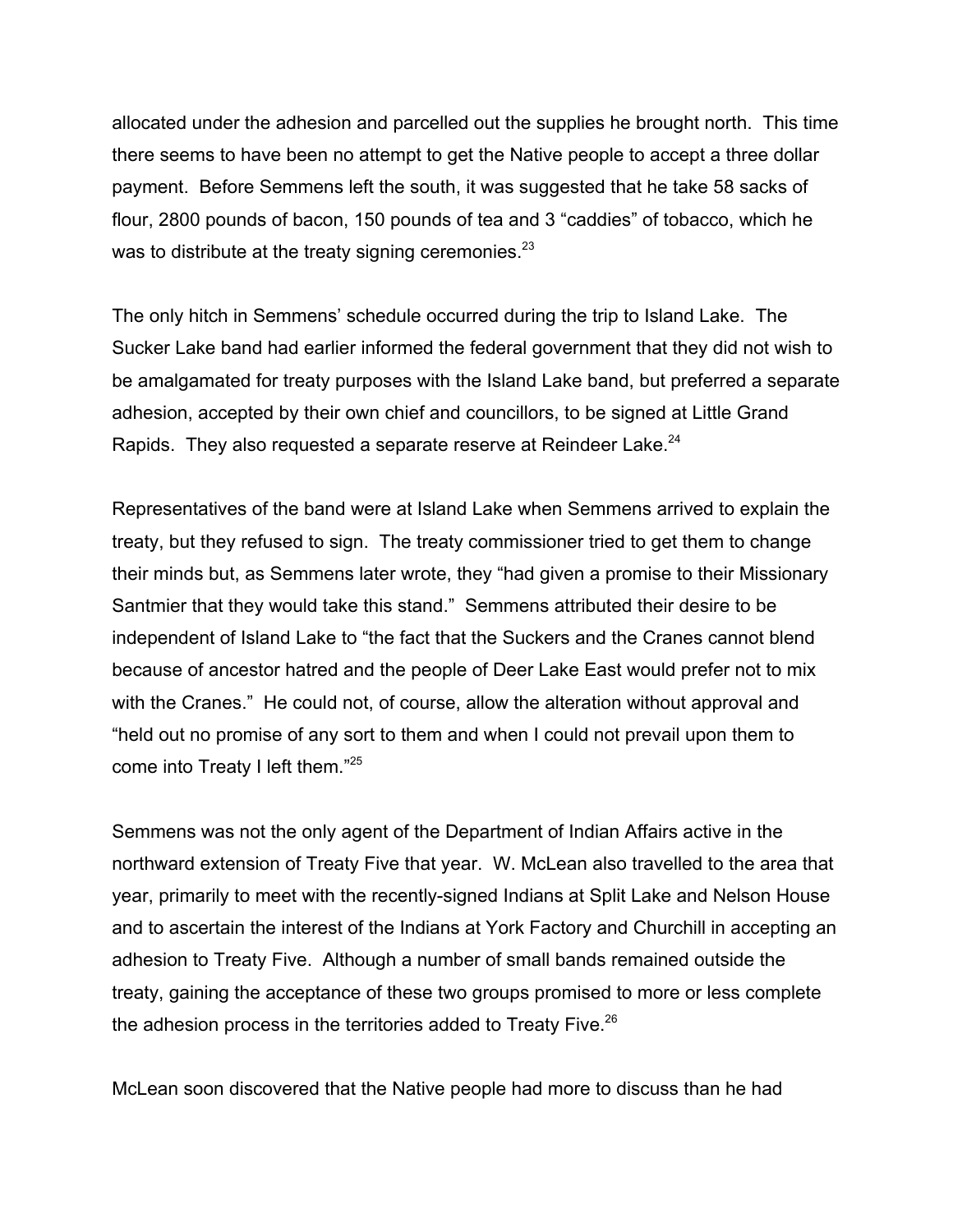perhaps expected. He hoped to pass through Split Lake very quickly on his way to Hudson Bay. But to his dismay, the chief declared that they had substantive questions held over from the previous year's treaty negotiations and did not wish to proceed too hastily with annuity payments. McLean was reluctant to upset his schedule and convinced the people to present their questions at once. Their queries dealt primarily with trapping, hunting and fishing rights, plus a request that a reserve be immediately allocated. McLean addressed their questions, apparently to their satisfaction, and the paying officer was able to proceed with annuity payments as planned.

He encountered a more serious protest at Nelson House. When Semmens had signed the treaty with this band the previous year, he had secured their acceptance of a three dollar gratuity, rather than the five dollar maximum he was authorized to grant if it was demanded. The Chief had asked for the full payment, but only after the treaty had been formally accepted. When McLean visited the band in 1909, they reiterated their request for fair treatment. As soon as discussions commenced, they asked

why they were paid only eight dollars [\$3.00 gratuity plus \$5.00 first year annuity] cash when they gave their adhesion to a Treaty with the government last year, when their neighbours at Split Lake were paid ten dollars each. That undesired happening appeared to have given rise in their minds to undesirable suspicions and distrust, which however I was able to disprove, and gave them every assurance that the discrepancy which they complained of did not happen with the knowledge or consent of the government, and to prove to them that the Government were most anxious to deal fair and just with them, I was instructed to pay them along with their annuity for this year the two dollars for each one of them, men, women and children that they were short paid last year, and pointed out to them that the Government was doing so without being asked to do it. $27$ 

McLean was wrong on several counts. Treaty Commissioner Semmens had been specifically instructed to try and negotiate the lowest possible annuity, the Indians had complained at the time, and Semmens had promised to forward their complaint to the government, which in due course he did. His attempt at official benevolence doubtlessly sounded hollow to the people of Nelson House, whose displeasure with their mistreatment the previous year had been duly noted.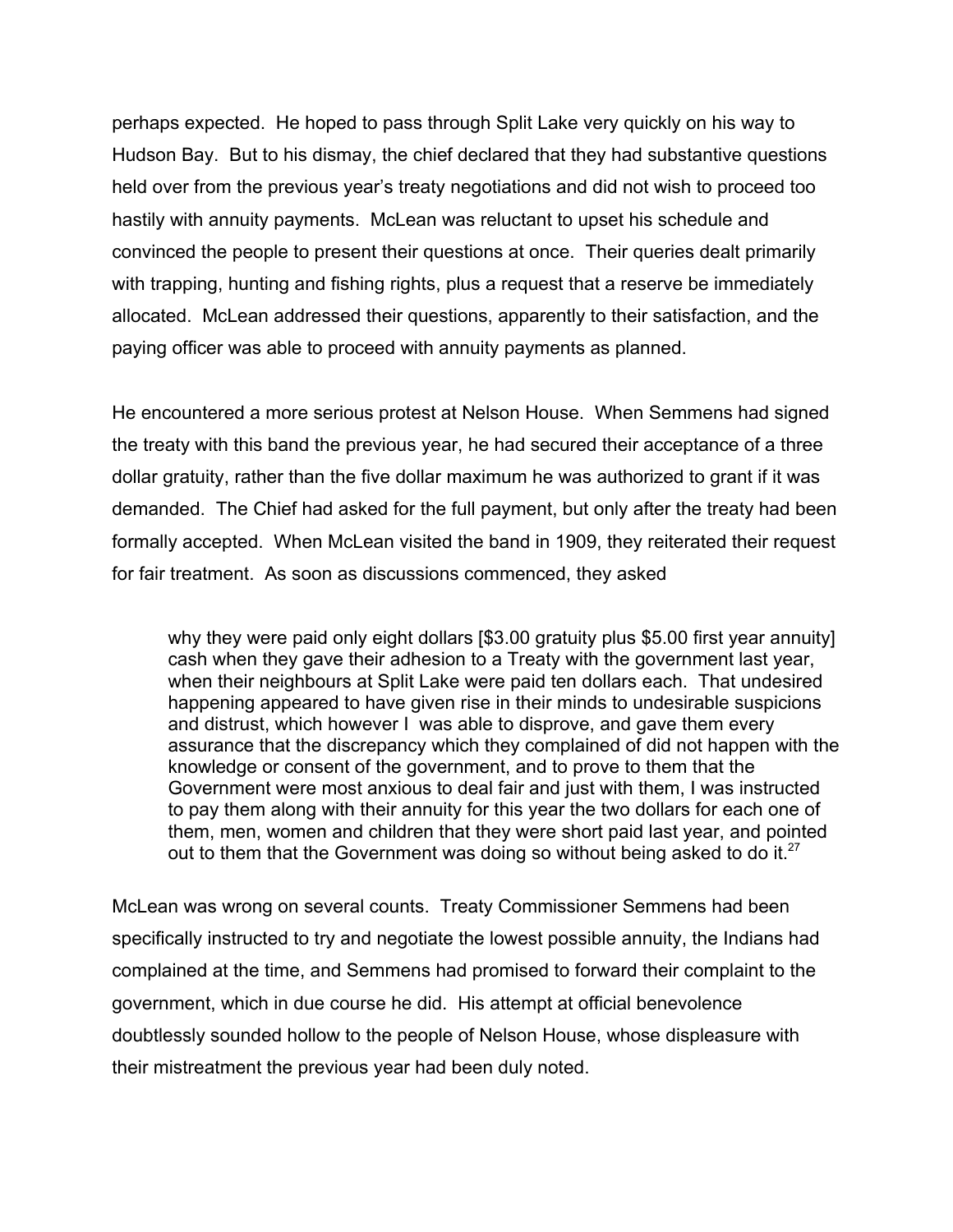McLean's work at York Factory and Churchill proceeded more expeditiously. He explained his mission at both centres, describing the government's interest in concluding a treaty and the assistance that would be offered to those accepting the treaty. The Native people at both posts were emphatic in declaring their interest in signing a treaty; the leaders at Fort Churchill went so far as to petition the government to send McLean back as the treaty commissioner.<sup>28</sup> McLean dispensed food and supplies and arranged for the doctor who accompanied his party to examine the people assembled at the posts. With the work completed, McLean returned to the south. The way had been cleared for the adhesion negotiators to return the next year and complete the formal adhesions to Treaty Five.<sup>29</sup>

The task fell, understandably, to John Semmens. He headed north in the summer of 1910. His first stop was at Deer's Lake East (also known as Reindeer Lake), where the band a year earlier had rejected incorporation with the Island Lake band. The government accepted their claim to separate status and on June  $9<sup>th</sup>$  Chief Robert Fiddler formally accepted Treaty Five on behalf of his band. Semmens continued northward, reaching Fort Churchill in later July. On August  $1<sup>st</sup>$ , the adhesion was signed. The treaty party then travelled to York Factory, where on August  $10<sup>th</sup> 1910$ , Chief Charles Wastasekoot and two councillors, Robert Beardy and Sandy Beardy, agreed to the adhesion to Treaty Five. The document accepted by the three bands mirrored the adhesion offered to the other bands north of the original treaty boundaries, including a five dollar gratuity offered "once and for all" at the time of signing. $30$ 

Most the bands had requested reserves during negotiations, but a surveyor was not sent north until 1913. In that year, D.F. Robertson of the Dominion Land Survey was appointed to lay out reserve at Gods Lake, Island Lake, Deer Lake, Split Lake, Nelson House, Oxford House, Churchill and York Factory.<sup>31</sup>

The negotiating trip by Treaty Commissioner John Semmens in 1910 marked the final formal stage in the extension of Treaty Five. What had initially been a modest treaty covering the Native people living on the shores of Lake Winnipeg and the lower end of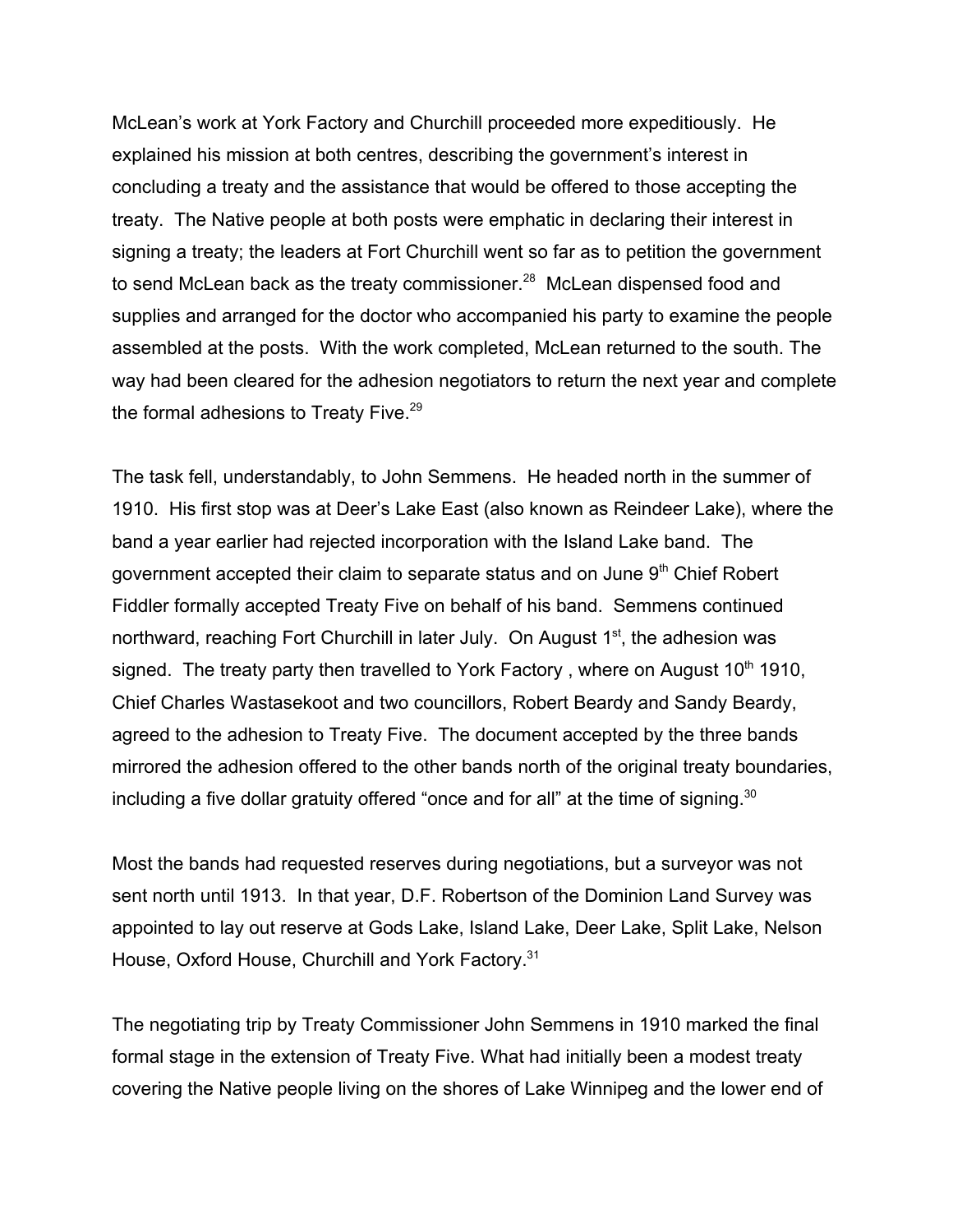the Saskatchewan River now reached from the Saskatchewan boundary in the west to Hudson Bay and the border of Treaty Nine in the east, from the limits of Treaties One, Two, Three and Four in the south to the  $60<sup>th</sup>$  parallel in the north. Since a small part of Saskatchewan west of The Pas and a section of northwestern Ontario were also included, Treaty Five took in parts of three provinces; in total, some 350,000 square kilometres were now covered by the terms of the treaty.

There had, in fact, been little negotiation in this final adhesion process. Like northern treaties Eight, Ten, and Eleven, the adhesions were offered because they suited government and non-Native priorities. In this instance, the proposed Hudson Bay Railway placed immediate development pressure on the region and the government moved with uncharacteristic speed to secure land surrenders covering the affected area. There is little question that the Native people wanted the treaty. They observed the activities of the survey parties with concern and wondered what effect such developments would have on their region. The northern bands were familiar with the experience of treaty Indians elsewhere in the west and placed some hope in the annuity payments and promises of economic, educational and medical assistance. As John Semmens crisscrossed the region, explaining the government's plan and securing the bands' acceptance, he actually had limited room for negotiation. Carrying explicit orders not to permit "outside promises," Semmens had little to offer the Natives people beyond the basic provisions of the treaty.

The scenario was a familiar one. As happened elsewhere across the north, the treaty came, often after years of requests for negotiations, but according to the government's schedule and terms. The Native leaders resisted some measures and secured a few concessions. The Sucker Lake band (living at Reindeer, or Deer's Lake East) successfully opposed Semmens' attempt to incorporate them into the larger Island Lake band and gained separate status. Similarly, the continued protests of the Nelson House band resulted in the government offering and additional payment to bring their annuity in line with that offered to earlier signatories to the adhesions. The government learned its lesson and, when additional adhesions were planned, a full five dollar annuity was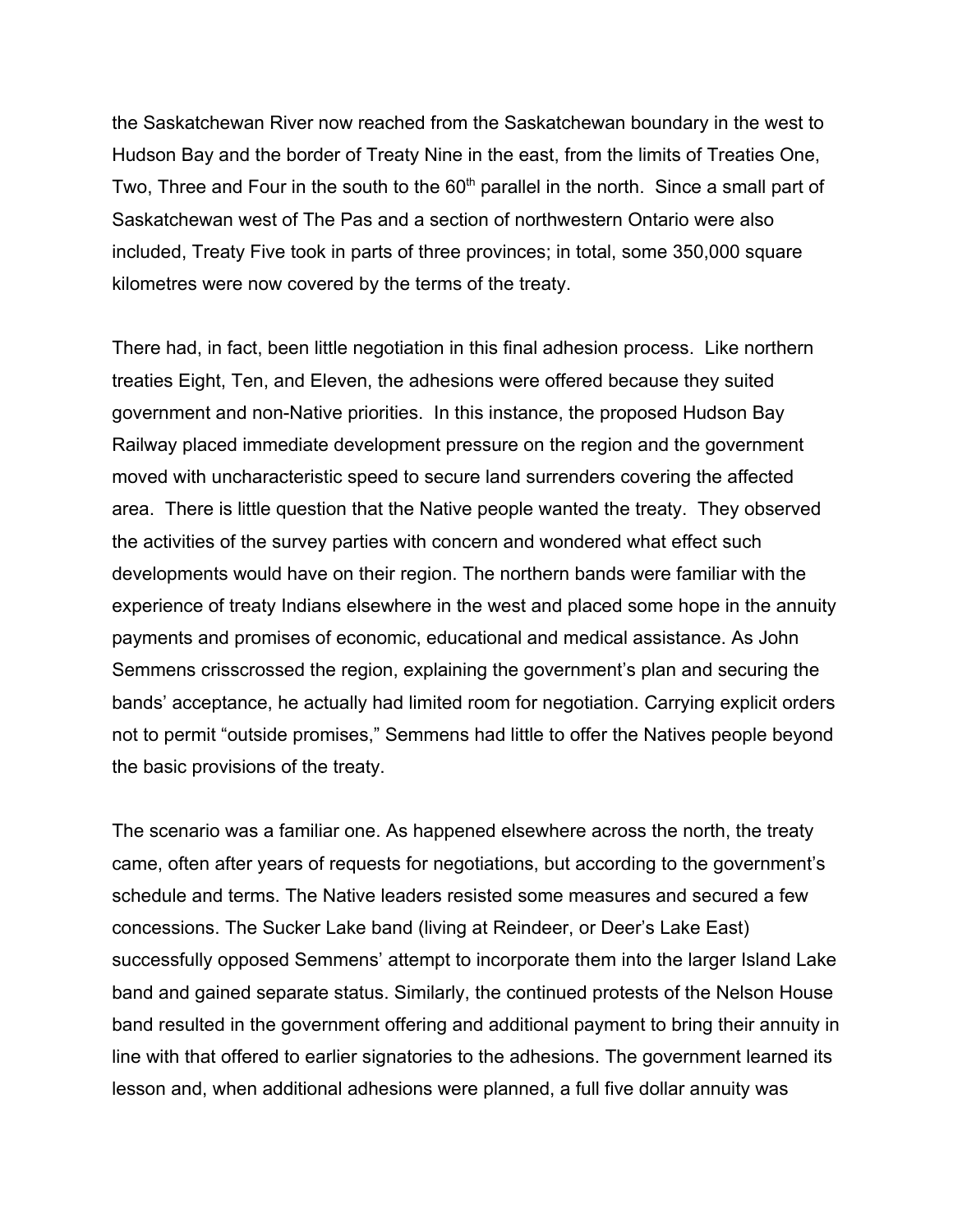included. These slight modifications aside, the federal government clearly set the agenda for the northward extension of Treaty Five.

#### **Notes**

<sup>1</sup>. PAC, RG10, vol. 4006, file 241, 209-1, Pedley to Superintendent General of Indian Affairs, 7 April 1906.

2. Ken Coates and W.R. Morrison, *Treaty 10* (Ottawa: Treaties and Historical Research Centre, Indian and Northern Affairs Canada, 1985); Coates and Morrison, *Treaty 11* (Ottawa: Treaties and Historical Research Centre, 1985); Ken Coates, "'Best Left as Indians:' Federal Government-Native Relations in the Yukon Territory, 1894-1950," *Canadian Journal of Native Studies* (Winter 1984).

3. On the railway, see A.M. Pratt and J.H. Archer, *The Hudson's Bay Route* (Governments of Manitoba and Saskatchewan, 1953).

<sup>4.</sup> On the boundary question, see Manitoba Department of Cultural Affairs and Historical Resources, *Manitoba's Boundaries* (1983).

<sup>5.</sup> For a description of government aid to the Split Lake band before the treaty adhesion, see PAC, RG10, vol. 4009, file 249,462-1, Charles Fox to David Laird, 7 March 1906.

6. PAC, RG10, vol. 4009, file 249,462-1, A. Spence *et al*. to Frank Oliver, Minister of the Interior, 20 February 1906.

 $7.$  PAC, RG10, vol. 4009, file 249,462-1, Secretary to Rev. J. Semmens, 21 March 1907.

<sup>8.</sup> PAC, RG10, vol. 4009, file 249,462-1, Secretary, Department of Indian Affairs to David Larid, 11 April 1907.

9. PAC, RG10, vol. 4009, file 249,462-1, Semmens to David Laird, 17 October 1907.

10. *Ibid.*

<sup>11.</sup> PAC, RG10, vol. 4009, file 249,462-1, Laird to Secretary, Department of Indian Affairs, 7 February 1908.

<sup>12.</sup> PAC, RG10, vol. 4009, file 249,462-1, Deputy Superintendent General to Mr. Oliver, 14 February 1908.

<sup>13.</sup> PAC, RG10, vol. 4009, file 249,462-1, D.C. Scott to Deputy Superintendent General, 14 May 1908.

14. *Ibid.*

<sup>15.</sup> PAC, RG10, vol. 4009, file 249,462-1, Secretary, Department of Indian Affairs, to John Semmens, 1908.

16. *Ibid*.

<sup>17.</sup> PAC, RG10, vol. 4009, file 249,462-1, Semmens to Minister of the Interior, 30 August 1908.

<sup>18.</sup> PAC, RG10, vol. 4009, file 249,462-1, Semmens to Indian Commissioner, 6 October 1908, and Semmens to Secretary, Department of Indian Affairs, 10 October 1908.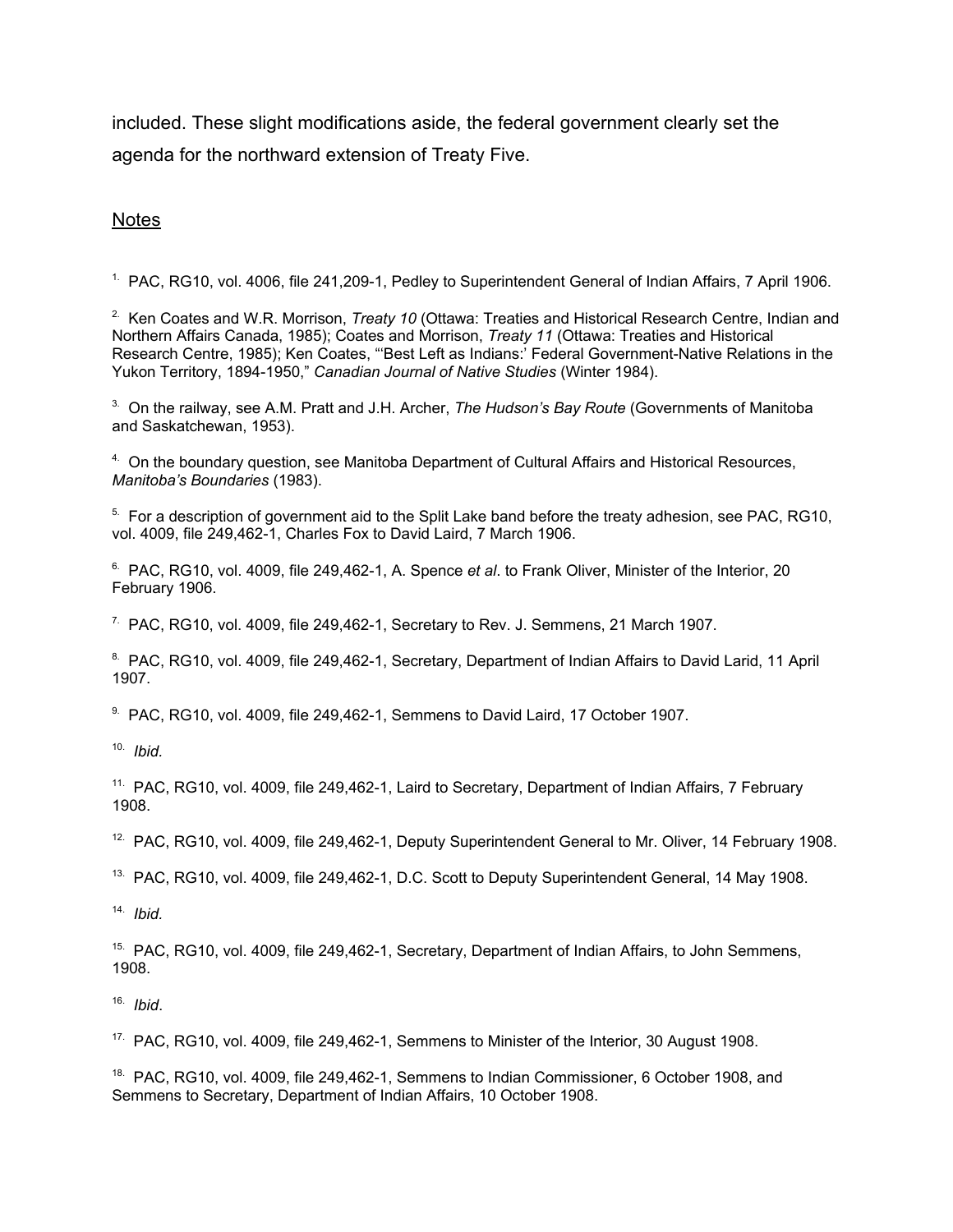<sup>19.</sup> PAC, RG10, vol. 4009, file 249,462-1, Laird to Secretary, Department of Indian Affairs, 29 January 1909.

 $20.$  PAC, RG10, vol. 4009, file 249,462-1, J.D. McLean to Rev. John Semmens, 12 May 1909, and Semmens to Secretary, Department of Indian Affairs, 17 May 1909.

 $21.$  PAC, RG10, vol. 4009, file 249,462-1, Charles Wastukekoot, Chief of the York Factory band to Frank Oliver, 5 December 1908.

 $22.$  PAC, RG10, vol. 4009, file 249,462-1, McLean to Frank Pedley, 21 October 1909.

<sup>23.</sup> PAC, RG10, vol. 4009, file 249,462-1, Laird to Secretary, Department of Indian Affairs, 29 January 1909. The treaty party diary can be found in Diary of John Semmens and G.S. Stead, 3 September 1909, *ibid*. See also Semmens to Secretary, Department of Indian Affairs, 4 September 1909, *ibid*.

24. Robert Fiddler *et al*. to His Majesty's Officer of the Indian Department, c.1909.

<sup>25.</sup> PAC, RG10, vol. 4009, file 249,462-1, Semmens to Secretary, Department of Indian Affairs, 31 August 1909 and 4 September 1909.

 $26.$  There was no suggestion that the Inuit who frequently the posts would be offered a treaty.

 $27.$  PAC, RG10, vol. 4009, file 249,462-1, McLean to Frank Pedley, 21 October 1909.

28. PAC, RG10, vol. 4009, file 249,462-1, Thomas Duck, Jack Ellis, *et al*. to Superintendent of the Indian Department, c.1909.

 $29.$  Several small bands and numerous individuals remained off the treaty lists. These omissions have corrected over the following years, although not entirely to the satisfaction of the Native people.

<sup>30.</sup> Treaty No. 5 Between Her Majesty the Queen and the Saulteaux and Swampy Cree Tribes of Indians at Beren's River and Norway House with Adhesions (Ottawa: Queen's Printer, 1969).

<sup>31.</sup> PAC, RG10, vol. 4065, file 412-786-2, W. McLean to Robertson, 3 April 1913. For more details on the surveys, see PAC, RG10, vol. 4065, file 412,786-1.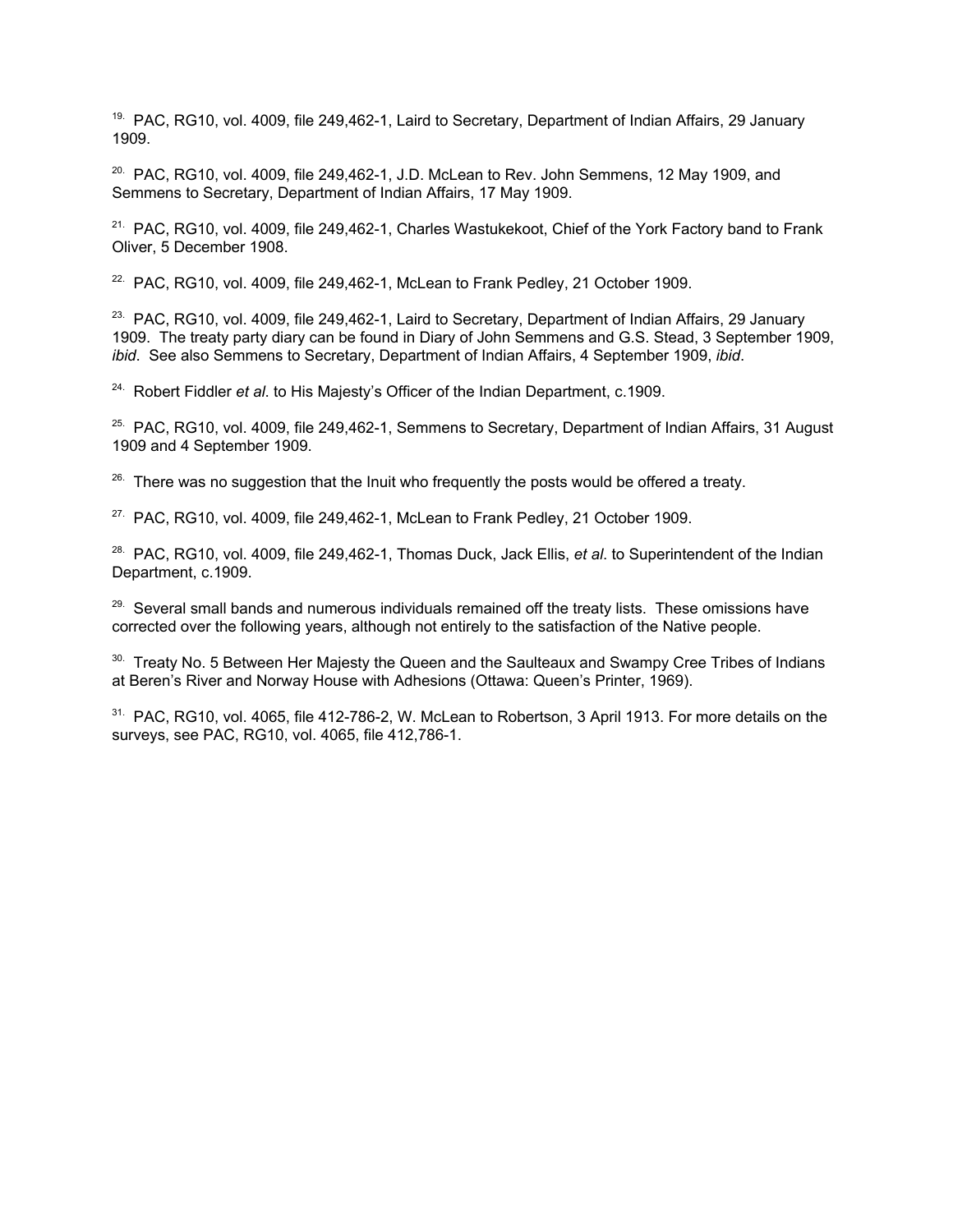# **CONCLUSION**

The final boundary for Treaty Five had been set by 1910; the settlement of the longstanding Manitoba-Ontario boundary dispute left several sections of the treaty (and Treaty Nine as well) straddling the border. As with the other northern treaties, there would subsequently be debates over the allocation of reserves and the hastily drawn annuity lists.

From the beginning, Treaty Five was different from the other land settlements in the prairie west. There had initially been little interest in securing title to the agriculturally marginal lands along the shores of Lake Winnipeg. The likely need for easy access through the region, particularly until the transcontinental railway had been completed, and the possibility of significant band movements from the northern regions to agricultural lands further south provided sufficient justification for the government to proceed with negotiations. The extension of the treaty to encompass the bands in the area around The Pas was a clear sign of the government's interest in ensuring control of the navigable routes to the west.

The impetus for this treaty, though, came substantially from the Native people. As historian Gerald Friesen recently remarked, "If one prairie treaty stands out from the others it is probably Treaty 5. Though future economic development was in part the government's motivation for the treaty, the urgent need of the Indians themselves was also a precipitating factor in the completion."<sup>1</sup> Although the Native input may have helped start the process, the Department of Indian Affairs set the pace and terms of what followed. The Treaty Five experience also illustrated the strict limits of the government's acceptance of Native appeals. The Native people north of the preliminary boundary of the treaty appealed repeatedly to be covered under treaty. The government refused, at least until the early 1900s when the proposed development of the Hudson Bay Railway convinced the authorities to heed their requests.

From the beginning, Treaty Five carried elements of the northern treaties, which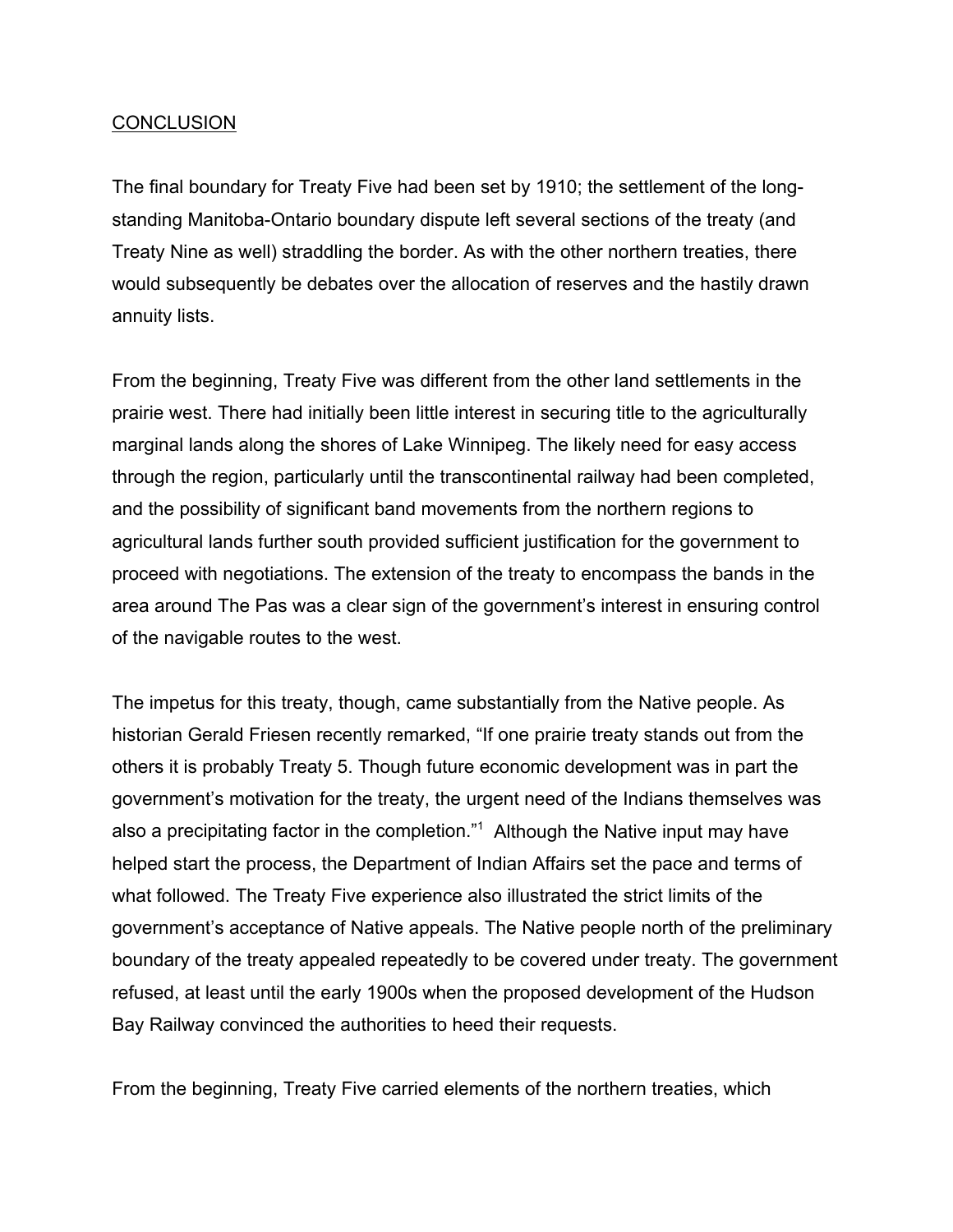characteristically paid limited attention to Native needs but served to secure control of the land for future development. The treaty terms called for only 160 acres of land to be set aside for each family of five,<sup>2</sup> a departure from the standard Prairie allotment of 640 acres per family. The five dollar gratuity was also considerably lower than that offered to the signatories to Treaties Three and Four. The lower benefits reflected the government's belief that the Treaty Five lands were of marginal use for settlement and development, that the Native people would not need the land for their own farms and so smaller reserves were seemingly justified. When the adhesions were added between 1908 and 1910, the negotiation process clearly favoured the government and offered little room for Native contributions. From 1899, when Treaty Eight was signed, to 1921, when the Dene of the Mackenzie River Valley were brought under Treaty Eleven, the northern treaties served the government's purpose well. Huge tracts of land were secured at minimal cost; the small reserves allocated posed little threat to contemporary or future non-Native development.

The question clouding any consideration of the treaty process in Canada is whether or not the Native people recognized they were surrendering sovereignty over the land when they signed the treaty. The difficulties encountered at Grand Rapids in 1876 and subsequent problems when reserves were surveyed suggest considerable confusion among the signatories of Treaty Five as to the original intent of the accords. The Native people repeatedly sought to be included in a treaty and doubtlessly recognized that certain elements of the treaty were of direct and immediate benefit. The treaty commissioners reported that they provided extensive descriptions of the legal and territorial aspects of the treaty and that the Native people had accepted the terms as described. In all fairness, the answer probably lies somewhere in between. The Native people knew they were entering a binding contract, one they felt demanded a commitment from the federal government to provide for their well-being should standard forms of employment and subsistence fail. Gerald Friesen described the process:

The government had achieved title to the soil, according to its view of the law, and the Indians achieved recognition of their needs and some measure of protection against the seemingly inevitable influx of Canadian settlers. In return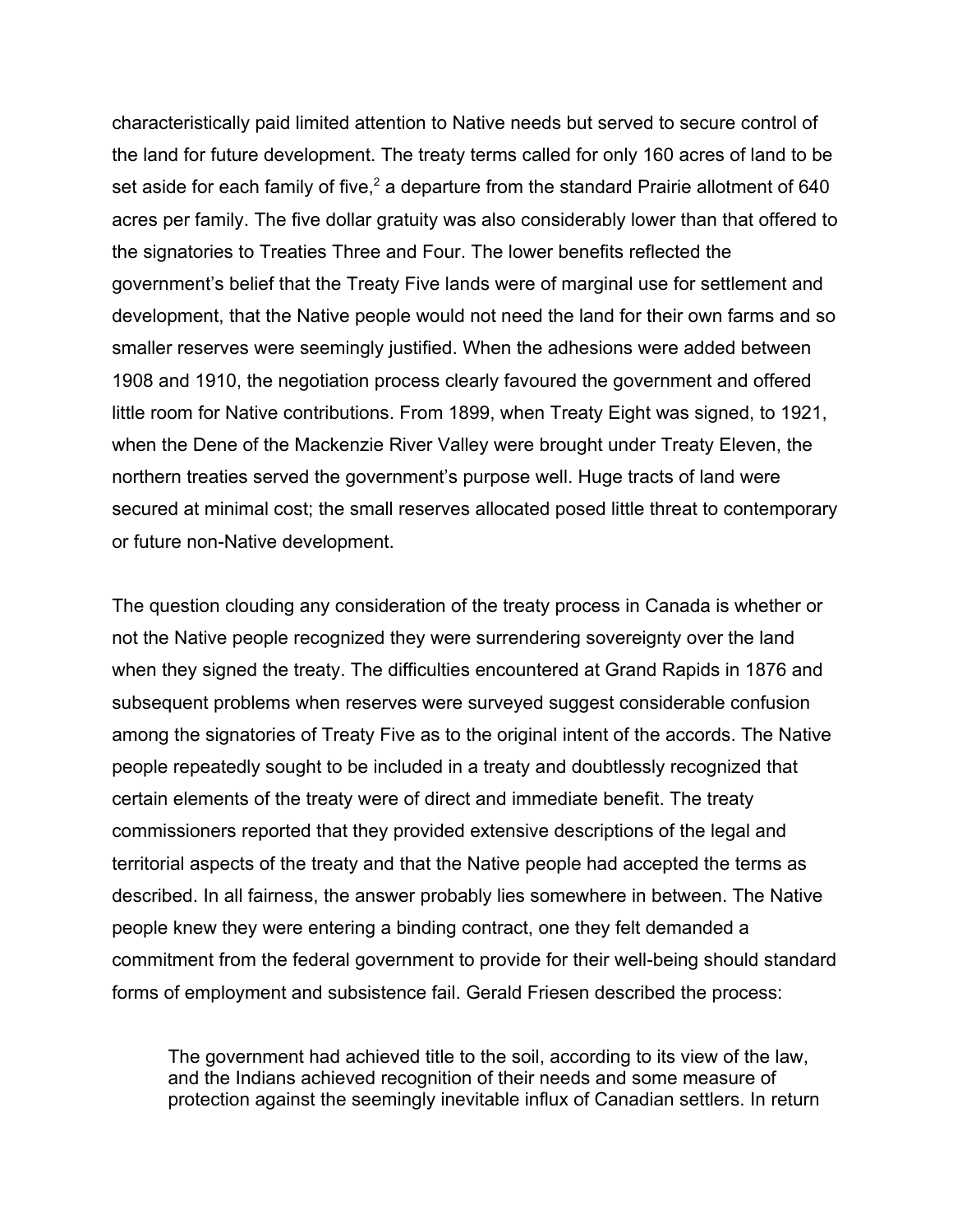for relinquishing sovereignty, the Indians had won a permanent direct relationship with the crown which, they believed, would serve them in case of disputes with local administrators.<sup>3</sup>

The native people and the federal government had different reasons for entering into the treaty process and, not surprisingly, derived different benefits from that involvement. The government received vast quantities of land at absurdly low cost, even by nineteenth century standards, which enabled it to plan for the orderly development of the west and the north. The Native people lost control of the land - although whether or not they had a sense of private property remains a subject of debate<sup>4</sup> - but the protection they believed they had gained was of considerable value.

The Native people in western Canada were only too aware of the rapid changes facing their lands in the last quarter of the nineteenth century. Although they valued their harvesting life, they were not blind to the necessity for change in the face of non-Native settlement and economic restructuring. They believed the treaties would provide the means to survive the anticipated dislocations. Native people and the federal government could, therefore, agree on the same document, though for rather different purposes and with different expectations. An analogy might be drawn to the recent scholarship on the fur trade, in which it is asserted that both Native people and traders gained from the trade, though in different ways.<sup>5</sup>

The subsequent problems with Treaty Five and the other western and northern accords seemed to lie with these different expectations. The Native people believed the promises either explicitly mentioned in the treaty or offered during the eloquent and persuasive orations of the treaty commissioners. The government's commitment proved more modest than it had appeared at treaty time, particularly for the Native people in the non-agricultural districts of the north, where non-Native development remained many years off. When dislocations occurred, caused by railway surveys, construction work, the opening of mine or timber camp, or the introduction of a virulent "virgin soil epidemic," the Natives counted on government assistance that, in many cases, was not forthcoming in the quantity or with the speed they had been led to expect. The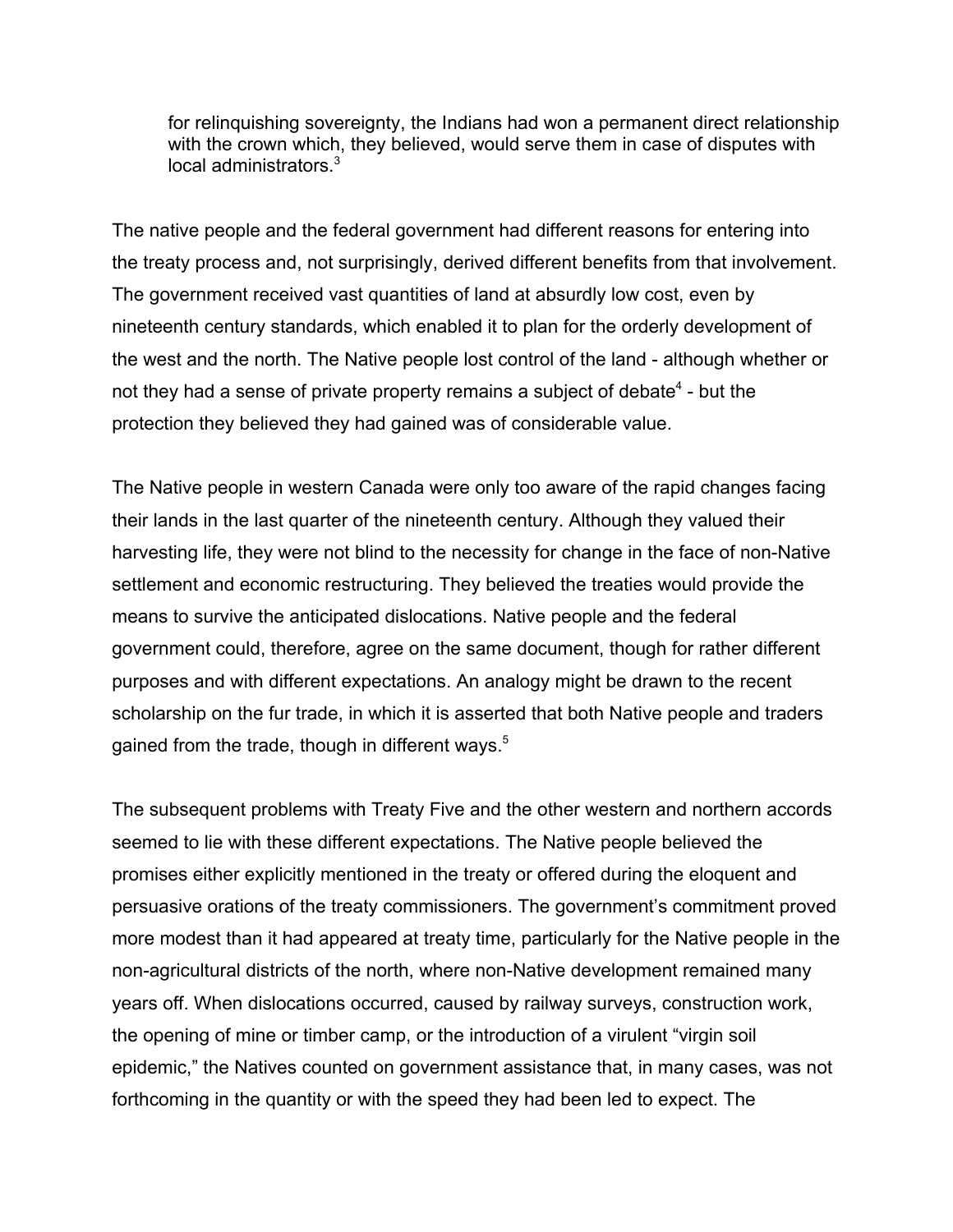government justified its comparative inaction by its more pressing southern commitments and a reluctance to interfere in areas where hunting and trapping pursuits remained economically viable. In such districts, the full measure of government intervention would not come until after World War II, in a vastly different era of Nativegovernment relations than the one when the treaties were signed.<sup>6</sup>

Treaty Five straddled two different phases in the treaty-making process in western Canada - the early plains treaties and the later northern treaties. The negotiation of the initial accord and subsequent adhesions reflect the changes in government priorities during the intervening quarter century and the Natives people's continuing interest in securing the apparent guarantees and assistance of a federal treaty. As elsewhere in the west and north, the Native people defended their particular interests and sought changes in the agreement where possible. The government, however, held firm in the face of considerable opposition and maintained its own agenda and schedule. In the end, Treaty Five was essentially the government's treaty, drafted to suit federal priorities and offering the bare minimum to the Native signatories. For their part, the Native people accepted the accord, welcoming the gratuities and annuities and counting on the government's promises of assistance in the changing times.

The subsequent history of Treaty Five has occasionally proven controversial. Questions of reserve allocations, treaty lists, hunting and trapping rights and, much later, flooding of Native lands as a result of provincial hydro-electric developments demonstrated that the signing of the treaties did not end the government's commitment to the Native people around Lake Winnipeg and north to the 60<sup>th</sup> parallel. On the contrary, the Natives' acceptance of the treaty locked them and the federal government into a permanent relationship; the terms of the treaty provided the context within which subsequent dealings had to operate. As such, the origins and negotiations of Treaty Five and adhesions provide a much needed background to any understanding of subsequent relations between the Native people and the Government of Canada.

### **Notes**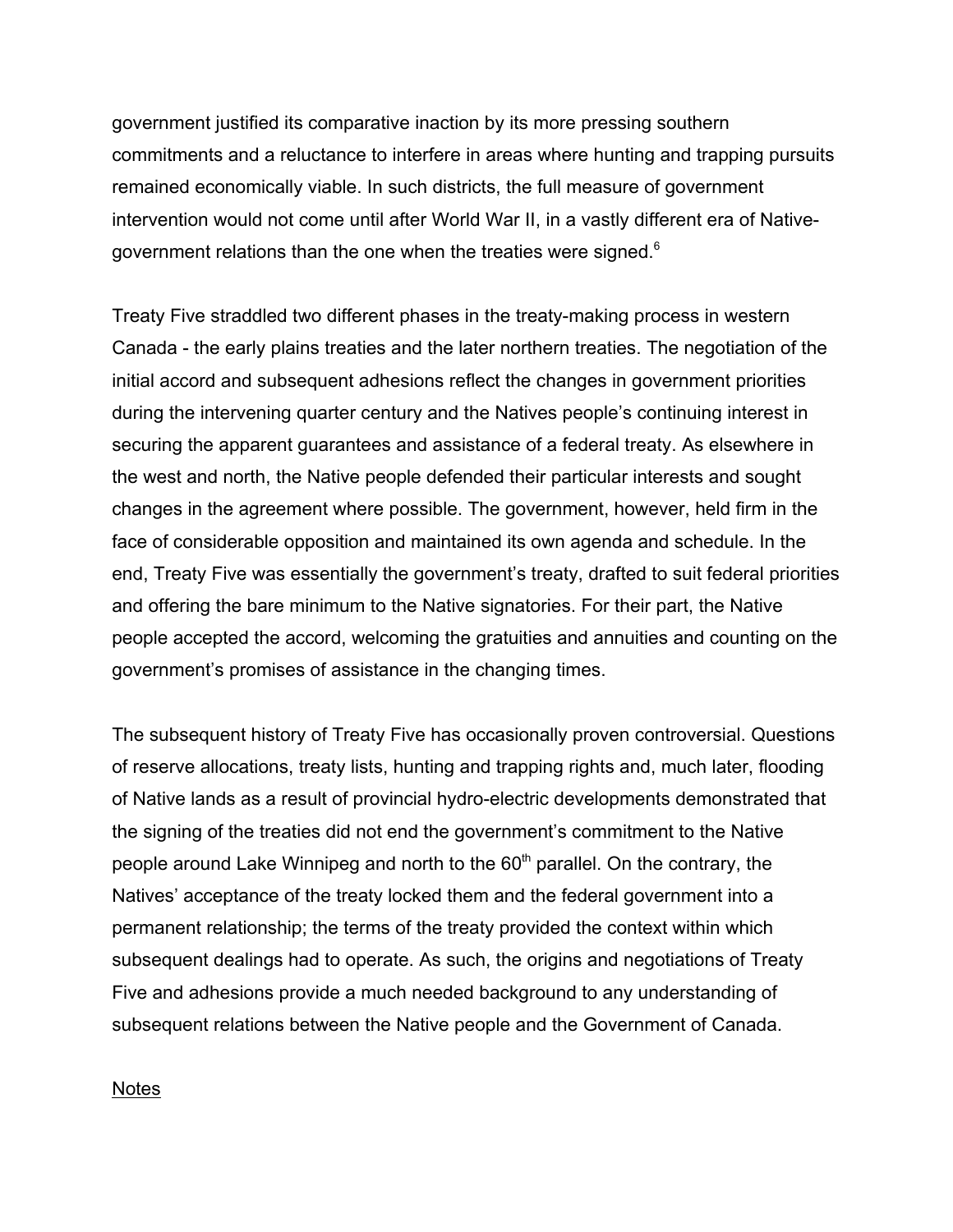1. Gerald Friesen, *The Canadian Prairies: A History* (Toronto: University of Toronto Press, 1984), p. 142.

2. 100 acres at Norway House.

3. Ibid., p. 146.

<sup>4.</sup> Irene Spry, "The Great Transformation: The Disappearance of the Commons in Western Canada," in Richard Allen, ed., *Map and Nature on the Prairies* (Regina: Canadian Plains Research Centre, 1976), pp. 21-45.

5. On this point see A.J. Ray, *Indians in the Fur Trade: Their Role as Hunters, Trappers and Middlemen in the Lands Southwest of Hudson Bay. 1660-1870* (Toronto: University of Toronto Press, 1974), and A.J. Ray and D.B. Freeman, *Give Us Good Measure: An Economic Analysis of Relations between the Indians and the Hudson's Bay Company before 1763* (Toronto: University of Toronto Press, 1978).

<sup>6.</sup> Ken Coates, "Best Left As Indians."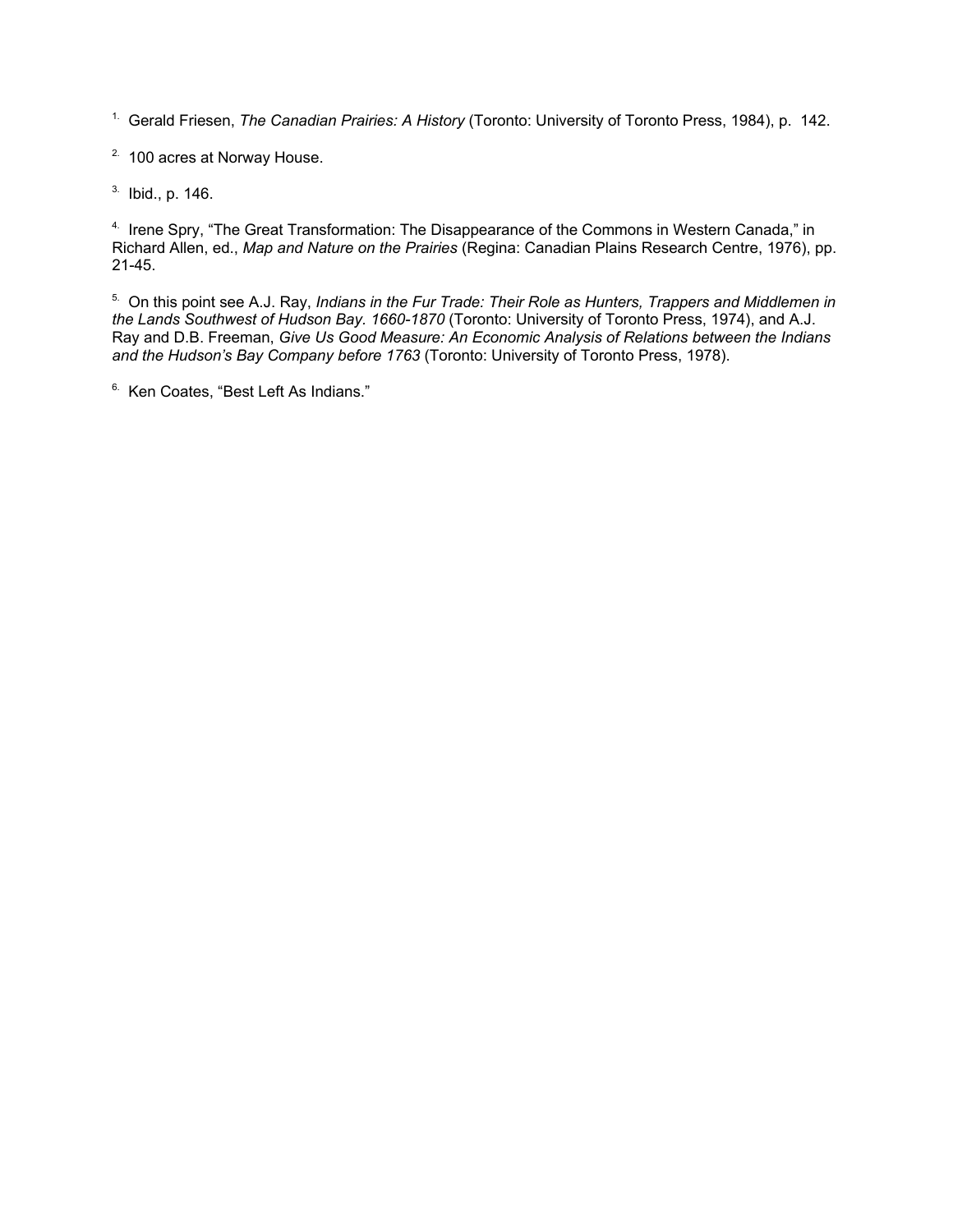### BIBLIOGRAPHY

#### Primary Sources

Much of the material on which this monograph is based comes from the files of the Department of Indian Affairs, in the Public Archives of Canada, Record Group 10. It is also available on microfilm in the library of Indian and Northern Affairs Canada. These files are listed below beginning with the designation PAC, RG 10. The other file listed below which begins with the designation IAND is still active in Indian and Northern Affairs Canada.

PAC, RG 10, vol. 3561, file 81, pt. 31 PAC, RG 10, vol. 3564, file 82, pt. 27 PAC, RG 10, vol. 3609, file 3230 PAC, RG 10, vol. 3613, file 4060 PAC, RG 10, vol. 3650, file 8474 PAC, RG 10, vol. 3657, file 9340 PAC, RG 10, vol. 3677, file 11 528 PAC, RG 10, vol. 3693, file 14 421 PAC, RG 10, vol. 3700, file 17 027 PAC, RG 10, vol. 3729, file 26 114 PAC, RG 10, vol. 3737, file 27 846 PAC, RG 10, vol. 3767, file 33 153 PAC, RG 10, vol. 4009, file 249 462-1 PAC, RG 10, vol. 4063, file 406 698 PAC, RG 10, vol. 4064, file 407 313 PAC, RG 10, vol. 4065, files 412 786-1 and 412 786-2 INAC, file 1/1-11-2

#### Secondary Sources

Abler, T.S., and S.M. Weaver. *A Canadian Indian Bibliography, 1960-1970*. Toronto: University of Toronto Press, 1974.

Adams, Howard. *Prison of Grass: Canada from the Native Point of View*. Toronto: General Publishing, 1975.

Allen, Richard, ed. *Man and Nature on the Prairies*. Regina: Canadian Plains Research Centre, 1976.

Archer, John, *Saskatchewan: A History*. Saskatoon: Western Producer Prairie Books, 1980.

Begg, Alexander. *History of the North-West*. 3 vols. Toronto: Hunter, Rose, 1894-1895.

Bishop, Charles A. *The Northern Ojibwa and the Fur Trade: An Historical and*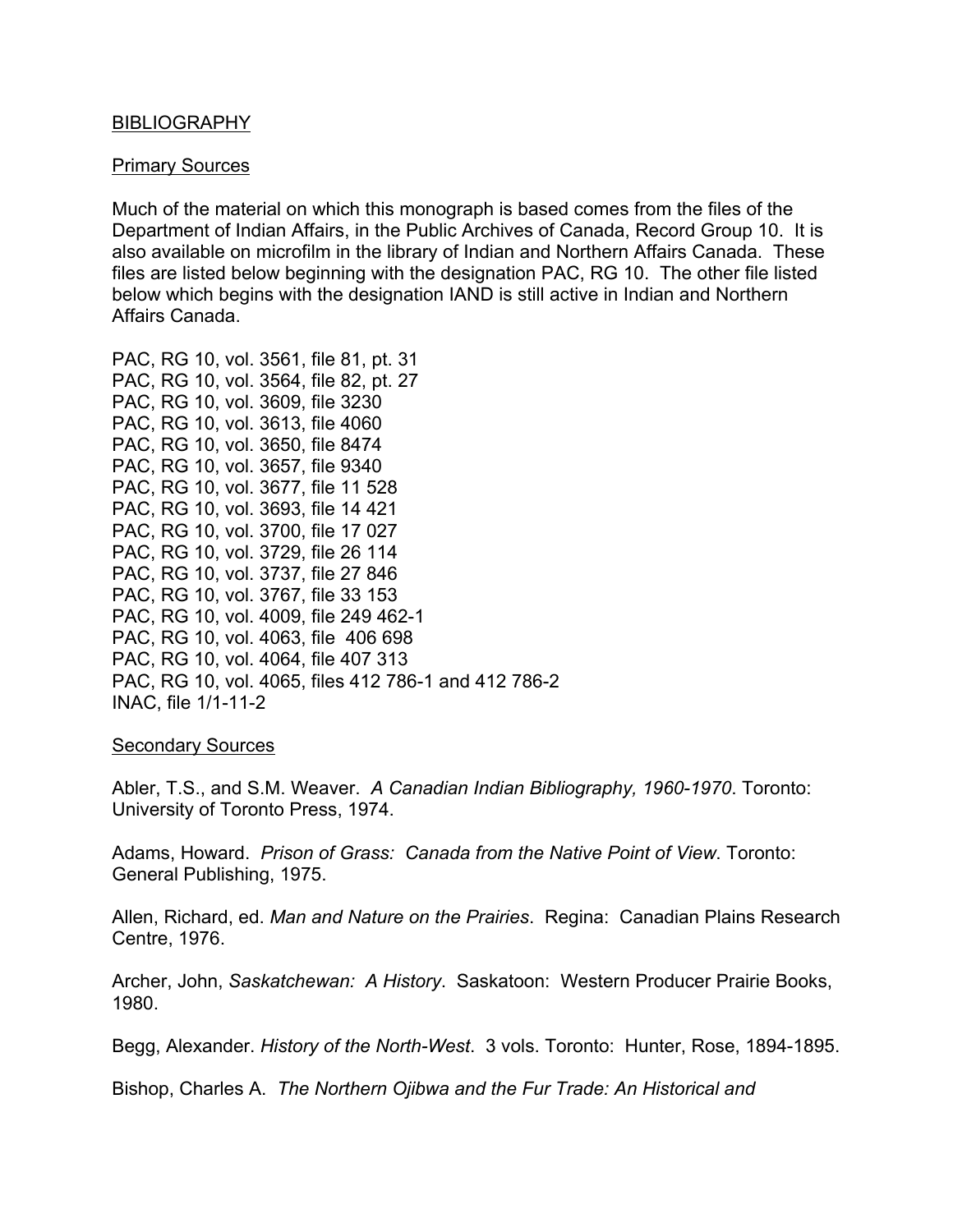*Ecological Study.* Toronto: Holt, Rinehart, Winston, 1974.

Bovey, J.A. "The Attitudes and Policies of the Federal Government Towards Canada's Northern Territories, 18701-930." Master of Arts, University of British Columbia, 1967.

Bowles, R.P. et al. *The Indian: Assimilation, Integration or Separation*. Scarborough: Prentice-Hall, 1972.

Brown, Jennifer S.H. *Strangers in Blood: Fur Trade Company Families in Indian Country*. Vancouver: University of British Columbia Press, 1980.

Cardinal, Harold. *The Unjust Society: The Tragedy of Canada's Indians*. Edmonton: Hurtig, 1969.

Careless, J.M.S. "Limited Identities in Canada." *Canadian Historical Review* LX (1969).

Chalmers, John W. "Treaty No. Six." *Alberta History* 25 (Spring 1977)

Coates, K.S. "Best Left as Indians: Federal Government-Native Relations in the Yukon Territory, 1894-1950." *Canadian Journal of Native Studies* (Winter 1984).

Cumming, Peter A. *Canada: Native Land Rights and Northern Development.* Copenhagen: International Work Group for Indigeneous Affairs, 1977.

Dacks, Gurston. *A Choice of Futures: Politics in the Canadian North*. Toronto: Methuen, 1981.

Dougherty, W. "Treaty Research Report: Treaty One and Treaty Two." Ottawa: Treaties and Historical Research Centre, Indian and Northern Affairs Canada, 1983.

Driben, Paul. "The Nature of Metis Claims " *Canadian Journal of Native Studies* 3/1 (1983).

Elliott, Jean L., ed., *Minority Canadians: Native People.* Scarborough: Prentice-Hall, 1971.

Flanagan, Thomas. *Riel and the Rebellion: 1885 Reconsidered*. Saskatoon: Western Producer Prairie Books, 1984.

Frideres, James S. *Canada's Indians: Contemporary Conflicts*. Scarborough: Prentice-Hall, 1974.

Friesen, Gerald. *The Canadian Prairies: A History*. Toronto: University of Toronto Press, 1984.

Fumoleau, R. *As Long As This Land Shall Last: A History of Treaty 8 and Treaty 11,*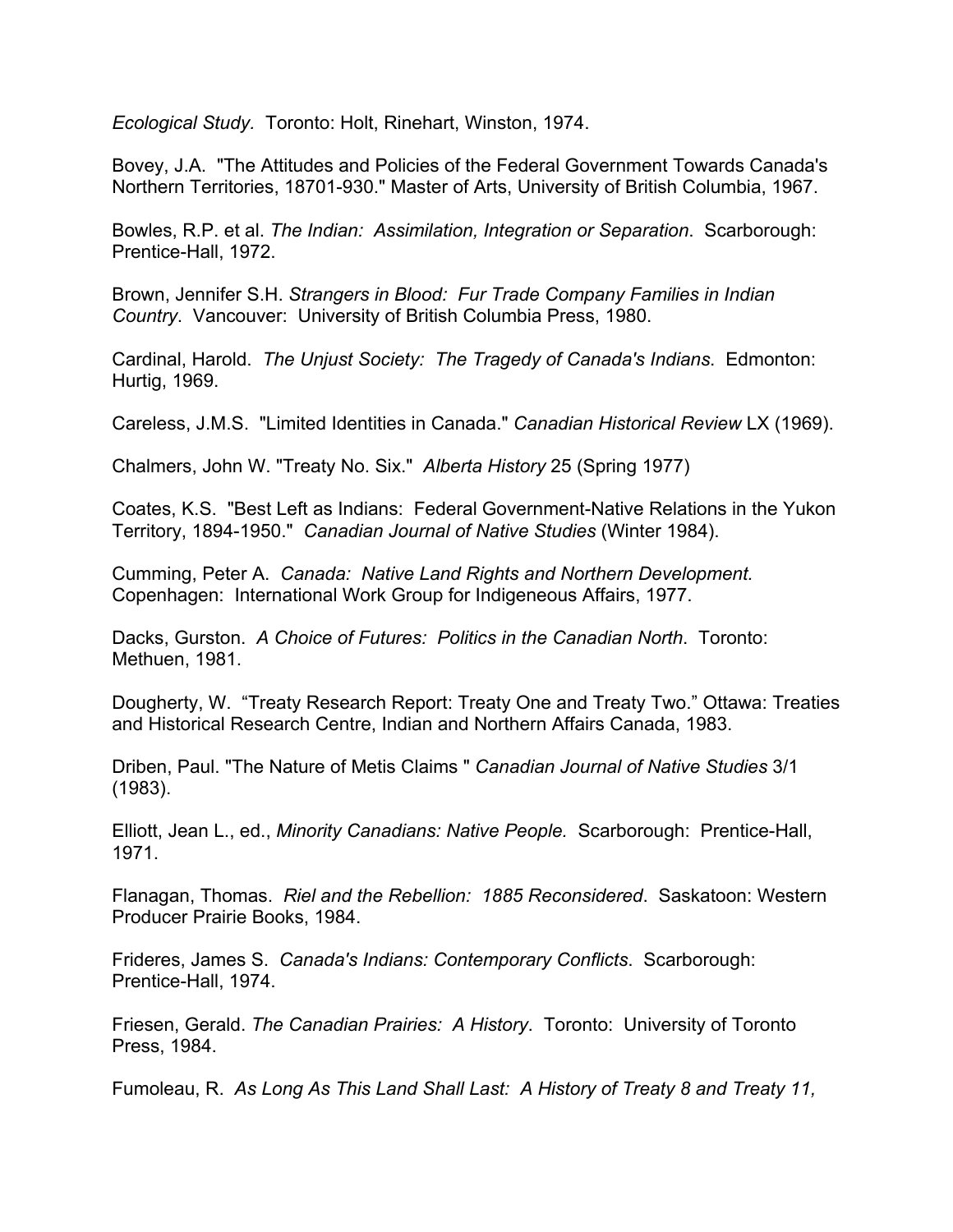*1870-1939.*

Getty, Ian, and D.B. Smith, eds. *One Century Later: Western Canadian Reserve Indians Since Treaty Seven*. Vancouver: University of British Columbia Press, 1978.

Graham, W.R. "Indian Treaties and the Settlement of the North-West." *Saskatchewan History* 2/1 (1949).

Hall, David J. "Clifford Sifton and Canadian Indian Administration 1896-1905," in I.A.L. Getty and A.S. Lussier, eds. *As Long As The Sun Shines And Water Flows: A Reader in Canadian Native Studies.* Vancouver: University of British Columbia Press, 1983.

Hardwick, F.C. *When Strangers Meet: North America Indian Contribution to Canadian* Society, 2<sup>nd</sup> ed. Vancouver: Tantalus Research, 1973.

Hill, Douglas. *The Opening of the Canadian West*. London: Heinemann, 1967.

Jenness, Diamond. *The Indians of Canada*. Ottawa: National Museum of Man, 1932.

Judd, C.M., and A.J. Ray, eds. *Old Trails and New Directions: Papers of the Third North American Fur Trade Conference*. Toronto: University of Toronto Press, 1980.

Kehoe, Alice B. *North American Indians: A Comprehensive Account*. Englewood Cliff, N.J.: Prentice-Hall, 1981.

Larmour, J. "Edgar Dewdney, Commissioner of Indian Affairs and Lieutenant-Governor of the North-West Territories, 1879-1888." M.A. Thesis, University of Saskatchewan, Regina, 1969.

Leighton, D. "A Victorian Civil Servant at Work: Lawrence Vankoughnet and the Canadian Indian Department, 1874-1893," in I.A.L. Getty et A.S. Lussier, eds., *As Long As The Sun Shines And Water Flows: A Reader in Canadian Native Studies*, Vancouver, University of British Columbia Press, 1983.

Macoun, J. *Manitoba and the Great North-West*. Guelph: World Publishing Co., 1882.

Ministère des Affaires culturelles et des ressources historiques du Manitoba. *Manitoba's Boundaries.* 1983.

McCullum, H. et K. McCullum. *This Land is Not For Sale.* Toronto: Anglican Book Centre, 1975.

McKay, R.J. "A History of Indian Treaty Number Four and Government Policies in its Implementation, 1874-1905." M.A. Thesis, University of Manitoba, 1973.

Morris, The Hon. Alexander. *The Treaties of Canada with the Indians*. Toronto: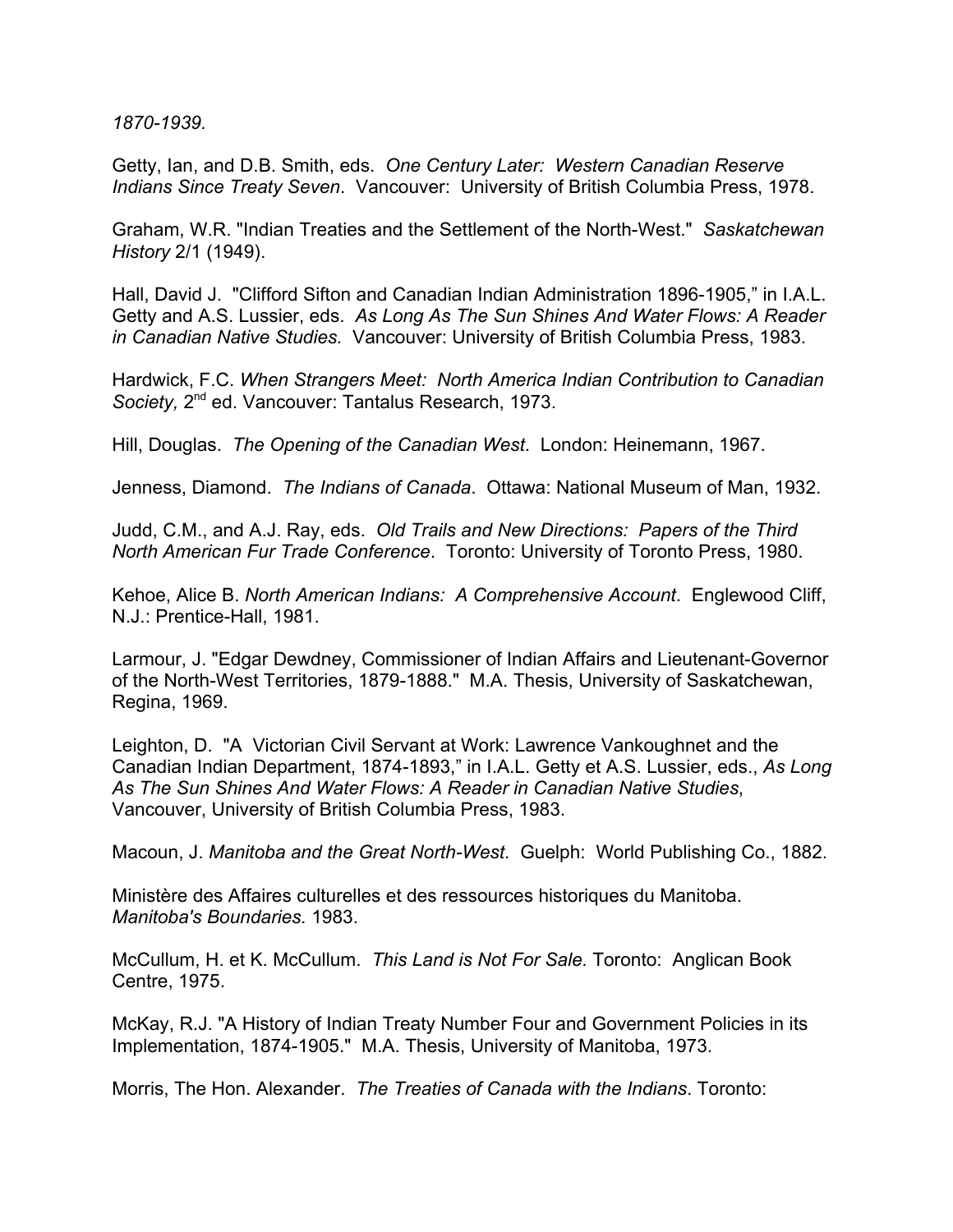Belfords, Clarke and Company, 1880; reprinted Toronto: Coles Publishing Company, 1971.

Morrison, W.R. *A Survey of the History and Claims of the Native Peoples of Northern Canada*. Ottawa: Treaties and Historical Research Centre, 1984.

\_\_\_\_\_\_\_\_\_\_, *Showing the Flag: The Mounted Police and Canadian Sovereignty in the North, 1894-1925*. Vancouver: University of British Columbia Press, 1985.

Oliver, E.H, *The Canadian North West: Its Early Development and Legislative Records.* 2 vols. Ottawa: King's Printer, 1915.

Owram, Douglas. *Promise of Eden: The Canadian Expansionist Movement and the Idea of the West, 1856-1900*. Toronto: University of Toronto Press, 1980.

Patterson, E.P. *The Canadian Indian: A History Since 1500*. Don Mills: Collier-Macmillan, 1972, 1972.

Pratt, A.M., and J.H. Archer. *The Hudson's Bay Route*. Governments of Manitoba and Saskatchewan, 1953.

Raby, S. "Indian Treaty No. 5 and The Pas Agency, N.W.T." *Saskatchewan History*, 25/3 (1972).

Ray, A.J. *Indians in the Fur Trade: Their Role as Hunters, Trappers and Middlemen in the lands Southwest of Hudson Bay, 1660-1870*. Toronto: University of Toronto Press, 1974.

Ray, A.J., and D. B. Freeman. *Give Us Good Measure: An Economic Analysis of Relations Between The Indians and the Hudson's Bay Company Before 1763*. Toronto: University of Toronto Press, 1978.

Sealy, D.B., and A.S. Lussier. *The Metis: Canada's Forgotten People*. Winnipeg: Manitoba Metis Federation, 1975.

Sprague, D.N. "The Manitoba Land Question, 1869-1892." *Journal of Canadian Studies* (Autumn 1980).

Stagg, Jack. *Anglo-Indian Relations in North America to 1763 and An Analysis of the Royal Proclamation of 7 October 1763*. Ottawa: Research Branch, Indian and Northern Affairs Canada, 1981.

Stanley, G.F.G. "As Long as the Sun Shines and Water Flows: An Historical Comment," in I.A.L. Getty and A.S. Lussier, eds., *As Long as the Sun Shines and Water Flows: A Reader in Canadian Native Studies.* Vancouver: University of British Columbia Press, 1983.